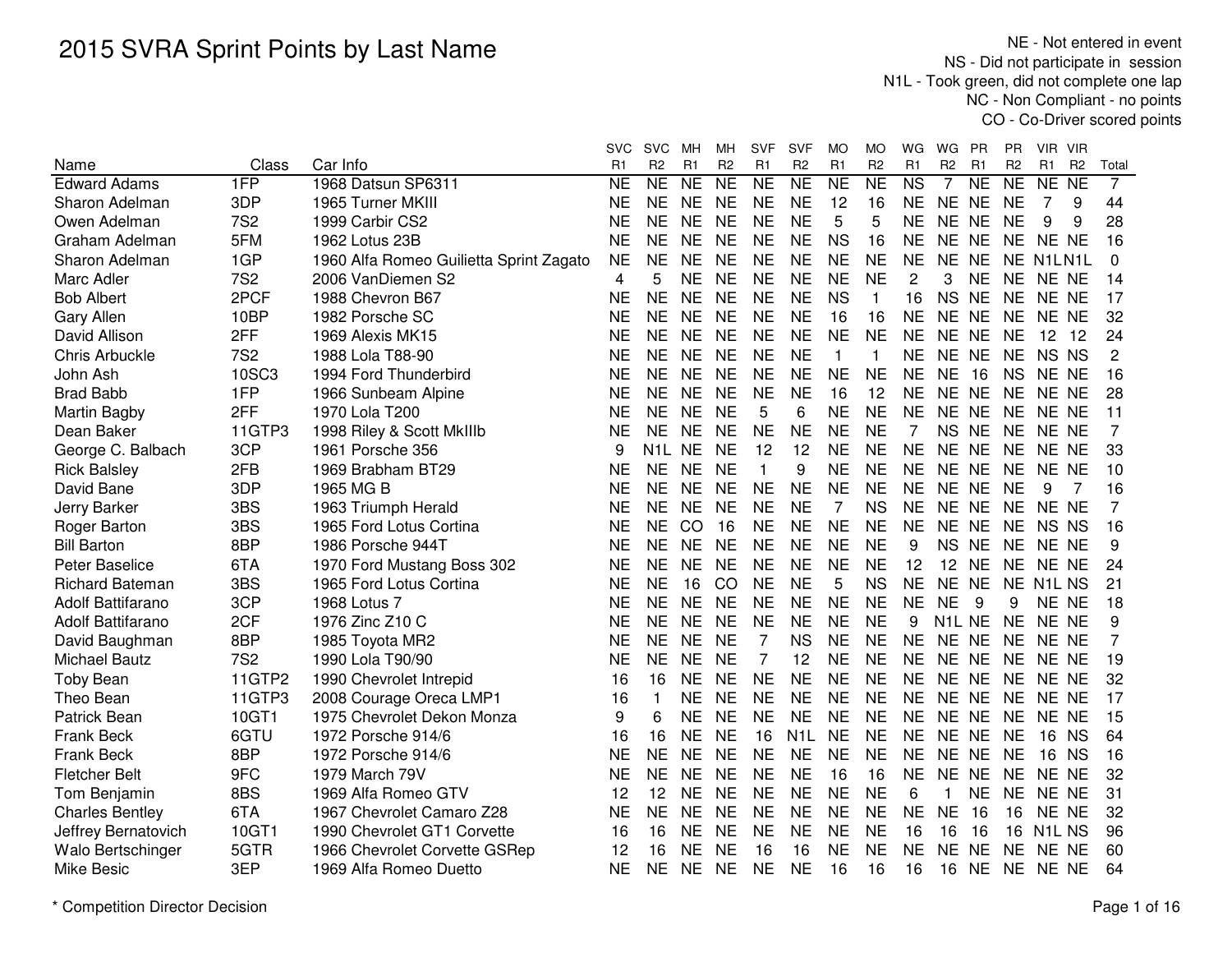NE - Not entered in event NS - Did not participate in session N1L - Took green, did not complete one lap NC - Non Compliant - no pointsCO - Co-Driver scored points

|                          |                  |                                  | svc            | <b>SVC</b>     | MН             | MН                  | SVF            | <b>SVF</b>     | MO             | МO             | WG             | WG                     | - PR            | PR                  | VIR VIR     |                |                         |
|--------------------------|------------------|----------------------------------|----------------|----------------|----------------|---------------------|----------------|----------------|----------------|----------------|----------------|------------------------|-----------------|---------------------|-------------|----------------|-------------------------|
| Name                     | Class            | Car Info                         | R <sub>1</sub> | R <sub>2</sub> | R <sub>1</sub> | R <sub>2</sub>      | R <sub>1</sub> | R <sub>2</sub> | R <sub>1</sub> | R <sub>2</sub> | R <sub>1</sub> | R <sub>2</sub>         | R <sub>1</sub>  | R <sub>2</sub>      | R1          | R <sub>2</sub> | Total                   |
| <b>William Biddulph</b>  | 6AP              | 1964 Chevrolet Corvette C2       | <b>NE</b>      | NE             | <b>NE</b>      | $\overline{\sf NE}$ | N <sub>E</sub> | <b>NE</b>      | N <sub>E</sub> | NE             | 5              | $\overline{\text{NS}}$ | $\overline{NE}$ | $\overline{\sf NE}$ | NE NE       |                | 5                       |
| Kirk Blaha               | 8AP              | 1970 Datsun 240Z                 | <b>NE</b>      | <b>NE</b>      | <b>NE</b>      | <b>NE</b>           | 16             | 12             | <b>NE</b>      | <b>NE</b>      | <b>NE</b>      | NE NE                  |                 | <b>NE</b>           | NE NE       |                | 28                      |
| <b>Robert Blain</b>      | <b>11MP1</b>     | 2004 Chevrolet Corvette          | 16             | 16             | <b>NE</b>      | <b>NE</b>           | 16             | <b>NE</b>      | <b>NE</b>      | <b>NE</b>      | <b>NE</b>      | <b>NE</b>              | <b>NE</b>       | <b>NE</b>           | NE NE       |                | 48                      |
| <b>Robert Blain</b>      | 9FA              | 1976 March F2                    | 16             | 16             | <b>NE</b>      | <b>NE</b>           | <b>NE</b>      | <b>NE</b>      | <b>NE</b>      | <b>NE</b>      | <b>NE</b>      | NE NE                  |                 | <b>NE</b>           | NE NE       |                | 32                      |
| <b>Robert Blain</b>      | 7ASR             | 1975 March 75S                   | <b>NE</b>      | <b>NE</b>      | <b>NE</b>      | <b>NE</b>           | 16             | <b>NS</b>      | <b>NE</b>      | <b>NE</b>      | <b>NE</b>      | NE NE                  |                 | <b>NE</b>           | NE NE       |                | 16                      |
| David Blakey             | 3DP              | 1967 MG MGB GT                   | <b>NE</b>      | <b>NE</b>      | <b>NE</b>      | <b>NE</b>           | <b>NE</b>      | <b>NE</b>      | <b>NE</b>      | <b>NE</b>      | <b>NE</b>      | NE NE                  |                 | <b>NE</b>           | $7^{\circ}$ | <b>NS</b>      | 7                       |
| David Bland              | 8BP              | 1970 Porsche 911S                | 6              | <b>NS</b>      | <b>NE</b>      | <b>NE</b>           | <b>NE</b>      | <b>NE</b>      | <b>NE</b>      | <b>NE</b>      | <b>NE</b>      | NE NE                  |                 | <b>NE</b>           | NE NE       |                | 6                       |
| <b>Robert Bodin</b>      | 8CP              | 1964 Lotus Elan                  | <b>NE</b>      | <b>NE</b>      | <b>NE</b>      | <b>NE</b>           | <b>NE</b>      | <b>NE</b>      | 5              | <b>NE</b>      | <b>NE</b>      | NE NE                  |                 |                     | NE NE NE    |                | 5                       |
| <b>Bill Bogner</b>       | 6AP              | 1966 Chevrolet Corvette Roadster | NE             | <b>NE</b>      | <b>NE</b>      | <b>NE</b>           | <b>NE</b>      | <b>NE</b>      | <b>NE</b>      | <b>NE</b>      | 6              | 6                      | NE              | <b>NE</b>           | NE NE       |                | 12                      |
| <b>Robert Boller</b>     | 5BSR             | 1963 Lotus 23B                   | NE             | <b>NE</b>      | <b>NE</b>      | <b>NE</b>           | 12             | <b>NS</b>      | <b>NE</b>      | <b>NE</b>      | <b>NE</b>      | NE NE                  |                 | NE                  | NE NE       |                | 12                      |
| Josh Boller              | 7HS2             | 1981 Tiga S2000                  | <b>NE</b>      | <b>NE</b>      | <b>NE</b>      | <b>NE</b>           | 12             | <b>NS</b>      | <b>NE</b>      | <b>NE</b>      | <b>NE</b>      | NE NE                  |                 | <b>NE</b>           | NE NE       |                | 12                      |
| <b>Robert Boller</b>     | 9FA              | 1976 Ralt RT1                    | 12             | <b>NS</b>      | <b>NE</b>      | <b>NE</b>           | <b>NE</b>      | <b>NE</b>      | <b>NE</b>      | <b>NE</b>      | <b>NE</b>      | NE NE                  |                 | <b>NE</b>           | NE NE       |                | 12                      |
| Erich Bollman            | 6AS              | 1969 Ford Mustang Boss           | <b>NE</b>      | <b>NE</b>      | <b>NE</b>      | <b>NE</b>           | <b>NE</b>      | <b>NE</b>      | <b>NE</b>      | <b>NE</b>      | <b>NE</b>      | <b>NE</b>              | 9               | 9                   | NE NE       |                | 18                      |
| Jeff Boston              | <b>7S2</b>       | 1990 Lola T90/90                 | 6              | <b>NS</b>      | <b>NE</b>      | <b>NE</b>           | $\mathbf{1}$   | <b>NS</b>      | <b>NE</b>      | <b>NE</b>      | <b>NE</b>      | NE NE                  |                 | <b>NE</b>           | NE NE       |                | 7                       |
| <b>Gerald Bouchal</b>    | 8RS              | 1979 Datsun 200SX                | <b>NE</b>      | <b>NE</b>      | <b>NE</b>      | <b>NE</b>           | <b>NE</b>      | <b>NE</b>      | <b>NE</b>      | <b>NE</b>      | <b>NE</b>      | <b>NE</b>              | 9               | <b>NS</b>           | NE NE       |                | 9                       |
| Frank Boucher            | 8BP              | 1969 Porsche 911S                | NE             | <b>NE</b>      | <b>NE</b>      | <b>NE</b>           | 9              | <b>NS</b>      | <b>NE</b>      | <b>NE</b>      | <b>NE</b>      | NE NE                  |                 | <b>NE</b>           | NE NE       |                | 9                       |
| Frank Boucher            | 7VS <sub>2</sub> | 1987 Swift DB2                   | <b>NE</b>      | <b>NE</b>      | <b>NE</b>      | <b>NE</b>           | 6              | <b>NS</b>      | <b>NE</b>      | <b>NE</b>      | <b>NE</b>      | NE NE                  |                 | <b>NE</b>           | NE NE       |                | 6                       |
| Les Bowers               | 2FF              | 1971 Hawke DL2a                  | <b>NE</b>      | <b>NE</b>      | <b>NE</b>      | <b>NE</b>           | <b>NE</b>      | <b>NE</b>      | <b>NE</b>      | <b>NE</b>      | <b>NE</b>      | NE NE                  |                 | <b>NE</b>           | 16 N1L      |                | 16                      |
| John F Boxhorn           | 7HS2             | 1984 Tiga SC84                   | 16             | 16             | <b>NE</b>      | <b>NE</b>           | 16             | <b>NS</b>      | <b>NE</b>      | <b>NE</b>      | <b>NE</b>      | <b>NE</b>              | <b>NE</b>       | <b>NE</b>           | NE NE       |                | 48                      |
| John F Boxhorn           | 9FA5             | 1968 LeGrand MK7A                | <b>NE</b>      | <b>NE</b>      | <b>NE</b>      | <b>NE</b>           | 12             | <b>NS</b>      | <b>NE</b>      | <b>NE</b>      | <b>NE</b>      | NE NE                  |                 | <b>NE</b>           | NE NE       |                | 12                      |
| <b>Jack Boxstrom</b>     | 4BM              | 1960 Chaparral 1 Sports Racer    | <b>NE</b>      | <b>NE</b>      | <b>NE</b>      | <b>NE</b>           | <b>NE</b>      | <b>NE</b>      | <b>NE</b>      | <b>NE</b>      | 16             | NS NE                  |                 | <b>NE</b>           | NE NE       |                | 16                      |
| James Bradley            | 6TA              | 1967 Chevrolet Camaro            | NE             | <b>NE</b>      | <b>NE</b>      | <b>NE</b>           | 16             | 16             | <b>NE</b>      | <b>NE</b>      | <b>NE</b>      | NE NE                  |                 | <b>NE</b>           | NE NE       |                | 32                      |
| <b>Bernard Bradpiece</b> | 2FF              | 1972 Crossle 20F                 | <b>NE</b>      | <b>NE</b>      | <b>NE</b>      | <b>NE</b>           | <b>NE</b>      | <b>NE</b>      | <b>NE</b>      | <b>NE</b>      | 9              | 9                      | <b>NE</b>       |                     | NE NS NS    |                | 18                      |
| Lee Brahin               | 9BOSS            | 1999 Dallara Infinity            | NE             | <b>NE</b>      | <b>NE</b>      | <b>NE</b>           | <b>NE</b>      | <b>NE</b>      | <b>NE</b>      | <b>NE</b>      | <b>NC</b>      | NC NE                  |                 | NE.                 | NC NC       |                | 0                       |
| Mark Brannon             | 9F1              | 1997 Lola T97/20                 | NE             | <b>NE</b>      | <b>NE</b>      | <b>NE</b>           | <b>NE</b>      | <b>NE</b>      | 16             | 16             | <b>NE</b>      | NE NE                  |                 | <b>NE</b>           | NS NS       |                | 32                      |
| Mark Brannon             | <b>7S2</b>       | 1990 Swift DB5                   | <b>NE</b>      | <b>NE</b>      | <b>NE</b>      | <b>NE</b>           | <b>NE</b>      | <b>NE</b>      | 4              | <b>NS</b>      | <b>NE</b>      | NE NE                  |                 | NE.                 | NS NS       |                | $\overline{\mathbf{4}}$ |
| <b>Ross Bremer</b>       | 8RS              | 1972 Euro.Ford Escort MKI        | <b>NE</b>      | <b>NE</b>      | <b>NE</b>      | <b>NE</b>           | <b>NE</b>      | <b>NE</b>      | <b>NE</b>      | <b>NE</b>      | <b>NE</b>      | <b>NE</b>              | 12              | 12                  | NS NS       |                | 24                      |
| <b>Ross Bremer</b>       | 3BS              | 1968 Euro. Ford Escort MKI       | <b>NE</b>      | <b>NE</b>      | <b>NE</b>      | <b>NE</b>           | <b>NE</b>      | <b>NE</b>      | 6              | <b>NS</b>      | <b>NE</b>      | <b>NE</b>              | <b>NE</b>       | <b>NE</b>           | NE NE       |                | 6                       |
| <b>Tom Briest</b>        | 8AP              | 1970 Porsche 914/6               | <b>NE</b>      | <b>NE</b>      | 16             | <b>NS</b>           | <b>NE</b>      | <b>NE</b>      | 6              | 16             | 12             | 9                      | <b>NE</b>       | <b>NE</b>           | 12 NS       |                | 71                      |
| Sean Brown               | 8RS              | 1975 Ford Escort RS MKI          | <b>NE</b>      | <b>NE</b>      | 16             | 16                  | 16             | 16             | 16             | <b>NE</b>      | 16             | 16                     | 16              | 16                  | 16          | 16             | 176                     |
| Mark Brown               | 8BP              | 1969 Lotus Seven Series 3        | <b>NE</b>      | <b>NE</b>      | <b>NE</b>      | <b>NE</b>           | <b>NE</b>      | <b>NE</b>      | <b>NE</b>      | <b>NE</b>      | 16             | 16                     | <b>NE</b>       | <b>NE</b>           | NE NE       |                | 32                      |
| Shea Brown               | 1FP              | 1974 Fiat 128                    | <b>NE</b>      | <b>NE</b>      | <b>NE</b>      | <b>NE</b>           | <b>NE</b>      | <b>NE</b>      | 12             | 16             | <b>NE</b>      | <b>NE</b>              | <b>NE</b>       | <b>NE</b>           | NS NS       |                | 28                      |
| <b>Bobby Brown</b>       | 2FB              | 1971 Brabham BT35                | <b>NE</b>      | <b>NE</b>      | <b>NE</b>      | <b>NE</b>           | <b>NE</b>      | <b>NE</b>      | <b>NE</b>      | <b>NE</b>      | 16             | $\mathbf{1}$           | <b>NE</b>       | <b>NE</b>           | NE NE       |                | 17                      |
| David Brown              | 3CP              | 1967 MG Midget                   | <b>NE</b>      | <b>NE</b>      | <b>NE</b>      | <b>NE</b>           | 9              | <b>NS</b>      | <b>NE</b>      | <b>NE</b>      | <b>NE</b>      | <b>NE</b>              | <b>NE</b>       | <b>NE</b>           | NE NE       |                | 9                       |
| <b>Tom Brown</b>         | 8AP              | 1974 Porsche 914/6               | <b>NE</b>      | <b>NE</b>      | <b>NE</b>      | <b>NE</b>           | <b>NE</b>      | <b>NE</b>      | <b>NE</b>      | <b>NE</b>      | 5              | 4                      | <b>NE</b>       | <b>NE</b>           | NE NE       |                | 9                       |
| Mark Brummond            | 8RS              | 1985 Alfa Romeo GTV 6            | 1              | 16             | <b>NE</b>      | <b>NE</b>           | <b>NE</b>      | <b>NE</b>      | $\mathbf{1}$   | 12             | 12             | 9                      | <b>NE</b>       | <b>NE</b>           | NS NS       |                | 51                      |
| Skip Bryan               | 8BS              | 1972 BMW 2002                    | 9              | 9              | <b>NE</b>      | <b>NE</b>           | NE             | <b>NE</b>      | <b>NE</b>      | <b>NE</b>      | <b>NE</b>      | <b>NE</b>              | <b>NE</b>       | <b>NE</b>           | NS NS       |                | 18                      |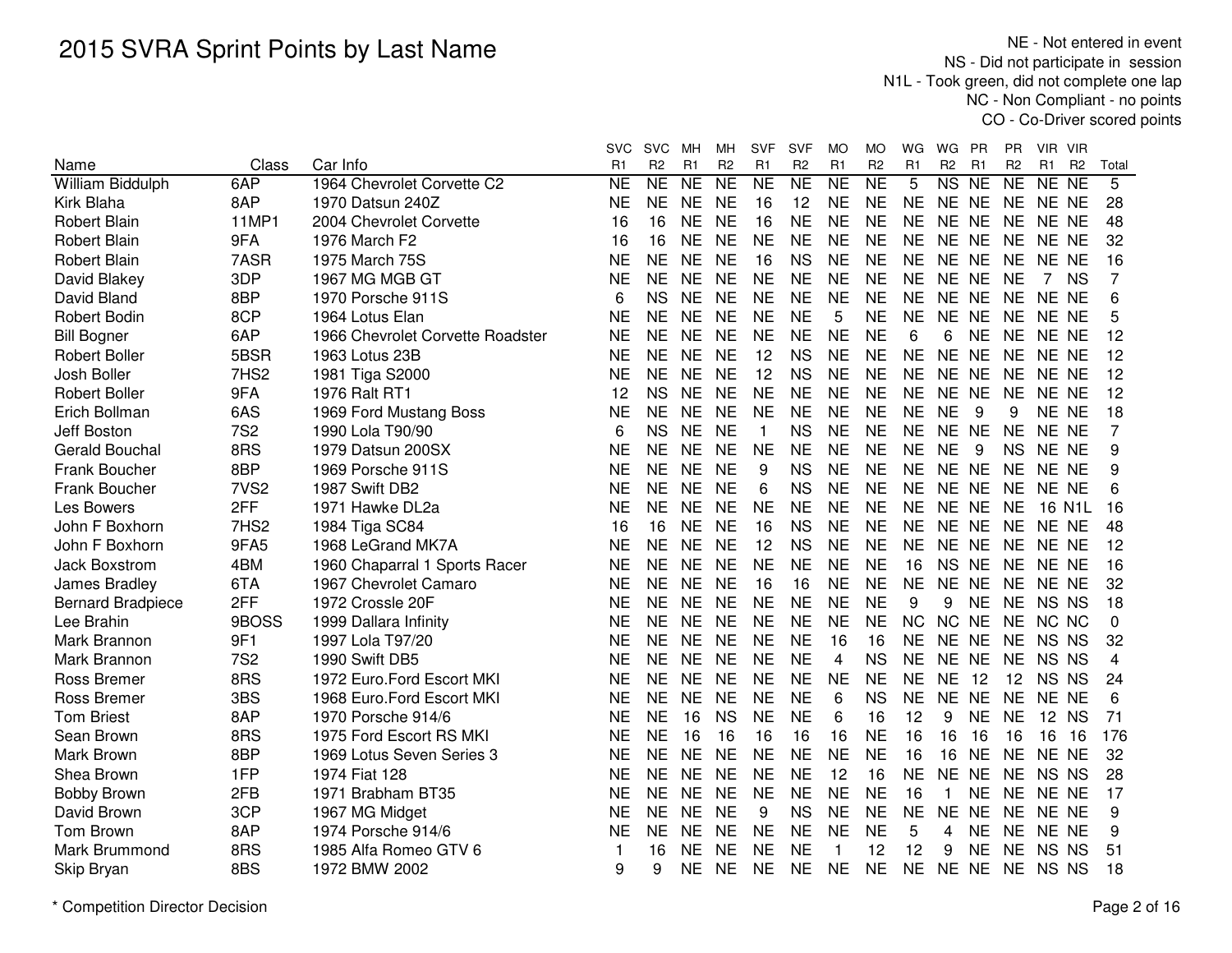NE - Not entered in event NS - Did not participate in session N1L - Took green, did not complete one lap NC - Non Compliant - no pointsCO - Co-Driver scored points

|                         | Class            | Car Info                         | <b>SVC</b><br>R1 | <b>SVC</b><br>R <sub>2</sub> | мн<br>R <sub>1</sub> | мн<br>R <sub>2</sub> | <b>SVF</b><br>R1 | <b>SVF</b><br>R <sub>2</sub> | MO<br>R <sub>1</sub> | МO<br>R <sub>2</sub> | WG<br>R <sub>1</sub> | WG<br>R <sub>2</sub> | <b>PR</b><br>R <sub>1</sub> | PR.<br>R <sub>2</sub> | VIR VIR<br>R1  | R <sub>2</sub> | Total |
|-------------------------|------------------|----------------------------------|------------------|------------------------------|----------------------|----------------------|------------------|------------------------------|----------------------|----------------------|----------------------|----------------------|-----------------------------|-----------------------|----------------|----------------|-------|
| Name<br>Glenn Bryant    | 7S <sub>2</sub>  | 2002 Carbir CS2-5                | 7                | 7                            | <b>NE</b>            | N <sub>E</sub>       | <b>NE</b>        | $\overline{\text{NE}}$       | $\overline{NE}$      | N <sub>E</sub>       | <b>NE</b>            | NE NE                |                             | $\overline{NE}$       | NE NE          |                | 14    |
| <b>Hobart Buppert</b>   | 5ASR             | 1969 Lola T70 MKIII              | 16               | 16                           | NE.                  | <b>NE</b>            | <b>NE</b>        | <b>NE</b>                    | <b>NE</b>            | <b>NE</b>            | <b>NE</b>            | NE NE                |                             | <b>NE</b>             | NE NE          |                | 32    |
| John Burke              | 9F <sub>2</sub>  | 2001 Swift 014a                  | <b>NE</b>        | <b>NE</b>                    | <b>NE</b>            | <b>NE</b>            | <b>NE</b>        | <b>NE</b>                    | <b>NE</b>            | <b>NE</b>            | 16                   | 16                   | <b>NE</b>                   | <b>NE</b>             | NE NE          |                | 32    |
| Connor Burke            | 9F <sub>2</sub>  | 2003 Swift 014a                  | <b>NE</b>        | <b>NE</b>                    | <b>NE</b>            | <b>NE</b>            | <b>NE</b>        | <b>NE</b>                    | <b>NE</b>            | <b>NE</b>            | 9                    | <b>NS</b>            | <b>NE</b>                   | <b>NE</b>             | NE NE          |                | 9     |
| John Burke              | 11GTP3           | 1999 Riley Scott MK III          | <b>NE</b>        | <b>NE</b>                    | <b>NE</b>            | <b>NE</b>            | <b>NE</b>        | <b>NE</b>                    | <b>NE</b>            | <b>NE</b>            | 9                    | <b>NS</b>            | <b>NE</b>                   | <b>NE</b>             | NE NE          |                | 9     |
| <b>Skott Burkland</b>   | 8BP              | 1969 Porsche 911                 | <b>NE</b>        | <b>NE</b>                    | <b>NE</b>            | <b>NE</b>            | 6                | 9                            | 16                   | 16                   | 12                   | 12                   | 16                          | 16                    | NS NS          |                | 103   |
| <b>Robert Burnside</b>  | 2FB              | 1968 Winkelmann WDB1             | <b>NE</b>        | <b>NE</b>                    | <b>NE</b>            | <b>NE</b>            | <b>NS</b>        | 7                            | <b>NE</b>            | <b>NE</b>            | <b>NE</b>            | NE NE                |                             | <b>NE</b>             | NE NE          |                | 7     |
| Jack Busch              | 6BP              | 1967 Jaguar XKE                  | <b>NE</b>        | <b>NE</b>                    | <b>NE</b>            | <b>NE</b>            | <b>NE</b>        | <b>NE</b>                    | <b>NE</b>            | <b>NE</b>            | 12                   | 16 NE                |                             | <b>NE</b>             | NE NE          |                | 28    |
| Paul Buttrose           | 1FV              | 1968 Zink Formula Vee            | <b>NE</b>        | <b>NE</b>                    | <b>NE</b>            | <b>NE</b>            | <b>NE</b>        | <b>NE</b>                    | <b>NE</b>            | <b>NE</b>            | <b>NE</b>            | NE NE                |                             | <b>NE</b>             | 16             | 16             | 32    |
| David Calafato          | <b>7S2</b>       | 2004 Carbir CS2                  | <b>NE</b>        | <b>NE</b>                    | <b>NE</b>            | <b>NE</b>            | <b>NE</b>        | <b>NE</b>                    | <b>NE</b>            | <b>NE</b>            | 6                    | 7                    | <b>NE</b>                   | <b>NE</b>             | 3              | 3              | 19    |
| George Calfo            | 8BP              | 1965 Porsche 911                 | 16               | <b>NS</b>                    | <b>NE</b>            | <b>NE</b>            | <b>NE</b>        | <b>NE</b>                    | <b>NE</b>            | <b>NE</b>            | <b>NE</b>            | NE NE                |                             | <b>NE</b>             | NE NE          |                | 16    |
| Joseph Cannella         | 3BS              | 1968 Alfa Romeo GTV              | <b>NE</b>        | <b>NE</b>                    | <b>NE</b>            | <b>NE</b>            | <b>NE</b>        | <b>NE</b>                    | 2                    | <b>NS</b>            | 16                   | 1                    | <b>NE</b>                   | <b>NE</b>             | NE NE          |                | 19    |
| David Cannon            | 10MP             | 2006 Ferrari 430 Challenge       | <b>NE</b>        | <b>NE</b>                    | <b>NE</b>            | <b>NE</b>            | <b>NE</b>        | <b>NE</b>                    | <b>NE</b>            | <b>NE</b>            | 9                    | <b>NS</b>            | <b>NE</b>                   | <b>NE</b>             | NE NE          |                | 9     |
| Arnold Carbaugh Jr      | 2FVS             | 1991 Protoform FV                | <b>NE</b>        | <b>NE</b>                    | <b>NE</b>            | <b>NE</b>            | <b>NE</b>        | <b>NE</b>                    | <b>NE</b>            | <b>NE</b>            | 16                   | 16                   | 16                          | 16                    | NE NE          |                | 64    |
| <b>Richard Carlino</b>  | 7BSR             | 1976 Chevron B36                 | 1                | 9                            | <b>NE</b>            | <b>NE</b>            | <b>NE</b>        | <b>NE</b>                    | <b>NE</b>            | <b>NE</b>            | $\mathbf{1}$         | 1                    | <b>NE</b>                   | <b>NE</b>             | NE NE          |                | 12    |
| Tony Carpanzano         | 9F <sub>2</sub>  | 1993 Reynard 93H FA              | 16               | 16                           | <b>NE</b>            | <b>NE</b>            | <b>NE</b>        | <b>NE</b>                    | <b>NE</b>            | <b>NE</b>            | 7                    | <b>NS</b>            | <b>NE</b>                   | <b>NE</b>             | NE NE          |                | 39    |
| Eliseo Carrillo         | 8DP              | 1963 Alfa Romeo Giulia Spider    | <b>NE</b>        | <b>NE</b>                    | <b>NE</b>            | <b>NE</b>            | <b>NE</b>        | <b>NE</b>                    | 16                   | <b>NS</b>            | 1                    | 16                   | <b>NE</b>                   | <b>NE</b>             | NE NE          |                | 33    |
| <b>Nigel Cass</b>       | 2CF              | 1975 Merlyn Mk 29                | <b>NE</b>        | <b>NE</b>                    | <b>NE</b>            | <b>NE</b>            | <b>NE</b>        | <b>NE</b>                    | <b>NE</b>            | <b>NE</b>            | $\mathbf{1}$         | 9                    | <b>NE</b>                   | <b>NE</b>             | NE NE          |                | 10    |
| Roger Cassin            | 5BSR             | 1964 Elva Mk 7S                  | 12               | 12                           | <b>NE</b>            | <b>NE</b>            | <b>NE</b>        | <b>NE</b>                    | 16                   | 16                   | <b>NE</b>            | NE NE                |                             | <b>NE</b>             | NE NE          |                | 56    |
| <b>Randall Cassling</b> | 11MP2            | 2005 Porsche GT3 Cup             | NE               | <b>NE</b>                    | <b>NE</b>            | <b>NE</b>            | <b>NE</b>        | <b>NE</b>                    | 9                    | <b>NS</b>            | <b>NE</b>            | NE NE                |                             | <b>NE</b>             | NE NE          |                | 9     |
| Mike Cassling           | 1011MP2          | 2010 Porsche Cayman              | <b>NE</b>        | <b>NE</b>                    | NE                   | <b>NE</b>            | <b>NE</b>        | <b>NE</b>                    | <b>NC</b>            | <b>NS</b>            | <b>NE</b>            | NE NE                |                             | <b>NE</b>             | NE NE          |                | 0     |
| Attilio Cecconi         | 8BS              | 1971 Alfa Romeo Berlina          | <b>NE</b>        | <b>NE</b>                    | <b>NE</b>            | <b>NE</b>            | <b>NE</b>        | <b>NE</b>                    | <b>NE</b>            | <b>NE</b>            | 1                    | NS NE                |                             | <b>NE</b>             | NE NE          |                | 1     |
| Marc Cendron            | 1GP              | 1959 Alfa Romeo Guilietta Sprint | <b>NE</b>        | <b>NE</b>                    | <b>NE</b>            | <b>NE</b>            | <b>NE</b>        | <b>NE</b>                    | <b>NE</b>            | <b>NE</b>            | 9                    | <b>NS</b>            | <b>NE</b>                   | <b>NE</b>             | NE NE          |                | 9     |
| Craig Chima             | 8AP              | 1963 Ginetta G4 R                | <b>NE</b>        | <b>NE</b>                    | <b>NE</b>            | <b>NE</b>            | <b>NE</b>        | <b>NE</b>                    | 16                   | <b>NS</b>            | <b>NE</b>            | NE NE                |                             | <b>NE</b>             | NE NE          |                | 16    |
| Bernie Chodosh          | 5GT              | 1959 Chevrolet Corvette          | <b>NE</b>        | <b>NE</b>                    | 16                   |                      | <b>NE</b>        | <b>NE</b>                    | <b>NE</b>            | <b>NE</b>            | <b>NE</b>            | <b>NE</b>            | <b>NE</b>                   | <b>NE</b>             | NE NE          |                | 17    |
| Bernie Chodosh          | 6BP              | 1959 Chevrolet Corvette          | <b>NE</b>        | <b>NE</b>                    | <b>NE</b>            | <b>NE</b>            | <b>NE</b>        | <b>NE</b>                    | <b>NE</b>            | <b>NE</b>            | 3                    | 9                    | <b>NE</b>                   | <b>NE</b>             | NS NS          |                | 12    |
| <b>Eddie Claridge</b>   | 9FA5             | 1982 Theodore TY02               | <b>NE</b>        | <b>NE</b>                    | <b>NE</b>            | <b>NE</b>            | 16               | N1L                          | <b>NE</b>            | <b>NE</b>            | 9                    | 16                   | <b>NE</b>                   | <b>NE</b>             | NE NE          |                | 41    |
| <b>Mark Clark</b>       | 2CF              | 1978 Crossle 32F                 | <b>NE</b>        | <b>NE</b>                    | <b>NE</b>            | <b>NE</b>            | <b>NE</b>        | <b>NE</b>                    | <b>NE</b>            | <b>NE</b>            | 16                   | 16                   | <b>NE</b>                   | <b>NE</b>             | $\overline{7}$ | <b>NS</b>      | 39    |
| John Clements           | 10GT1            | 1992 Chevrolet GT -1 Camaro      | <b>NE</b>        | <b>NE</b>                    | <b>NE</b>            | <b>NE</b>            | $\mathbf{1}$     | 12                           | <b>NE</b>            | <b>NE</b>            | <b>NE</b>            | <b>NE</b>            | <b>NE</b>                   | <b>NE</b>             | NE NE          |                | 13    |
| Joseph Colasacco        | 3CP              | 1963 Alfa Romeo TZ-1             | <b>NE</b>        | <b>NE</b>                    | <b>NE</b>            | <b>NE</b>            | <b>NE</b>        | <b>NE</b>                    | <b>NE</b>            | <b>NE</b>            | 16                   | 12                   | <b>NE</b>                   | <b>NE</b>             | NE NE          |                | 28    |
| Ceasar Cone             | 3EP              | 1967 Alfa Romeo Duetto           | <b>NE</b>        | <b>NE</b>                    | <b>NE</b>            | <b>NE</b>            | <b>NE</b>        | <b>NE</b>                    | 9                    | <b>NS</b>            | 9                    | 9                    | <b>NE</b>                   | <b>NE</b>             | NS NS          |                | 27    |
| David Conrad            | 1FP              | 1959 MG A                        | 12               | 9                            | <b>NE</b>            | <b>NE</b>            | <b>NE</b>        | <b>NE</b>                    | <b>NE</b>            | <b>NE</b>            | <b>NE</b>            | NE NE                |                             | NE                    | 12 NS          |                | 33    |
| <b>Mark Coombs</b>      | <b>7S2</b>       | 1990 Lola T90/90                 | NE               | <b>NE</b>                    | NE                   | <b>NE</b>            | 12               | <b>NE</b>                    | 6                    | 12                   | NE                   | NE NE                |                             | <b>NE</b>             | NS NS          |                | 30    |
| Owen Coon               | 3M               | 1994 SCCA Ent. Spec Racer Ford   | NE               | NE.                          | <b>NE</b>            | <b>NE</b>            | 16               | 16                           | <b>NE</b>            | <b>NE</b>            | <b>NE</b>            | NE NE                |                             | <b>NE</b>             | NE NE          |                | 32    |
| James Cope              | 7VS <sub>2</sub> | 1986 Swift DB 2                  | NΕ               | NE.                          | <b>NE</b>            | <b>NE</b>            | 9                | <b>NS</b>                    | NE                   | <b>NE</b>            | <b>NE</b>            | NE NE                |                             | <b>NE</b>             | NE NE          |                | 9     |
| <b>Tim Cornelius</b>    | 6TA              | 1969 Chevrolet Camaro z28        | <b>NE</b>        | <b>NE</b>                    | <b>NE</b>            | <b>NE</b>            | 6                | <b>NS</b>                    | <b>NE</b>            | <b>NE</b>            | <b>NE</b>            | NE NE                |                             | <b>NE</b>             | NE NE          |                | 6     |
| Kevin Corrigan          | 8BS              | 1973 Alfa Romeo GTV              | <b>NE</b>        | <b>NE</b>                    | <b>NE</b>            | <b>NE</b>            | <b>NE</b>        | <b>NE</b>                    | 6                    | <b>NS</b>            | 1                    | $\overline{2}$       | <b>NE</b>                   |                       | NE NE NE       |                | 9     |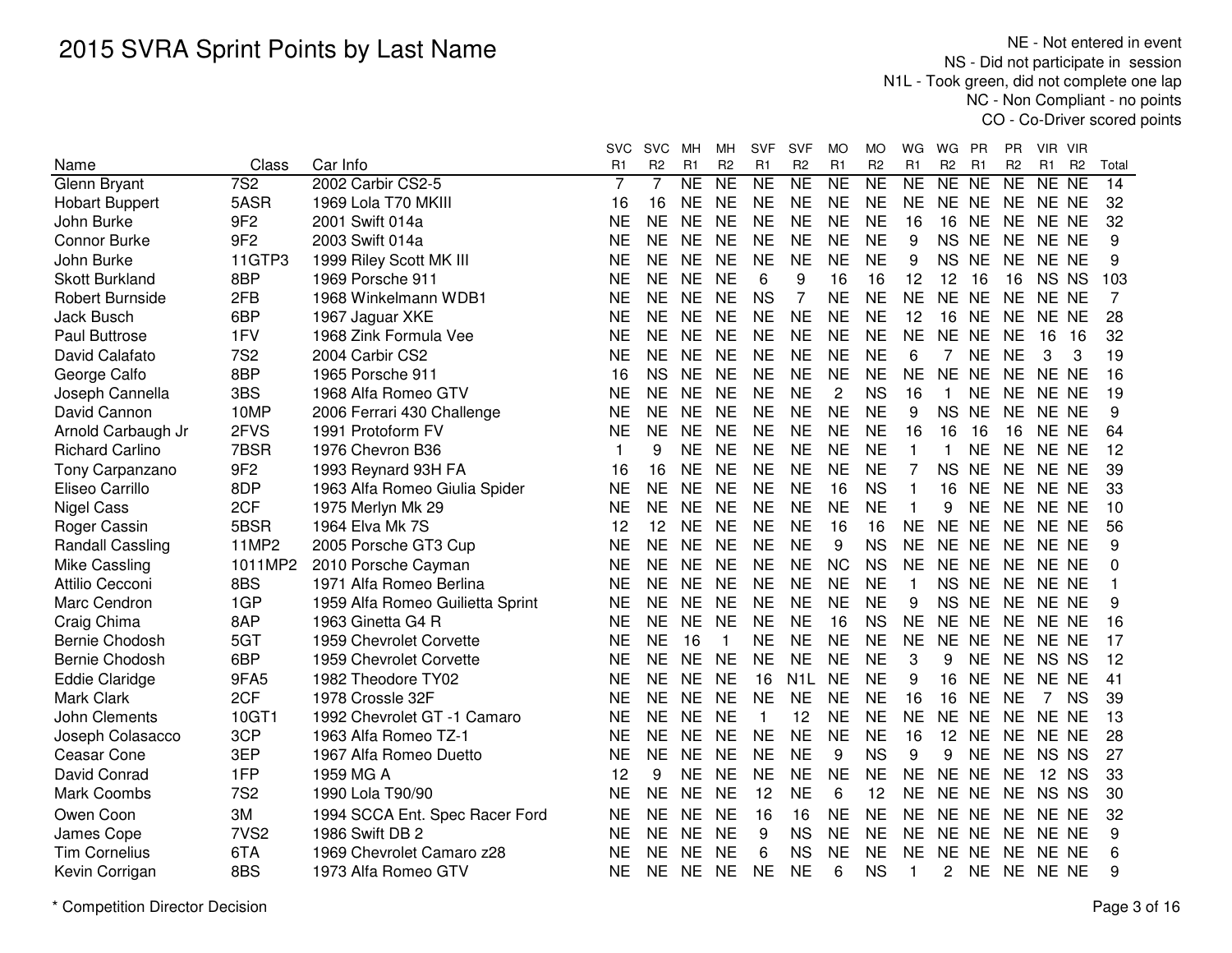NE - Not entered in event NS - Did not participate in session N1L - Took green, did not complete one lap NC - Non Compliant - no pointsCO - Co-Driver scored points

|                        |                  |                                | <b>SVC</b>     | <b>SVC</b>      | мн             | мн                                | <b>SVF</b>                       | SVF       | MO               | МO                                    | WG               | WG                          | <b>PR</b>              | <b>PR</b>      | - VIR<br><b>VIR</b>              |                |
|------------------------|------------------|--------------------------------|----------------|-----------------|----------------|-----------------------------------|----------------------------------|-----------|------------------|---------------------------------------|------------------|-----------------------------|------------------------|----------------|----------------------------------|----------------|
| Name                   | Class<br>3CP     | Car Info<br><b>1965 MG MGB</b> | R <sub>1</sub> | R <sub>2</sub>  | R <sub>1</sub> | R <sub>2</sub><br>$\overline{NE}$ | R <sub>1</sub><br>N <sub>E</sub> | R2<br>NE  | R <sub>1</sub>   | R <sub>2</sub><br>$\overline{\sf NE}$ | R <sub>1</sub>   | R <sub>2</sub><br><b>NE</b> | R <sub>1</sub>         | R <sub>2</sub> | R <sub>1</sub><br>R <sub>2</sub> | Total          |
| Tom Coryn              |                  |                                | 6              | $\overline{12}$ | <b>NE</b>      |                                   |                                  |           | <b>NE</b>        |                                       | <b>NE</b>        |                             | <b>NE</b><br><b>NE</b> |                | <b>NE</b><br><b>NE</b>           | 18             |
| <b>Larry Coste</b>     | 1CS              | 1965 Mini Cooper S             | <b>NE</b>      | <b>NE</b>       | <b>NE</b>      | <b>NE</b>                         | <b>NE</b>                        | <b>NE</b> | <b>NE</b>        | <b>NE</b>                             | 12               | 12                          | <b>NE</b>              | <b>NE</b>      | NE NE                            | 24             |
| Alan Costich           | 3EP              | 1968 MG BGT                    | <b>NE</b>      | <b>NE</b>       | <b>NE</b>      | <b>NE</b>                         | <b>NE</b>                        | <b>NE</b> | <b>NE</b>        | <b>NE</b>                             | 9                | 5                           | <b>NE</b>              | <b>NE</b>      | NE NE                            | 14             |
| <b>Tim Covert</b>      | 5BSR             | 1965 Moodini S/R               | <b>NE</b>      | <b>NE</b>       | <b>NE</b>      | <b>NE</b>                         | <b>NE</b>                        | <b>NE</b> | <b>NS</b>        | 12                                    | <b>NE</b>        | NE NE                       |                        | <b>NE</b>      | NE NE                            | 12             |
| Harry Covington        | 10GT2            | 1997 Porsche RSR               | <b>NE</b>      | <b>NE</b>       | <b>NE</b>      | <b>NE</b>                         | <b>NE</b>                        | <b>NE</b> | N <sub>1</sub> L | <b>NS</b>                             | <b>NE</b>        | NE NE                       |                        | <b>NE</b>      | NE NE                            | 0              |
| Dan Cowdrey            | 2FF              | 1970 Titan MK6                 | NE             | <b>NE</b>       | <b>NE</b>      | <b>NE</b>                         | <b>NE</b>                        | <b>NE</b> | 16               | 16                                    | <b>NE</b>        | NE NE                       |                        | <b>NE</b>      | NE NE                            | 32             |
| Dan Cowdrey            | 5ASR             | 1966 Lola T70 Mark II          | <b>NE</b>      | <b>NE</b>       | <b>NE</b>      | <b>NE</b>                         | <b>NE</b>                        | <b>NE</b> | CO               | 16                                    | <b>NE</b>        | NE NE                       | <b>NE</b>              |                | NE NE                            | 16             |
| Norm Cowdrey           | 5ASR             | 1966 Lola T70 Mark II          | <b>NE</b>      | <b>NE</b>       | <b>NE</b>      | <b>NE</b>                         | <b>NE</b>                        | <b>NE</b> | 12               | CO                                    | <b>NE</b>        | NE NE                       | <b>NE</b>              |                | NE NE                            | 12             |
| Chris Creighton        | 38BS             | 1972 Alfa Romeo GTV            | <b>NE</b>      | <b>NE</b>       | <b>NE</b>      | <b>NE</b>                         | <b>NE</b>                        | <b>NE</b> | <b>NE</b>        | <b>NE</b>                             | <b>NC</b>        | NC NE                       | <b>NE</b>              |                | NE NE                            | 0              |
| Roy Crowninshield      | 8BS              | 1971 Alfa Romeo GTV            | 4              | <b>NS</b>       | <b>NE</b>      | <b>NE</b>                         | <b>NE</b>                        | <b>NE</b> | <b>NE</b>        | <b>NE</b>                             | <b>NE</b>        | NE NE                       | <b>NE</b>              |                | <b>NS</b><br>9                   | 13             |
| James Cullen           | 5ASR             | 1970 Lola T70 MK IIIB          | <b>NE</b>      | <b>NE</b>       | <b>NE</b>      | <b>NE</b>                         | 16                               | 16        | <b>NE</b>        | <b>NE</b>                             | <b>NE</b>        | NE NE                       | <b>NE</b>              |                | NS NS                            | 32             |
| James Cullen           | 8BP              | 1972 Porsche 914/6             | <b>NE</b>      | <b>NE</b>       | <b>NE</b>      | <b>NE</b>                         | 16                               | 12        | <b>NE</b>        | <b>NE</b>                             | <b>NE</b>        | NE NE                       |                        | <b>NE</b>      | CO NS                            | 28             |
| James Cullen           | 11MP2            | 2007 Porsche GT3 Cup           | <b>NE</b>      | <b>NE</b>       | <b>NE</b>      | <b>NE</b>                         | 16                               | <b>NS</b> | <b>NE</b>        | <b>NE</b>                             | <b>NE</b>        | NE NE                       |                        | <b>NE</b>      | NS NS                            | 16             |
| Sam Cummings           | 3BS              | 1965 Alfa Romeo GTA            | <b>NE</b>      | <b>NE</b>       | <b>NE</b>      | <b>NE</b>                         | <b>NE</b>                        | <b>NE</b> | 9                | <b>NS</b>                             | 12               | 16                          | <b>NE</b><br><b>NE</b> |                | NE NE                            | 37             |
| Dudley Cunningham      | 9FA5             | 1973 Lola T332                 | <b>NE</b>      | <b>NE</b>       | <b>NE</b>      | <b>NE</b>                         | <b>NE</b>                        | <b>NE</b> | <b>NE</b>        | <b>NE</b>                             | 7                | <b>NS</b>                   | <b>NE</b><br><b>NE</b> |                | NE NE                            | $\overline{7}$ |
| Karman Cusack          | 10GT1            | 1985 Pontiac Firebird          | 7              | 9               | <b>NE</b>      | <b>NE</b>                         | <b>NE</b>                        | <b>NE</b> | <b>NE</b>        | <b>NE</b>                             | <b>NE</b>        | NE NE                       |                        | <b>NE</b>      | NE NE                            | 16             |
| <b>Brad Dahmer</b>     | 10GT1            | 1994 Chevrolet Monte Carlo     | <b>NE</b>      | <b>NE</b>       | <b>NE</b>      | <b>NE</b>                         | 12                               | <b>NS</b> | <b>NE</b>        | <b>NE</b>                             | <b>NE</b>        | NE NE                       |                        | <b>NE</b>      | NE NE                            | 12             |
| Jesse Darrow           | 3EP              | 1965 Triumph Spitfire          | <b>NE</b>      | <b>NE</b>       | <b>NE</b>      | <b>NE</b>                         | <b>NE</b>                        | <b>NE</b> | <b>NE</b>        | <b>NE</b>                             | 12               | 12                          | <b>NE</b>              | <b>NE</b>      | NE NE                            | 24             |
| <b>Charles Darrow</b>  | 3EP              | 1967 Triumph Spitfire          | <b>NE</b>      | <b>NE</b>       | <b>NE</b>      | <b>NE</b>                         | <b>NE</b>                        | <b>NE</b> | <b>NE</b>        | <b>NE</b>                             | N <sub>1</sub> L | NS NE                       | <b>NE</b>              |                | NE NE                            | 0              |
| Rob Davenport          | 1GP              | 1968 Alfa Romeo GTA JR         | <b>NE</b>      | <b>NE</b>       | <b>NE</b>      | <b>NE</b>                         | <b>NE</b>                        | <b>NE</b> | <b>NE</b>        | <b>NE</b>                             | 12               | NS NE                       |                        | <b>NE</b>      | NE NE                            | 12             |
| Kenneth Davis          | 10GT2            | 1985 Roush Mercury Capri       | NE             | <b>NE</b>       | <b>NE</b>      | <b>NE</b>                         | <b>NE</b>                        | <b>NE</b> | 16               | <b>NS</b>                             | 16               | NS NE                       |                        | <b>NE</b>      | NE NE                            | 32             |
| <b>Tom Davis</b>       | 3CP              | 1964 Elva Courier              | <b>NE</b>      | <b>NE</b>       | <b>NE</b>      | <b>NE</b>                         | <b>NE</b>                        | <b>NE</b> | 1                | 12                                    | <b>NE</b>        | NE NE                       |                        | <b>NE</b>      | NE NE                            | 13             |
| Michel Defenbau        | 6GTO             | 1973 Porsche 911 RSR           | 7              | 7               | <b>NE</b>      | <b>NE</b>                         | <b>NE</b>                        | <b>NE</b> | <b>NE</b>        | <b>NE</b>                             | <b>NE</b>        | NE NE                       |                        | <b>NE</b>      | NE NE                            | 14             |
| John Deford            | 8BP              | 1973 Porsche 914/6             | <b>NE</b>      | <b>NE</b>       | 16             | <b>NS</b>                         | <b>NE</b>                        | <b>NE</b> | <b>NE</b>        | <b>NE</b>                             | <b>NE</b>        | NE NE                       | <b>NE</b>              |                | NE NE                            | 16             |
| William Demarest Jr    | 2FF              | 1972 Titan Mk 6B               | <b>NE</b>      | <b>NE</b>       | <b>NE</b>      | <b>NE</b>                         | <b>NE</b>                        | <b>NE</b> | <b>NE</b>        | <b>NE</b>                             | <b>NE</b>        | NE NE                       | <b>NE</b>              |                | 9<br>16                          | 25             |
| Chris DeMinco          | 8CP              | 1979 Mazda RX7                 | <b>NE</b>      | <b>NE</b>       | <b>NE</b>      | <b>NE</b>                         | <b>NE</b>                        | <b>NE</b> | 12               | 16                                    | 16               | 16                          | 16<br>16               |                | 9<br>12                          | 113            |
| Keith Denehan          | 3CP              | 1964 Porsche 356               | 5              | <b>NS</b>       | <b>NE</b>      | <b>NE</b>                         | <b>NE</b>                        | <b>NE</b> | <b>NE</b>        | <b>NE</b>                             | <b>NE</b>        | <b>NE</b>                   | <b>NE</b>              | <b>NE</b>      | NE NE                            | 5              |
| Donald Denomme         | 2CF              | 1980 VanDiemen RF80            | <b>NE</b>      | <b>NE</b>       | <b>NE</b>      | <b>NE</b>                         | <b>NE</b>                        | <b>NE</b> | <b>NE</b>        | <b>NE</b>                             | 7                | 12                          | <b>NE</b>              | <b>NE</b>      | NE NE                            | 19             |
| <b>Richard DePetro</b> | 6BP              | 1971 Chevrolet corvette        | <b>NE</b>      | <b>NE</b>       | <b>NE</b>      | <b>NE</b>                         | <b>NE</b>                        | <b>NE</b> | <b>NE</b>        | <b>NE</b>                             | <b>NE</b>        | <b>NE</b>                   | 9                      | <b>NS</b>      | NE NE                            | 9              |
| Leigh Derby            | 3EP              | 1968 Triumph Spitfire          | <b>NE</b>      | <b>NE</b>       | <b>NE</b>      | <b>NE</b>                         | <b>NE</b>                        | <b>NE</b> | <b>NE</b>        | <b>NE</b>                             | <b>NE</b>        | NE NE                       |                        | <b>NE</b>      | 16<br>16                         | 32             |
| Logan Dernoshek        | 3DP              | 1966 Yenko Stinger Corvair     | <b>NE</b>      | <b>NE</b>       | <b>NE</b>      | <b>NE</b>                         | <b>NE</b>                        | <b>NE</b> | <b>NE</b>        | <b>NE</b>                             | <b>NE</b>        | NE NE                       |                        | <b>NE</b>      | 16<br>16                         | 32             |
| Robert DeVincenzi      | 7VS <sub>2</sub> | 1986 Tiga Sports 2000          | <b>NE</b>      | <b>NE</b>       | <b>NE</b>      | <b>NE</b>                         | <b>NE</b>                        | <b>NE</b> | <b>NE</b>        | <b>NE</b>                             | <b>NE</b>        | <b>NE</b>                   | -1                     | 16             | 12<br>9                          | 38             |
| <b>Scott Dick</b>      | 9BOSS            | 2005 Dallara Infinity          | <b>NE</b>      | <b>NE</b>       | <b>NE</b>      | <b>NE</b>                         | <b>NE</b>                        | <b>NE</b> | <b>NS</b>        | <b>NC</b>                             | <b>NC</b>        | NC NE                       | <b>NE</b>              |                | NE NE                            | 0              |
| James Dolan            | 6BP              | 1966 Ford Mustang GT350        | <b>NE</b>      | <b>NE</b>       | <b>NE</b>      | <b>NE</b>                         | <b>NE</b>                        | <b>NE</b> | <b>NE</b>        | <b>NE</b>                             | <b>NE</b>        | <b>NE</b>                   | 12                     | 16             | NE NE                            | 28             |
| <b>Bruce Domeck</b>    | 2CF              | 1976 Lola T342                 | ΝE             | <b>NE</b>       | <b>NE</b>      | <b>NE</b>                         | 16                               | 16        | <b>NE</b>        | <b>NE</b>                             | NE               | NE NE                       | NE                     |                | NS NS                            | 32             |
| Michael Dube           | 10SC3            | 1999 Ford Taurus               | NE             | <b>NE</b>       | <b>NE</b>      | <b>NE</b>                         | <b>NE</b>                        | <b>NE</b> | <b>NE</b>        | <b>NE</b>                             | 5                | NS NE                       |                        | <b>NE</b>      | NE NE                            | 5              |
| Charles E. Duncan      | <b>7S2</b>       | 1988 Lola T88/90               | <b>NE</b>      | <b>NE</b>       | <b>NE</b>      | <b>NE</b>                         | 4                                | <b>NS</b> | <b>NE</b>        | <b>NE</b>                             | <b>NE</b>        | NE NE                       |                        |                | NE NE NE                         | 4              |
|                        |                  |                                |                |                 |                |                                   |                                  |           |                  |                                       |                  |                             |                        |                |                                  |                |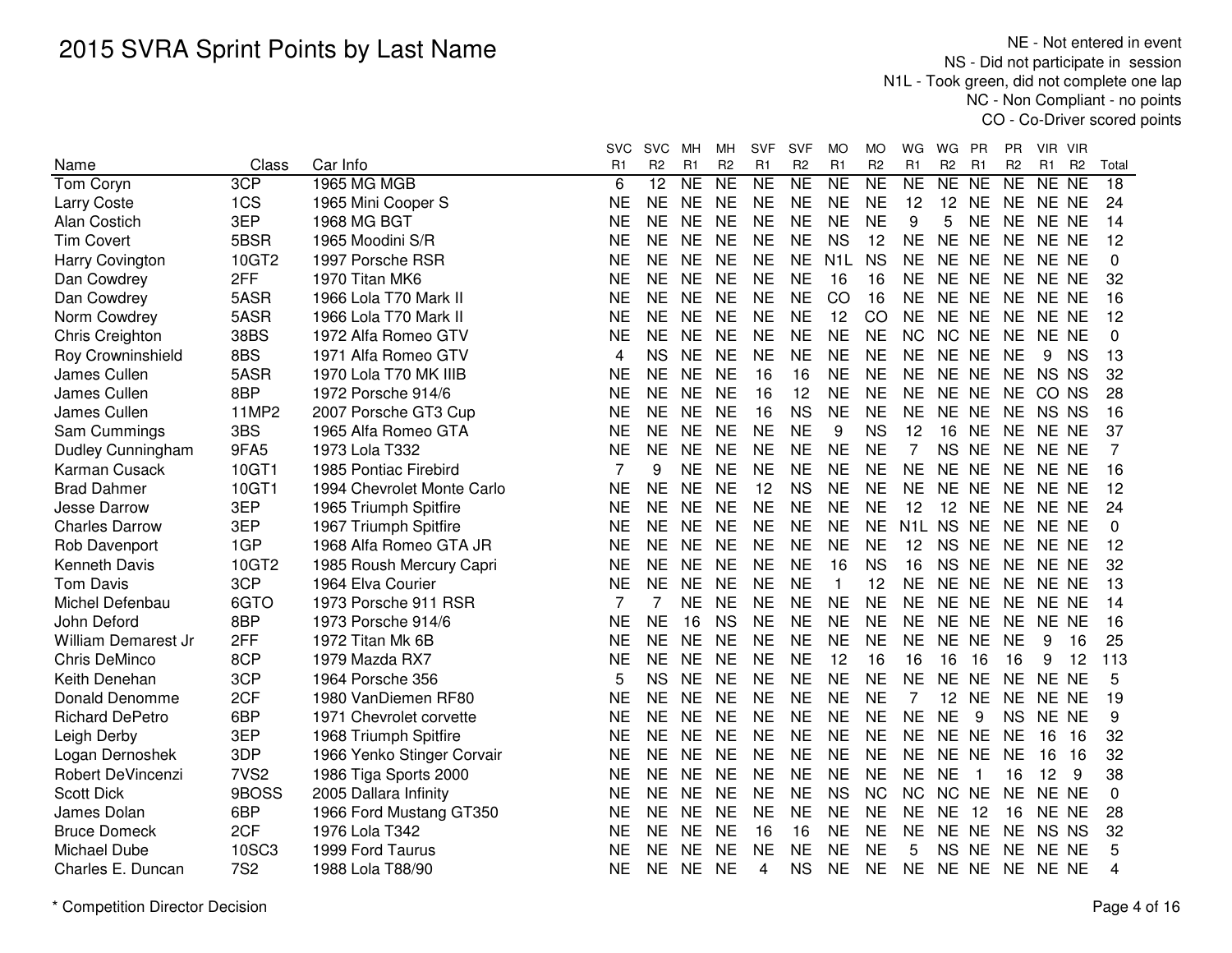NE - Not entered in event NS - Did not participate in session N1L - Took green, did not complete one lap NC - Non Compliant - no pointsCO - Co-Driver scored points

|                          |                  |                                  | <b>SVC</b>     | <b>SVC</b>      | MН        | МH              | <b>SVF</b>     | <b>SVF</b>     | <b>MO</b>      | МO             | WG             | WG<br>PR                         | PR             | VIR VIR                      |                |              |
|--------------------------|------------------|----------------------------------|----------------|-----------------|-----------|-----------------|----------------|----------------|----------------|----------------|----------------|----------------------------------|----------------|------------------------------|----------------|--------------|
| Name                     | Class            | Car Info                         | R1             | R <sub>2</sub>  | R1        | R <sub>2</sub>  | R <sub>1</sub> | R <sub>2</sub> | R <sub>1</sub> | R <sub>2</sub> | R <sub>1</sub> | R <sub>2</sub><br>R <sub>1</sub> | R <sub>2</sub> | R <sub>1</sub>               | R <sub>2</sub> | Total        |
| <b>Steven Durst</b>      | 7ASR             | 2003 Mazda CSR                   | 9              | $\overline{16}$ | <b>NE</b> | $\overline{NE}$ | <b>NE</b>      | N <sub>E</sub> | <b>NE</b>      | <b>NE</b>      | <b>NE</b>      | NE<br><b>NE</b>                  | <b>NE</b>      | $\overline{\text{NS}}$<br>16 |                | 41           |
| <b>Mitchell Eitel</b>    | 5BSR             | 1964 Elva MK7S                   | 16             | 16              | <b>NE</b> | <b>NE</b>       | <b>NE</b>      | <b>NE</b>      | <b>NE</b>      | <b>NE</b>      | 16             | 16<br><b>NE</b>                  | <b>NE</b>      | NE NE                        |                | 64           |
| <b>Mitchell Eitel</b>    | 7BSR             | 1971 Lola T212                   | 7              | <b>NS</b>       | <b>NE</b> | <b>NE</b>       | <b>NE</b>      | <b>NE</b>      | <b>NE</b>      | <b>NE</b>      | <b>NE</b>      | <b>NE</b><br>NE                  | <b>NE</b>      | NE NE                        |                | 7            |
| <b>Travis Engen</b>      | 11GTP3           | 2005 Audi R8 LMP                 | 9              | 12              | 16        | 16              | 16             | 16             | <b>NE</b>      | <b>NE</b>      | 12             | 12<br><b>NE</b>                  | <b>NE</b>      | NS NS                        |                | 109          |
| <b>Travis Engen</b>      | 5FM              | 1962 Lotus 23B                   | <b>NE</b>      | <b>NE</b>       | 16        | 16              | 16             | 16             | <b>NE</b>      | <b>NE</b>      | 16             | <b>NS</b><br><b>NE</b>           | <b>NE</b>      | NS NS                        |                | 80           |
| <b>Travis Engen</b>      | 2FB              | 1970 Chevron B17b                | <b>NE</b>      | <b>NE</b>       | <b>NE</b> | <b>NE</b>       | 12             | 12             | <b>NE</b>      | <b>NE</b>      | 9              | 16<br><b>NE</b>                  | <b>NE</b>      | NS NS                        |                | 49           |
| <b>Travis Engen</b>      | 9F1              | 2001 Lola T97/20                 | <b>NE</b>      | <b>NE</b>       | <b>NE</b> | <b>NE</b>       | 7              | 9              | <b>NE</b>      | <b>NE</b>      | 9              | <b>NE</b><br>12 <sup>7</sup>     | <b>NE</b>      | NS NS                        |                | 37           |
| <b>Travis Engen</b>      | 9FB              | 1976 Ralt RT1                    | <b>NE</b>      | <b>NE</b>       | 16        | 16              | <b>NE</b>      | NE             | <b>NE</b>      | <b>NE</b>      | <b>NE</b>      | NE NE                            | <b>NE</b>      | NE NE                        |                | 32           |
| William Engle Sr.        | 3M               | 1990 SCCA Ent. Spec Racer Ford   | <b>NE</b>      | <b>NE</b>       | <b>NE</b> | <b>NE</b>       | <b>NE</b>      | <b>NE</b>      | 16             | <b>NS</b>      | 16             | 16<br><b>NE</b>                  | <b>NE</b>      | NE NE                        |                | 48           |
| William Erdman           | 8RS              | 1972 Mazda RX-2                  | <b>NE</b>      | <b>NE</b>       | <b>NE</b> | <b>NE</b>       | <b>NE</b>      | <b>NE</b>      | <b>NE</b>      | <b>NE</b>      | 7              | NS NE                            | <b>NE</b>      | NE NE                        |                | 7            |
| <b>Troy Ermish</b>       | 8BS              | 1971 Datsun 510                  | <b>NE</b>      | <b>NE</b>       | <b>NE</b> | <b>NE</b>       | <b>NE</b>      | <b>NE</b>      | <b>NE</b>      | <b>NE</b>      | 9              | <b>NE</b><br>16                  | <b>NE</b>      | NE NE                        |                | 25           |
| <b>Robert Fairbanks</b>  | 1DS              | 1962 Austin Cooper               | <b>NE</b>      | <b>NE</b>       | <b>NE</b> | <b>NE</b>       | <b>NE</b>      | <b>NE</b>      | <b>NE</b>      | <b>NE</b>      | 16             | <b>NE</b><br>$\mathbf{1}$        | <b>NE</b>      | NE NE                        |                | 17           |
| <b>Scott Fairchild</b>   | 2CF              | 1978 Zink Z-10                   | <b>NE</b>      | <b>NE</b>       | <b>NE</b> | <b>NE</b>       | <b>NE</b>      | <b>NE</b>      | <b>NE</b>      | <b>NE</b>      | <b>NE</b>      | <b>NE</b><br><b>NE</b>           | <b>NE</b>      | 9<br><b>NS</b>               |                | 9            |
| Dave Fairchild           | 2CF              | 1979 Zink Z-10                   | <b>NE</b>      | <b>NE</b>       | <b>NE</b> | <b>NE</b>       | <b>NE</b>      | <b>NE</b>      | <b>NE</b>      | <b>NE</b>      | <b>NE</b>      | NE NE                            |                | NE N1L NS                    |                | 0            |
| <b>Frank Farrell</b>     | 3BS              | 1972 Alfa Romeo Berlina          | <b>NE</b>      | <b>NE</b>       | <b>NE</b> | <b>NE</b>       | <b>NE</b>      | <b>NE</b>      | 3              | <b>NS</b>      | <b>NE</b>      | NE NE                            | NE             | NE NE                        |                | 3            |
| <b>Craig Faust</b>       | 7VS <sub>2</sub> | 1986 Swift DB2                   | <b>NE</b>      | <b>NE</b>       | <b>NE</b> | <b>NE</b>       | $\overline{7}$ | <b>NS</b>      | <b>NE</b>      | <b>NE</b>      | <b>NE</b>      | NE NE                            | <b>NE</b>      | NE NE                        |                | 7            |
| Kurt Fazekas             | 6MP              | 1985 Porsche 944Turbo            | <b>NE</b>      | <b>NE</b>       | <b>NE</b> | <b>NE</b>       | $\mathbf{1}$   | <b>NS</b>      | <b>NE</b>      | <b>NE</b>      | <b>NE</b>      | <b>NE</b><br><b>NE</b>           | <b>NE</b>      | NE NE                        |                | $\mathbf{1}$ |
| B. John Feng             | 1FP              | 1957 Alfa Romeo Giulietta Spyder | <b>NE</b>      | <b>NE</b>       | <b>NE</b> | NE              | <b>NE</b>      | <b>NE</b>      | <b>NE</b>      | <b>NE</b>      | 12             | 12<br><b>NE</b>                  | <b>NE</b>      | NE NE                        |                | 24           |
| Kurt Fischer             | 2CF              | 1978 Crossle 40F                 | <b>NE</b>      | <b>NE</b>       | <b>NE</b> | <b>NE</b>       | <b>NE</b>      | <b>NE</b>      | <b>NE</b>      | <b>NE</b>      | 1              | <b>NS</b><br><b>NE</b>           | <b>NE</b>      | NE NE                        |                | $\mathbf{1}$ |
| Mike Fisher              | 10MP             | 2000 Audi S4                     | 12             | 16              | <b>NE</b> | <b>NE</b>       | <b>NE</b>      | <b>NE</b>      | <b>NE</b>      | <b>NE</b>      | <b>NE</b>      | NE NE                            | <b>NE</b>      | NE NE                        |                | 28           |
| <b>Jeff Fisher</b>       | 8BP              | 1964 Lotus Elan 26R              | 7              | 9               | <b>NE</b> | <b>NE</b>       | <b>NE</b>      | <b>NE</b>      | <b>NE</b>      | <b>NE</b>      | <b>NE</b>      | NE NE                            | <b>NE</b>      | NE NE                        |                | 16           |
| Dawn Fisher              | 3CP              | 1972 Lotus Super 7               | $\overline{7}$ | 6               | <b>NE</b> | <b>NE</b>       | <b>NE</b>      | <b>NE</b>      | <b>NE</b>      | <b>NE</b>      | <b>NE</b>      | NE NE                            | <b>NE</b>      | NE NE                        |                | 13           |
| Lauren Fix               | 11TA2            | 2000 Jaguar XKR                  | 16             | 16              | <b>NE</b> | <b>NE</b>       | <b>NE</b>      | <b>NE</b>      | <b>NE</b>      | <b>NE</b>      | <b>NE</b>      | NE NE                            | <b>NE</b>      | NS NS                        |                | 32           |
| Stephen Fog              | 8BS              | 1971 Alfa Romeo GTV              | <b>NE</b>      | <b>NE</b>       | <b>NE</b> | <b>NE</b>       | <b>NE</b>      | <b>NE</b>      | <b>NE</b>      | <b>NE</b>      | 1              | 3<br><b>NE</b>                   | <b>NE</b>      | NE NE                        |                | 4            |
| Tom Forgione             | <b>10SC2</b>     | 1989 Chevrolet Lumina            | <b>NE</b>      | <b>NE</b>       | <b>NE</b> | <b>NE</b>       | <b>NE</b>      | <b>NE</b>      | <b>NE</b>      | <b>NE</b>      | 12             | <b>NS</b><br><b>NE</b>           | <b>NE</b>      | NE NE                        |                | 12           |
| Tom Forgione             | 6TA              | 1970 Mustang Boss 302            | <b>NE</b>      | <b>NE</b>       | <b>NE</b> | <b>NE</b>       | <b>NE</b>      | <b>NE</b>      | <b>NE</b>      | <b>NE</b>      | 9              | <b>NS</b><br><b>NE</b>           | <b>NE</b>      | NE NE                        |                | 9            |
| <b>Chris Forrer</b>      | 2CF              | 1978 Tiga Formula Ford           | <b>NE</b>      | <b>NE</b>       | <b>NE</b> | <b>NE</b>       | <b>NE</b>      | <b>NE</b>      | <b>NE</b>      | <b>NE</b>      | <b>NE</b>      | <b>NE</b><br><b>NE</b>           | <b>NE</b>      | 16<br>16                     |                | 32           |
| <b>William Foster</b>    | 6MP              | 1995 Ford Mustang Cobra          | 16             | 16              | <b>NE</b> | <b>NE</b>       | <b>NE</b>      | <b>NE</b>      | 16             | 16             | <b>NE</b>      | NE NE                            | <b>NE</b>      | 16                           | 16             | 96           |
| James Frank              | 9FB              | 1975 Lola T360 FA                | <b>NE</b>      | <b>NE</b>       | <b>NE</b> | <b>NE</b>       | <b>NE</b>      | <b>NE</b>      | <b>NE</b>      | <b>NE</b>      | <b>NE</b>      | <b>NE</b><br>-12                 | 12             | NE NE                        |                | 24           |
| <b>Thomas Frankowski</b> | 4BM              | 1960 Chevrolet Corvette Roadster | <b>NE</b>      | <b>NE</b>       | <b>NE</b> | <b>NE</b>       | 12             | <b>NS</b>      | <b>NE</b>      | <b>NE</b>      | <b>NE</b>      | NE NE                            | <b>NE</b>      | NE NE                        |                | 12           |
| <b>Victor Frazzell</b>   | 1CS              | 1968 Volkswagon Beetle           | <b>NE</b>      | <b>NE</b>       | <b>NE</b> | <b>NE</b>       | 16             | 16             | <b>NE</b>      | <b>NE</b>      | <b>NE</b>      | NE NE                            | <b>NE</b>      | NE NE                        |                | 32           |
| <b>Walter Freckmann</b>  | 1FP              | 1967 Austin Healey Sprite        | <b>NE</b>      | <b>NE</b>       | <b>NE</b> | <b>NE</b>       | 9              | <b>NS</b>      | <b>NE</b>      | <b>NE</b>      | <b>NE</b>      | NE NE                            | <b>NE</b>      | NE NE                        |                | 9            |
| Jack Freehoff            | 7HS <sub>2</sub> | 1983 March 83S                   | <b>NE</b>      | <b>NE</b>       | <b>NE</b> | <b>NE</b>       | <b>NE</b>      | <b>NE</b>      | <b>NE</b>      | <b>NE</b>      | CO             | 16<br><b>NE</b>                  | <b>NE</b>      | NS NS                        |                | 16           |
| James Freeman            | 7ASR             | 1968 Matich SR3                  | 16             | CO              | <b>NE</b> | <b>NE</b>       | <b>NE</b>      | <b>NE</b>      | <b>NE</b>      | <b>NE</b>      | <b>NE</b>      | NE NE                            | NE.            | NE NE                        |                | 16           |
| <b>Ray Freiwald</b>      | 3CP              | 1961 Volvo P1800                 | NΕ             | <b>NE</b>       | <b>NE</b> | <b>NE</b>       | 2              | 6              | NE             | <b>NE</b>      | NE             | NE NE                            | NE.            | NE NE                        |                | 8            |
| <b>Brian French</b>      | 9BOSS            | 1997 Benetton B197               | NΕ             | <b>NE</b>       | <b>NE</b> | <b>NE</b>       | <b>NC</b>      | <b>NC</b>      | <b>NE</b>      | NE             | <b>NE</b>      | NE NE                            | NE             | NE NE                        |                | $\Omega$     |
| Gregg Frey               | 8AP              | 1970 Porsche 914/6               | <b>NE</b>      | <b>NE</b>       | <b>NE</b> | <b>NE</b>       | <b>NE</b>      | <b>NE</b>      | <b>NE</b>      | <b>NE</b>      | <b>NE</b>      | NE NE                            | <b>NE</b>      | 9<br><b>NS</b>               |                | 9            |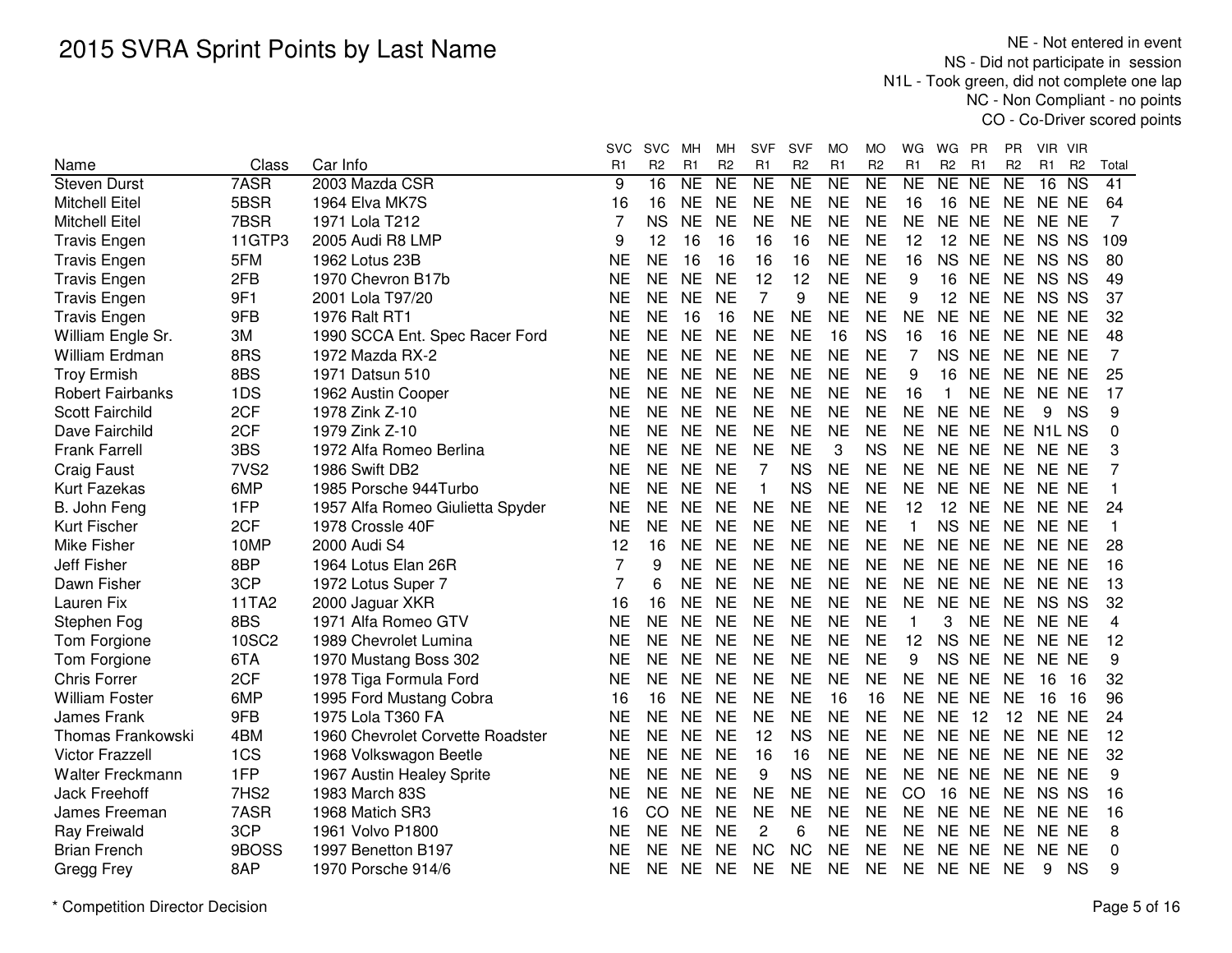NE - Not entered in event NS - Did not participate in session N1L - Took green, did not complete one lap NC - Non Compliant - no pointsCO - Co-Driver scored points

|                        |                  |                                  | <b>SVC</b>     | <b>SVC</b>     | MН              | мн             | <b>SVF</b>     | <b>SVF</b>     | MO                  | МO             | WG             | WG             | PR             | PR             | - VIR<br>VIR.                    |                |  |
|------------------------|------------------|----------------------------------|----------------|----------------|-----------------|----------------|----------------|----------------|---------------------|----------------|----------------|----------------|----------------|----------------|----------------------------------|----------------|--|
| Name                   | Class            | Car Info                         | R <sub>1</sub> | R <sub>2</sub> | R <sub>1</sub>  | R <sub>2</sub> | R <sub>1</sub> | R <sub>2</sub> | R <sub>1</sub>      | R <sub>2</sub> | R <sub>1</sub> | R <sub>2</sub> | R <sub>1</sub> | R <sub>2</sub> | R <sub>1</sub><br>R <sub>2</sub> | Total          |  |
| Sharon Frey            | 2FF              | 1970 Caldwell D9                 | <b>NE</b>      | NE             | $\overline{NE}$ | <b>NE</b>      | 6              | $\mathbf{1}$   | $\overline{\sf NE}$ | NE             | NE             | NE             | NE             | <b>NE</b>      | NE NE                            | $\overline{7}$ |  |
| <b>Justin Frick</b>    | 7BSR             | 1976 Osella PA6/8                | 16             | 12             | <b>NE</b>       | <b>NE</b>      | 9              | <b>NS</b>      | 16                  | 16             | 9              | 16             | <b>NE</b>      | <b>NE</b>      | NE NE                            | 94             |  |
| <b>Justin Frick</b>    | 9F1              | 1997 Lola 97/20                  | NΕ             | <b>NE</b>      | <b>NE</b>       | <b>NE</b>      | <b>NE</b>      | <b>NE</b>      | <b>NE</b>           | <b>NE</b>      | 16             | 9              | <b>NE</b>      | <b>NE</b>      | <b>NS</b><br><b>NS</b>           | 25             |  |
| John Fridirici         | 6BP              | 1966 Shelby GT350                | NE             | <b>NE</b>      | <b>NE</b>       | <b>NE</b>      | 16             | <b>NS</b>      | <b>NE</b>           | <b>NE</b>      | <b>NE</b>      | NE NE          |                | <b>NE</b>      | NE NE                            | 16             |  |
| Alan Friedman          | 7BSR             | 1972 Chevron B21                 | <b>NE</b>      | <b>NE</b>      | <b>NE</b>       | <b>NE</b>      | <b>NE</b>      | <b>NE</b>      | <b>NE</b>           | <b>NE</b>      | 6              | 1              | <b>NE</b>      | <b>NE</b>      | NE NE                            | 7              |  |
| Lorne Fritz            | 3EP              | 1959 Triumph TR3                 | <b>NE</b>      | <b>NE</b>      | <b>NE</b>       | <b>NE</b>      | <b>NE</b>      | <b>NE</b>      | <b>NE</b>           | <b>NE</b>      | $\overline{7}$ | 9              | <b>NE</b>      | <b>NE</b>      | NE NE                            | 16             |  |
| <b>Tim Gaffney</b>     | 7HS <sub>2</sub> | 1978 Lola T492                   | NΕ             | <b>NE</b>      | <b>NE</b>       | <b>NE</b>      | <b>NE</b>      | <b>NE</b>      | <b>NE</b>           | <b>NE</b>      | <b>NE</b>      | <b>NE</b>      | <b>NE</b>      | <b>NE</b>      | 12 12                            | 24             |  |
| Gregory Galdi          | 10GT2            | 2000 BMW E46 M3                  | NE             | <b>NE</b>      | <b>NE</b>       | <b>NE</b>      | <b>NE</b>      | <b>NE</b>      | 12                  | 16             | <b>NE</b>      | NE NE          |                | <b>NE</b>      | NE NE                            | 28             |  |
| John Galson            | 7HS2             | 1983 March 83S                   | NE             | <b>NE</b>      | <b>NE</b>       | <b>NE</b>      | <b>NE</b>      | <b>NE</b>      | <b>NE</b>           | <b>NE</b>      | 12             | <b>NS</b>      | <b>NE</b>      | <b>NE</b>      | NE NE                            | 12             |  |
| John Geisler           | <b>7S2</b>       | 1988 Lola T88-90                 | 3              | <b>NS</b>      | NE.             | <b>NE</b>      | <b>NE</b>      | <b>NE</b>      | <b>NE</b>           | <b>NE</b>      | <b>NE</b>      | NE NE          |                | <b>NE</b>      | NE NE                            | 3              |  |
| <b>Bill Gelles</b>     | 7BSR             | 1975 Chevron B31                 | ΝE             | <b>NE</b>      | <b>NE</b>       | <b>NE</b>      | <b>NE</b>      | <b>NE</b>      | <b>NE</b>           | <b>NE</b>      | 1              | 6              | <b>NE</b>      | <b>NE</b>      | NE NE                            | 7              |  |
| Paul Gelpi             | 3DP              | 1964 MG B                        | NΕ             | <b>NE</b>      | <b>NE</b>       | <b>NE</b>      | <b>NE</b>      | <b>NE</b>      | 16                  | 12             | <b>NE</b>      | NE NE          |                | <b>NE</b>      | NE NE                            | 28             |  |
| Paul Gelpi             | 7VS <sub>2</sub> | 1986 Lola T86/90                 | <b>NE</b>      | <b>NE</b>      | <b>NE</b>       | <b>NE</b>      | <b>NE</b>      | <b>NE</b>      | 6                   | <b>NS</b>      | <b>NE</b>      | NE NE          |                | <b>NE</b>      | NE NE                            | 6              |  |
| <b>Harry Gentry</b>    | 3CP              | 1964 Ginetta G4                  | <b>NE</b>      | <b>NE</b>      | <b>NE</b>       | <b>NE</b>      | 16             | 16             | 16                  | 16             | 12             | 16             | 16             | 16             | 12<br>$\overline{1}$             | 137            |  |
| V Carl George          | 1FP              | 1959 MG A                        | 9              | 12             | <b>NE</b>       | <b>NE</b>      | <b>NE</b>      | <b>NE</b>      | <b>NE</b>           | <b>NE</b>      | <b>NE</b>      | NE NE          |                | <b>NE</b>      | <b>NS</b><br><b>NS</b>           | 21             |  |
| <b>Walter Gerhardt</b> | 9F1              | 1989 Shelby Sports Racer         | <b>NE</b>      | <b>NE</b>      | <b>NE</b>       | <b>NE</b>      | 4              | 6              | <b>NE</b>           | <b>NE</b>      | <b>NE</b>      | NE NE          |                | <b>NE</b>      | NE NE                            | 10             |  |
| <b>Brent Gernert</b>   | <b>7S2</b>       | 1991 Swift DB5                   | NE             | <b>NE</b>      | <b>NE</b>       | <b>NE</b>      | <b>NE</b>      | <b>NE</b>      | <b>NE</b>           | <b>NE</b>      | 16             | 9              | <b>NE</b>      | <b>NE</b>      | 6<br>5                           | 36             |  |
| <b>Bryan Gernert</b>   | 7VS <sub>2</sub> | 1986 Swift DB2                   | ΝE             | <b>NE</b>      | <b>NE</b>       | <b>NE</b>      | <b>NE</b>      | <b>NE</b>      | <b>NE</b>           | <b>NE</b>      | 16             | 16             | <b>NE</b>      | <b>NE</b>      | <b>NS</b><br><b>NS</b>           | 32             |  |
| <b>Dennis Gernert</b>  | 7HS2             | 1983 March 83S                   | NE             | <b>NE</b>      | <b>NE</b>       | <b>NE</b>      | <b>NE</b>      | <b>NE</b>      | <b>NE</b>           | <b>NE</b>      | 16             | CO             | <b>NE</b>      | <b>NE</b>      | NE NE                            | 16             |  |
| <b>Robert Gewirtz</b>  | 11GTP3           | 2003 Riley MKXI                  | <b>NE</b>      | <b>NE</b>      | <b>NE</b>       | <b>NE</b>      | <b>NE</b>      | <b>NE</b>      | 16                  | <b>NS</b>      | <b>NE</b>      | <b>NE</b>      | <b>NE</b>      | <b>NE</b>      | NE NE                            | 16             |  |
| Peter Giddings         | 1PWA             | 1935 Alfa Romeo TIPO C 8c-35     | <b>NE</b>      | <b>NE</b>      | <b>NE</b>       | <b>NE</b>      | <b>NE</b>      | <b>NE</b>      | <b>NE</b>           | <b>NE</b>      | <b>NR</b>      | 6              | <b>NE</b>      | <b>NE</b>      | NE NE                            | 6              |  |
| Roger Gillispie        | 10GT2            | 1995 BMW M3                      | <b>NE</b>      | <b>NE</b>      | <b>NE</b>       | <b>NE</b>      | <b>NE</b>      | <b>NE</b>      | <b>NE</b>           | <b>NE</b>      | <b>NE</b>      | NE NE          |                | <b>NE</b>      | 16<br><b>NS</b>                  | 16             |  |
| Kenneth Girard         | 8BS              | 1972 Alfa Romeo GTV              | <b>NE</b>      | <b>NE</b>      | <b>NE</b>       | <b>NE</b>      | <b>NE</b>      | <b>NE</b>      | $\mathbf{1}$        | <b>NS</b>      | $\mathbf{1}$   | 1              | <b>NE</b>      | <b>NE</b>      | NE NE                            | 3              |  |
| Marc Giroux            | 9F1              | 1997 Lola T97/20                 | <b>NE</b>      | <b>NE</b>      | <b>NE</b>       | <b>NE</b>      | 9              | 7              | <b>NE</b>           | <b>NE</b>      | 12             | 16             | <b>NE</b>      | <b>NE</b>      | NS NS                            | 44             |  |
| Marc Giroux            | 2FB              | 1969 Brabham BT29                | NE             | <b>NE</b>      | <b>NE</b>       | <b>NE</b>      | 7              | 6              | <b>NE</b>           | <b>NE</b>      | $\overline{7}$ | 12             | <b>NE</b>      | <b>NE</b>      | NS NS                            | 32             |  |
| <b>Charles Gladle</b>  | 6GTU             | 1970 Porsche 914/6               | NΕ             | <b>NE</b>      | <b>NE</b>       | <b>NE</b>      | <b>NE</b>      | <b>NE</b>      | <b>NE</b>           | <b>NE</b>      | 12             | 12 NE          |                | <b>NE</b>      | NE NE                            | 24             |  |
| Charles Glapinski      | 83CP             | 1966 Sunbeam Tiger               | NE             | <b>NE</b>      | <b>NE</b>       | <b>NE</b>      | <b>NC</b>      | <b>NC</b>      | <b>NE</b>           | <b>NE</b>      | <b>NE</b>      | NE NE          |                | <b>NE</b>      | NE NE                            | 0              |  |
| <b>James Glass</b>     | 6BP              | 1965 Chevrolet Corvette Roadster | <b>NE</b>      | <b>NE</b>      | <b>NE</b>       | <b>NE</b>      | <b>NE</b>      | <b>NE</b>      | <b>NE</b>           | <b>NE</b>      | 7              | NE NE          |                | <b>NE</b>      | NE NE                            | 7              |  |
| <b>Bill Glavin</b>     | 6GTO             | 1972 BMW 3.0 CSL                 | NE.            | <b>NE</b>      | <b>NE</b>       | <b>NE</b>      | <b>NE</b>      | <b>NE</b>      | <b>NE</b>           | <b>NE</b>      | 16             | NS NE          |                | <b>NE</b>      | NE NE                            | 16             |  |
| Gary Glojek            | 9F <sub>2</sub>  | 1990 Swift DB4                   | NE             | <b>NE</b>      | <b>NE</b>       | <b>NE</b>      | 16             | <b>NS</b>      | <b>NE</b>           | <b>NE</b>      | <b>NE</b>      | NE NE          |                | <b>NE</b>      | NE NE                            | 16             |  |
| Nick Gojmeric          | 9F <sub>2</sub>  | 1980 March 802                   | NE             | <b>NE</b>      | <b>NE</b>       | <b>NE</b>      | 12             | <b>NS</b>      | <b>NE</b>           | <b>NE</b>      | <b>NE</b>      | NE NE          |                | <b>NE</b>      | NE NE                            | 12             |  |
| <b>Theodore Goneos</b> | 8CP              | 1968 Porsche 911                 | <b>NE</b>      | <b>NE</b>      | <b>NE</b>       | <b>NE</b>      | <b>NE</b>      | <b>NE</b>      | <b>NE</b>           | <b>NE</b>      | 5              | 5              | <b>NE</b>      | <b>NE</b>      | NE NE                            | 10             |  |
| Scott Graham           | 6TA              | 1969 Pontiac Firebird            | <b>NE</b>      | <b>NE</b>      | <b>NE</b>       | <b>NE</b>      | $\overline{7}$ | 12             | <b>NE</b>           | <b>NE</b>      | <b>NE</b>      | <b>NE</b>      | <b>NE</b>      | <b>NE</b>      | NE NE                            | 19             |  |
| Glenn Grainger         | 7HS2             | 1980 Tiga SC80                   | <b>NE</b>      | <b>NE</b>      | <b>NE</b>       | <b>NE</b>      | <b>NE</b>      | <b>NE</b>      | 16                  | 16             | <b>NE</b>      | <b>NE</b>      | <b>NE</b>      | <b>NE</b>      | 9<br>9                           | 50             |  |
| Simon Green            | 7VS <sub>2</sub> | 1985 Shrike P15                  | NΕ             | <b>NE</b>      | <b>NE</b>       | <b>NE</b>      | <b>NE</b>      | <b>NE</b>      | <b>NE</b>           | <b>NE</b>      | 9              | 12             | <b>NE</b>      | <b>NE</b>      | 16<br>16                         | 53             |  |
| Mark Green             | 9F <sub>2</sub>  | 1988 Ralt RT-5 732               | ΝE             | <b>NE</b>      | <b>NE</b>       | <b>NE</b>      | <b>NE</b>      | <b>NE</b>      | <b>NE</b>           | <b>NE</b>      | 6              | 9              | 16             | 16             | <b>NE</b><br><b>NE</b>           | 47             |  |
| Mark Greenberg         | <b>11MP1</b>     | 2005 Pontiac GTOR                | <b>NE</b>      | <b>NE</b>      | <b>NE</b>       | <b>NE</b>      | <b>NE</b>      | <b>NE</b>      | <b>NE</b>           | <b>NE</b>      | 16             | <b>NS</b>      | <b>NE</b>      | <b>NE</b>      | NE NE                            | 16             |  |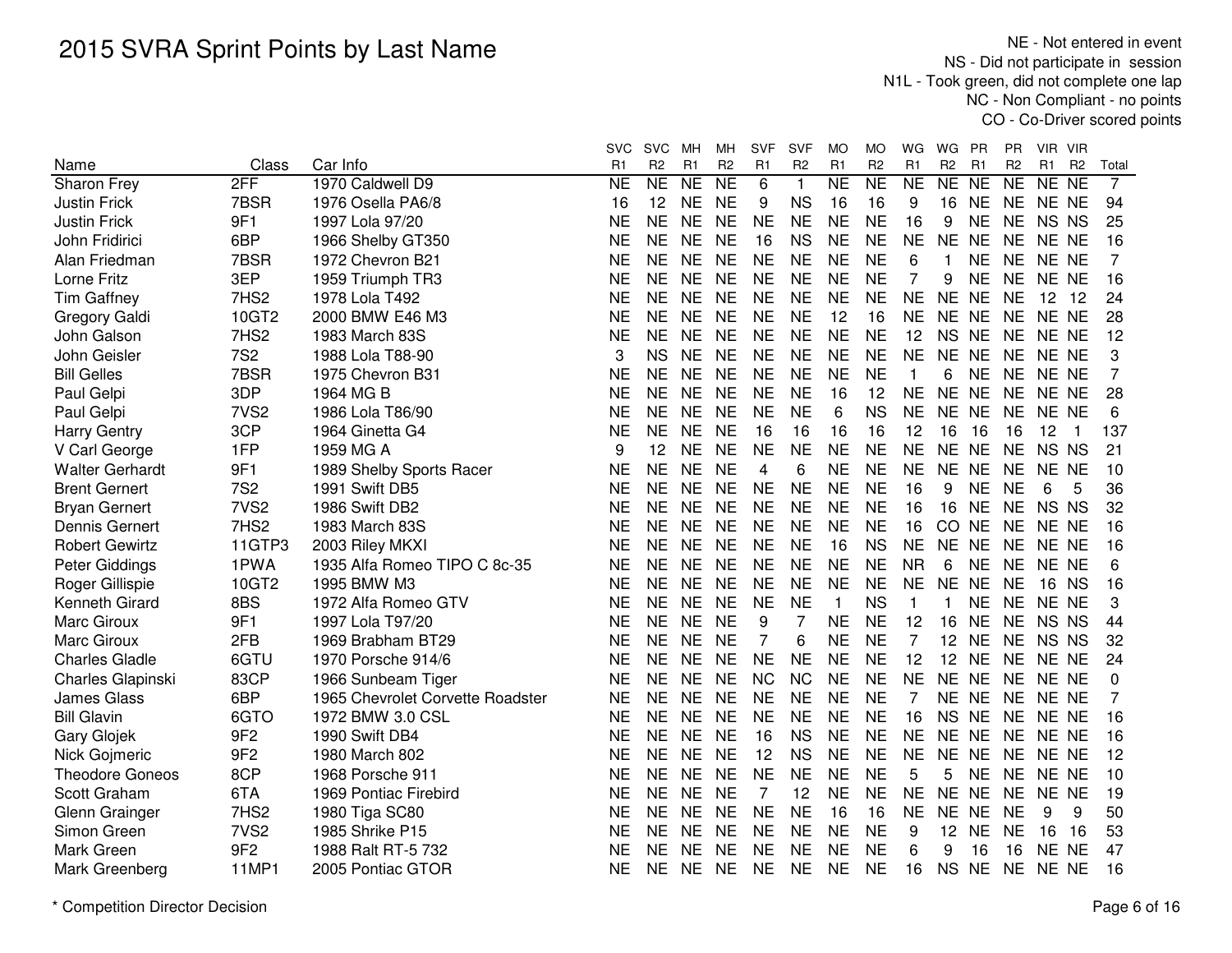NE - Not entered in event NS - Did not participate in session N1L - Took green, did not complete one lap NC - Non Compliant - no pointsCO - Co-Driver scored points

|                         |                  |                                  | svc            | <b>SVC</b>              | MН              | мн                     | <b>SVF</b>          | <b>SVF</b>     | MO               | МO             | WG             | WG             | <b>PR</b>       | <b>PR</b>           | VIR VIR               |                |                 |
|-------------------------|------------------|----------------------------------|----------------|-------------------------|-----------------|------------------------|---------------------|----------------|------------------|----------------|----------------|----------------|-----------------|---------------------|-----------------------|----------------|-----------------|
| Name                    | Class            | Car Info                         | R <sub>1</sub> | R <sub>2</sub>          | R <sub>1</sub>  | R <sub>2</sub>         | R <sub>1</sub>      | R <sub>2</sub> | R <sub>1</sub>   | R <sub>2</sub> | R <sub>1</sub> | R <sub>2</sub> | R <sub>1</sub>  | R <sub>2</sub>      | R1                    | R <sub>2</sub> | Total           |
| Mark Greenberg          | <b>11MP2</b>     | 2008 Porsche GT3 Cup             | <b>NE</b>      | <b>NE</b>               | $\overline{12}$ | $\overline{\text{NS}}$ | $\overline{\sf NE}$ | NE             | N <sub>E</sub>   | NE             | N <sub>E</sub> | NE             | $\overline{NE}$ | $\overline{\sf NE}$ | NE NE                 |                | $\overline{12}$ |
| <b>Nick Grewal</b>      | 5FM              | 1963 Lotus 23                    | <b>NE</b>      | <b>NE</b>               | <b>NE</b>       | <b>NE</b>              | <b>NE</b>           | <b>NE</b>      | <b>NE</b>        | <b>NE</b>      | 1              | <b>NS</b>      | <b>NE</b>       | <b>NE</b>           | NE NE                 |                | $\mathbf{1}$    |
| <b>Nick Grewal</b>      | 7BSR             | 1973 Abarth Osella PA1           | <b>NE</b>      | <b>NE</b>               | <b>NE</b>       | <b>NE</b>              | <b>NE</b>           | <b>NE</b>      | <b>NE</b>        | <b>NE</b>      | 1              | <b>NS</b>      | <b>NE</b>       | <b>NE</b>           | NE NE                 |                | 1               |
| Pam Grey                | 7VS <sub>2</sub> | 1986 Swift DB2                   | <b>NE</b>      | <b>NE</b>               | <b>NE</b>       | <b>NE</b>              | 5                   | <b>NS</b>      | <b>NE</b>        | <b>NE</b>      | <b>NE</b>      | <b>NE</b>      | <b>NE</b>       | <b>NE</b>           | NE NE                 |                | 5               |
| Jerry Groose            | 6BP              | 1963 Chevrolet Corvette          | <b>NE</b>      | <b>NE</b>               | <b>NE</b>       | <b>NE</b>              | 12                  | <b>NS</b>      | <b>NE</b>        | <b>NE</b>      | <b>NE</b>      | NE NE          |                 | <b>NE</b>           | NE NE                 |                | 12              |
| <b>Thomas Grudovich</b> | 8AP              | 1966 Ginetta G4                  | 16             | 12                      | <b>NE</b>       | <b>NE</b>              | <b>NE</b>           | <b>NE</b>      | 12               | <b>NS</b>      | <b>NE</b>      | NE NE          |                 | <b>NE</b>           | NS NS                 |                | 40              |
| Steve Grundahl          | 2FF              | 1970 Titan Mk VI                 | <b>NE</b>      | <b>NE</b>               | <b>NE</b>       | <b>NE</b>              | 16                  | 16             | <b>NE</b>        | <b>NE</b>      | <b>NE</b>      | NE NE          |                 | <b>NE</b>           | NE NE                 |                | 32              |
| <b>Edward Guenther</b>  | <b>7S2</b>       | 1992 Swift DB 5                  | NE             | <b>NE</b>               | <b>NE</b>       | <b>NE</b>              | <b>NE</b>           | <b>NE</b>      | $\overline{2}$   | 7              | <b>NE</b>      | NE NE          |                 |                     | NE NS NS              |                | 9               |
| Robbie Gurolnick        | 3CP              | 1960 Porsche 356 Roadster        | ΝE             | <b>NE</b>               | <b>NE</b>       | <b>NE</b>              | <b>NE</b>           | <b>NE</b>      | 5                | <b>NS</b>      | <b>NE</b>      | NE NE          |                 |                     | NE NE NE              |                | 5               |
| Scott Hackenson         | 6AS              | 1967 Ford Mustang                | <b>NE</b>      | <b>NE</b>               | <b>NE</b>       | <b>NE</b>              | <b>NE</b>           | <b>NE</b>      | <b>NE</b>        | <b>NE</b>      | <b>NE</b>      | <b>NE</b>      | 12              | 12                  | NE NE                 |                | 24              |
| Douglas Hagopian        | 8BP              | 1968 Porsche 911                 | 9              | 16                      | <b>NE</b>       | <b>NE</b>              | <b>NE</b>           | <b>NE</b>      | <b>NE</b>        | <b>NE</b>      | <b>NE</b>      | NE NE          |                 | <b>NE</b>           | NE NE                 |                | 25              |
| Gary Hagopian           | 46BP             | 1963 Jaguar XKE Coupe            | <b>NC</b>      | <b>NC</b>               | <b>NE</b>       | <b>NE</b>              | <b>NE</b>           | <b>NE</b>      | <b>NE</b>        | <b>NE</b>      | <b>NE</b>      | NE NE          |                 | <b>NE</b>           | NE NE                 |                | $\Omega$        |
| Jeffress Hailand        | 2FB              | 1971 Lotus 69                    | <b>NE</b>      | <b>NE</b>               | <b>NE</b>       | <b>NE</b>              | 6                   | <b>NS</b>      | <b>NE</b>        | <b>NE</b>      | <b>NE</b>      | NE NE          |                 | <b>NE</b>           | NE NE                 |                | 6               |
| David Hale              | 7VS <sub>2</sub> | 1985 Lola T598                   | <b>NE</b>      | <b>NE</b>               | <b>NE</b>       | <b>NE</b>              | <b>NE</b>           | <b>NE</b>      | 5                | 12             | <b>NE</b>      | NE NE          |                 | <b>NE</b>           | NE NE                 |                | 17              |
| Chip Halverson          | 5ASR             | 1976 Chevron B36                 | 1              | $\overline{\mathbf{1}}$ | <b>NE</b>       | <b>NE</b>              | 12                  | <b>NS</b>      | <b>NE</b>        | <b>NE</b>      | <b>NE</b>      | NE NE          |                 | <b>NE</b>           | NE NE                 |                | 14              |
| Jim Hamblin             | 8AP              | 1968 Porsche 911                 | <b>NE</b>      | <b>NE</b>               | <b>NE</b>       | <b>NE</b>              | <b>NE</b>           | <b>NE</b>      | 5                | <b>NS</b>      | DQ             | 16             | <b>NE</b>       | <b>NE</b>           | NE NE                 |                | 21              |
| <b>Bruce Hamilton</b>   | 2FB              | 1970 Brabham BT 36               | 16             | 16                      | <b>NE</b>       | <b>NE</b>              | <b>NE</b>           | <b>NE</b>      | <b>NE</b>        | <b>NE</b>      | 12             | $\mathbf{1}$   | <b>NE</b>       | <b>NE</b>           | NE NE                 |                | 45              |
| <b>Bruce Hamilton</b>   | 9BOSS            | 2008 Dallara Infinity            | <b>NC</b>      | <b>NC</b>               | <b>NE</b>       | <b>NE</b>              | <b>NE</b>           | <b>NE</b>      | <b>NS</b>        | <b>NC</b>      | <b>NC</b>      | NC NC          |                 | <b>NC</b>           | NE NE                 |                | $\Omega$        |
| Dave Handy              | 10SC2            | 1992 Chevrolet Monte Carlo       | <b>NE</b>      | <b>NE</b>               | <b>NE</b>       | <b>NE</b>              | <b>NE</b>           | <b>NE</b>      | <b>NE</b>        | <b>NE</b>      | 16             | <b>NS</b>      | <b>NE</b>       | <b>NE</b>           | NE NE                 |                | 16              |
| Dave Handy              | 7BSR             | 1972 Chevron B2123               | 9              | <b>NS</b>               | <b>NE</b>       | <b>NE</b>              | <b>NE</b>           | <b>NE</b>      | <b>NE</b>        | <b>NE</b>      | <b>NE</b>      | <b>NE</b>      | <b>NE</b>       | <b>NE</b>           | NE NE                 |                | 9               |
| Dave Handy              | 7ASR             | 1968 Matich SR3                  | CO             | $\mathbf{1}$            | <b>NE</b>       | <b>NE</b>              | <b>NE</b>           | <b>NE</b>      | <b>NE</b>        | <b>NE</b>      | <b>NE</b>      | <b>NE</b>      | <b>NE</b>       | <b>NE</b>           | NE NE                 |                | $\mathbf{1}$    |
| James Hanna             | <b>7S2</b>       | 1987 Tiga SL87                   | <b>NE</b>      | <b>NE</b>               | <b>NE</b>       | <b>NE</b>              | <b>NE</b>           | <b>NE</b>      | $\mathbf{1}$     | $\mathbf{1}$   | 5              | 6              | <b>NE</b>       | <b>NE</b>           | $\mathbf{2}^{\prime}$ | <b>NS</b>      | 15              |
| Lisa Hansen             | 8BP              | 1969 Porsche 911S                | <b>NE</b>      | <b>NE</b>               | <b>NE</b>       | <b>NE</b>              | 12                  | 16             | <b>NE</b>        | <b>NE</b>      | <b>NE</b>      | NE NE          |                 | <b>NE</b>           | NE NE                 |                | 28              |
| <b>Philip Harris</b>    | 9FB              | 1980 March Formula Atlantic      | <b>NE</b>      | <b>NE</b>               | <b>NE</b>       | <b>NE</b>              | <b>NE</b>           | <b>NE</b>      | N <sub>1</sub> L | <b>NS</b>      | 16             | NS NE          |                 |                     | NE NE NE              |                | 16              |
| <b>Taz Harvey</b>       | 8BS              | 1969 Datsun 510                  | <b>NE</b>      | <b>NE</b>               | <b>NE</b>       | <b>NE</b>              | <b>NE</b>           | <b>NE</b>      | <b>NE</b>        | <b>NE</b>      | 16             | 12 NE          |                 | <b>NE</b>           | NE NE                 |                | 28              |
| John Hasty              | 3EP              | 1959 Triumph TR3A                | <b>NE</b>      | <b>NE</b>               | <b>NE</b>       | <b>NE</b>              | <b>NE</b>           | <b>NE</b>      | 7                | <b>NS</b>      | <b>NE</b>      | NE NE          |                 | <b>NE</b>           | 12 12                 |                | 31              |
| Dan Hayes               | 2FF              | 1972 Titan MK VIB                | <b>NE</b>      | <b>NE</b>               | <b>NE</b>       | <b>NE</b>              | 9                   | 7              | <b>NE</b>        | NE             | <b>NE</b>      | NE NE          |                 | <b>NE</b>           | NE NE                 |                | 16              |
| Ford Heacock            | 3EP              | 1960 Porsche 356B Super 90       | 9              | 9                       | <b>NE</b>       | <b>NE</b>              | <b>NE</b>           | <b>NE</b>      | <b>NE</b>        | <b>NE</b>      | <b>NE</b>      | NE NE          |                 | <b>NE</b>           | NS NS                 |                | 18              |
| <b>Art Hebert</b>       | 6BP              | 1967 Jaguar XKE                  | <b>NE</b>      | <b>NE</b>               | <b>NE</b>       | <b>NE</b>              | <b>NE</b>           | <b>NE</b>      | <b>NE</b>        | <b>NE</b>      | 16             | 12             | <b>NE</b>       | <b>NE</b>           | NE NE                 |                | 28              |
| Chuck Hebing            | 10SC3            | 2002 Ford Taurus                 | <b>NE</b>      | <b>NE</b>               | <b>NE</b>       | <b>NE</b>              | <b>NE</b>           | <b>NE</b>      | <b>NE</b>        | <b>NE</b>      | 7              | <b>NS</b>      | <b>NE</b>       | <b>NE</b>           | NE NE                 |                | 7               |
| <b>Scott Heckert</b>    | 6BP              | 1966 Chevrolet Corvette Stingray | <b>NE</b>      | <b>NE</b>               | <b>NE</b>       | <b>NE</b>              | <b>NE</b>           | <b>NE</b>      | 16               | <b>NS</b>      | <b>NE</b>      | <b>NE</b>      | <b>NE</b>       | <b>NE</b>           | NE NE                 |                | 16              |
| Scott Heckert           | 3EP              | 1963 Triumph Spitfire            | <b>NE</b>      | <b>NE</b>               | <b>NE</b>       | <b>NE</b>              | <b>NE</b>           | <b>NE</b>      | 5                | <b>NS</b>      | <b>NE</b>      | NE NE          |                 | <b>NE</b>           | NE NE                 |                | 5               |
| Scott Heider            | 610TA            | 1970 Ford Mustang                | <b>NE</b>      | <b>NE</b>               | <b>NE</b>       | <b>NE</b>              | <b>NC</b>           | <b>NS</b>      | <b>NE</b>        | <b>NE</b>      | <b>NE</b>      | NE NE          |                 | <b>NE</b>           | NE NE                 |                | $\mathbf 0$     |
| <b>Bill Heifner</b>     | 11TA2            | 1993 Chevrolet Camaro IMSA       | <b>NE</b>      | <b>NE</b>               | <b>NE</b>       | <b>NE</b>              | <b>NE</b>           | <b>NE</b>      | 16               | 16             | <b>NE</b>      | <b>NE</b>      | <b>NE</b>       | <b>NE</b>           | NS NS                 |                | 32              |
| Max Heilman             | 4AP              | 1958 Jaguar XK150                | <b>NE</b>      | <b>NE</b>               | <b>NE</b>       | <b>NE</b>              | <b>NE</b>           | <b>NE</b>      | N <sub>1</sub> L | <b>NS</b>      | <b>NE</b>      | <b>NE</b>      | <b>NE</b>       | <b>NE</b>           | NE NE                 |                | 0               |
| Mark Heinzelman         | 3DP              | 1973 Porsche 914/4               | <b>NE</b>      | <b>NE</b>               | <b>NE</b>       | <b>NE</b>              | <b>NE</b>           | <b>NE</b>      | <b>NE</b>        | <b>NE</b>      | 16             | <b>NS</b>      | <b>NE</b>       | <b>NE</b>           | NE NE                 |                | 16              |
| <b>Bill Hemming</b>     | 9FA5             | 1977 Elfin MR8                   | <b>NE</b>      | <b>NE</b>               | <b>NE</b>       | <b>NE</b>              | <b>NE</b>           | <b>NE</b>      | <b>NE</b>        | <b>NE</b>      | 16             | 12             | <b>NE</b>       |                     | NE NE NE              |                | 28              |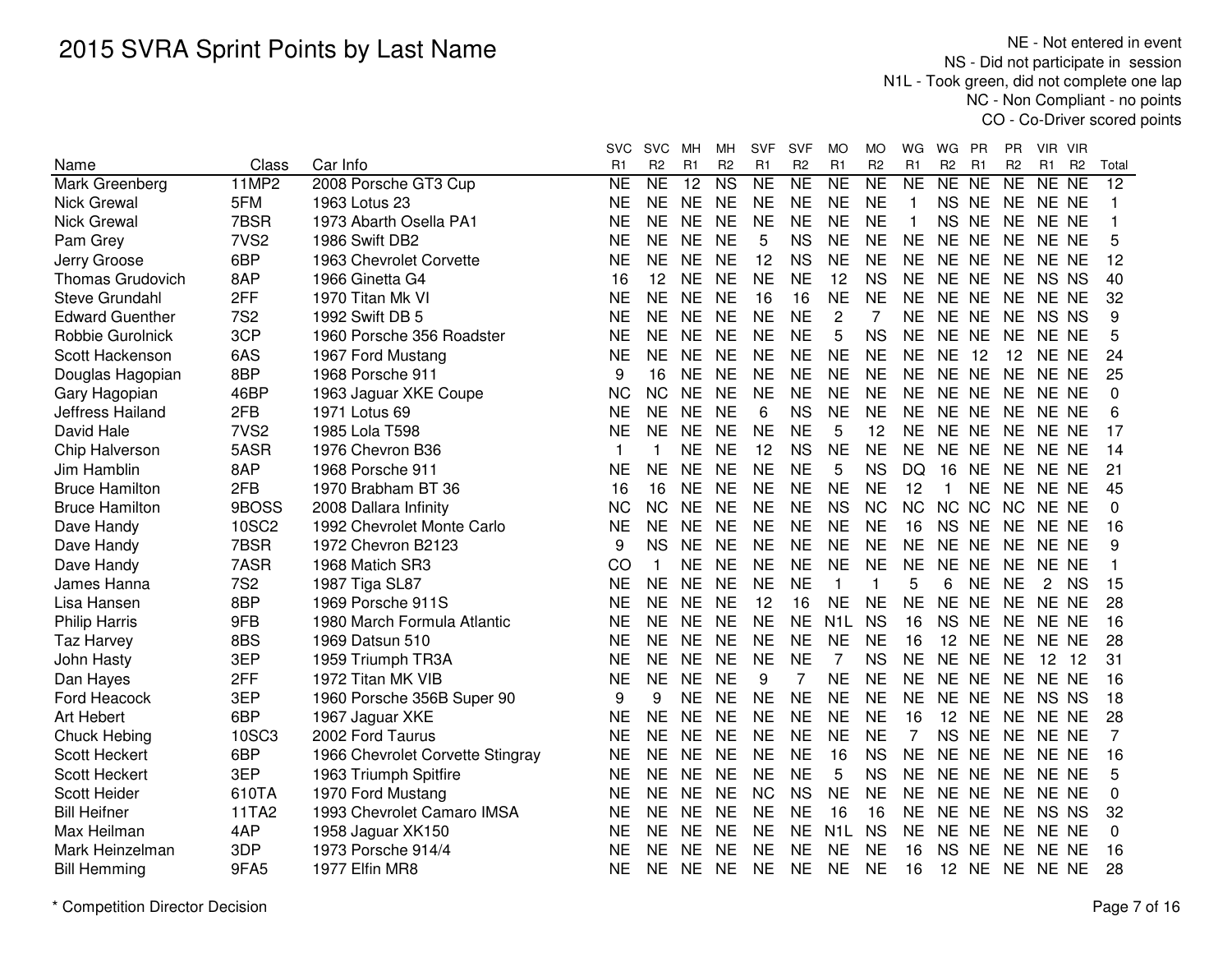NE - Not entered in event NS - Did not participate in session N1L - Took green, did not complete one lap NC - Non Compliant - no pointsCO - Co-Driver scored points

|                      |                  |                                  | svc       | <b>SVC</b>     | MН             | мн              | <b>SVF</b>     | <b>SVF</b>     | MO             | МO             | WG             | WG              | PR             | PR             | VIR VIR                |                |                |
|----------------------|------------------|----------------------------------|-----------|----------------|----------------|-----------------|----------------|----------------|----------------|----------------|----------------|-----------------|----------------|----------------|------------------------|----------------|----------------|
| Name                 | Class            | Car Info                         | R1        | R <sub>2</sub> | R <sub>1</sub> | R <sub>2</sub>  | R <sub>1</sub> | R <sub>2</sub> | R <sub>1</sub> | R <sub>2</sub> | R <sub>1</sub> | R <sub>2</sub>  | R <sub>1</sub> | R <sub>2</sub> | R <sub>1</sub>         | R <sub>2</sub> | Total          |
| Don Henry            | 6AP              | 1969 Chevrolet Corvette Roadster | <b>NE</b> | <b>NE</b>      | <b>NE</b>      | $\overline{NE}$ | <b>NE</b>      | <b>NE</b>      | 16             | 16             | 12             | $\overline{12}$ | 16             | 16             | $N E$ NE               |                | 88             |
| <b>Anthony Hess</b>  | 3DP              | 1973 MG B                        | 12        | 12             | <b>NE</b>      | <b>NE</b>       | <b>NE</b>      | <b>NE</b>      | <b>NE</b>      | <b>NE</b>      | 12             | 16              | <b>NE</b>      | <b>NE</b>      | NE NE                  |                | 52             |
| Don Heth             | 3BS              | 1966 Ford Cortina Lotus          | <b>NE</b> | <b>NE</b>      | <b>NE</b>      | <b>NE</b>       | <b>NE</b>      | <b>NE</b>      | $\mathbf{1}$   | <b>NS</b>      | <b>NE</b>      | <b>NE</b>       | <b>NE</b>      | <b>NE</b>      | NE NE                  |                | $\mathbf{1}$   |
| Steven A. Hickham    | 9F1              | 1997 Lola #3 T97/20              | 16        | 16             | <b>NE</b>      | <b>NE</b>       | <b>NE</b>      | <b>NE</b>      | <b>NE</b>      | <b>NE</b>      | <b>NE</b>      | NE NE           |                | <b>NE</b>      | NE NE                  |                | 32             |
| John Higgins         | 11GTP1           | 1985 Porsche Fabcar              | <b>NE</b> | <b>NE</b>      | <b>NE</b>      | <b>NE</b>       | <b>NE</b>      | <b>NE</b>      | 9              | 16             | <b>NE</b>      | NE NE           |                | <b>NE</b>      | NE NE                  |                | 25             |
| John Higgins         | 1011MP2          | 2004 Porsche GT3 Cup             | <b>NE</b> | <b>NE</b>      | <b>NE</b>      | <b>NE</b>       | <b>NE</b>      | <b>NE</b>      | <b>NC</b>      | <b>NC</b>      | <b>NE</b>      | NE NE           |                | <b>NE</b>      | NE NE                  |                | 0              |
| Colby Hillman        | 6AP              | 1969 Chevrolet Corvette          | 6         | 12             | <b>NE</b>      | <b>NE</b>       | <b>NE</b>      | <b>NE</b>      | <b>NE</b>      | <b>NE</b>      | <b>NE</b>      | NE NE           |                |                | NE NE NE               |                | 18             |
| David Hinz           | 3CP              | 1960 Porsche 356B                | 3         | 7              | <b>NE</b>      | <b>NE</b>       | <b>NE</b>      | <b>NE</b>      | 4              | <b>NS</b>      | <b>NE</b>      | NE NE           |                |                | NE NE NE               |                | 14             |
| Arno Hoens           | 10SC3            | 1997 Ford Thunderbird            | <b>NE</b> | <b>NE</b>      | <b>NE</b>      | <b>NE</b>       | <b>NE</b>      | <b>NE</b>      | <b>NE</b>      | <b>NE</b>      | <b>NE</b>      | NE NE           |                |                | NE N1L NS              |                | $\Omega$       |
| Gary Holcomb         | 7VS <sub>2</sub> | 1985 Swift DB2                   | <b>NE</b> | <b>NE</b>      | <b>NE</b>      | <b>NE</b>       | <b>NE</b>      | <b>NE</b>      | 9              | 7              | <b>NE</b>      | NE NE           |                |                | NE NS NS               |                | 16             |
| Jim Holody           | 1GP              | 1959 MG A Twin Cam               | <b>NE</b> | <b>NE</b>      | <b>NE</b>      | <b>NE</b>       | <b>NE</b>      | <b>NE</b>      | <b>NE</b>      | <b>NE</b>      | 16             | 16              | <b>NE</b>      | <b>NE</b>      | NE NE                  |                | 32             |
| <b>Chris Homer</b>   | 6BP              | 1964 Chevrolet Corvette          | <b>NE</b> | <b>NE</b>      | <b>NE</b>      | <b>NE</b>       | <b>NE</b>      | <b>NE</b>      | <b>NE</b>      | <b>NE</b>      | 6              |                 | <b>NE</b>      | <b>NE</b>      | NE NE                  |                | 13             |
| Joe Hoover           | 8AP              | 1975 Porsche 914/6               | <b>NE</b> | <b>NE</b>      | <b>NE</b>      | <b>NE</b>       | <b>NE</b>      | <b>NE</b>      | <b>NE</b>      | <b>NE</b>      | <b>NE</b>      | <b>NE</b>       | 16             |                | N <sub>1</sub> L NE NE |                | 16             |
| David Huber          | 6GTU             | 1979 Datsun 280 ZX               | <b>NE</b> | <b>NE</b>      | <b>NE</b>      | <b>NE</b>       | <b>NE</b>      | <b>NE</b>      | 16             | 16             | <b>NE</b>      | NE NE           |                | <b>NE</b>      | NS NS                  |                | 32             |
| David Huber          | 3BS              | 1969 Datsun 510                  | <b>NE</b> | <b>NE</b>      | <b>NE</b>      | <b>NE</b>       | <b>NE</b>      | <b>NE</b>      | 16             | 12             | <b>NE</b>      | NE NE           |                | <b>NE</b>      | NS NS                  |                | 28             |
| David Hueppchen      | 8RS              | 1968 Volvo 122S                  | <b>NE</b> | <b>NE</b>      | <b>NE</b>      | <b>NE</b>       | $\mathbf{1}$   | 1              | <b>NE</b>      | <b>NE</b>      | <b>NE</b>      | NE NE           |                | <b>NE</b>      | NE NE                  |                | $\overline{2}$ |
| Jim Hull             | <b>7S2</b>       | 1990 Swift DB 5                  | <b>NE</b> | <b>NE</b>      | <b>NE</b>      | <b>NE</b>       | <b>NE</b>      | <b>NE</b>      | 1              | <b>NS</b>      | <b>NE</b>      | NE NE           |                | <b>NE</b>      | NS NS                  |                | 1              |
| Michael Hummel       | 2CF              | 1979 Crossle 35F                 | <b>NE</b> | <b>NE</b>      | <b>NE</b>      | <b>NE</b>       | <b>NE</b>      | <b>NE</b>      | <b>NE</b>      | <b>NE</b>      | 12             | <b>NS</b>       | <b>NE</b>      | <b>NE</b>      | NE NE                  |                | 12             |
| Stephen Hunter       | 3EP              | 1959 Porsche 356A                | <b>NE</b> | <b>NE</b>      | <b>NE</b>      | <b>NE</b>       | <b>NE</b>      | <b>NE</b>      | <b>NE</b>      | <b>NE</b>      | 5              | 6               | <b>NE</b>      | <b>NE</b>      | NE NE                  |                | 11             |
| Rob Hurley           | 8CP              | 1966 Porsche 911                 | <b>NE</b> | <b>NE</b>      | <b>NE</b>      | <b>NE</b>       | <b>NE</b>      | <b>NE</b>      | <b>NE</b>      | <b>NE</b>      | 7              | 7               | <b>NE</b>      |                | NE NE NE               |                | 14             |
| David Hutchings      | 6GTU             | 1972 Porsche 911                 | <b>NE</b> | <b>NE</b>      | <b>NE</b>      | <b>NE</b>       | <b>NE</b>      | <b>NE</b>      | 9              | 9              | 16             | 16              | <b>NE</b>      |                | NE NE NE               |                | 50             |
| Jay Iliohan          | 5ASR             | 1968 Alfa Romeo T33/2 Daytona    | <b>NE</b> | <b>NE</b>      | <b>NE</b>      | <b>NE</b>       | <b>NE</b>      | <b>NE</b>      | <b>NE</b>      | <b>NE</b>      | 16             | 16              | <b>NE</b>      | <b>NE</b>      | NE NE                  |                | 32             |
| Dominick Incantalupo | 7BSR             | 1973 Chevron B23                 | <b>NS</b> | $\overline{7}$ | <b>NE</b>      | <b>NE</b>       | <b>NE</b>      | <b>NE</b>      | <b>NE</b>      | <b>NE</b>      | 3              | 9               | <b>NE</b>      | <b>NE</b>      | NE NE                  |                | 19             |
| Shannon Ivey         | 6TA              | 1967 Chevrolet Camaro SS         | 16        | 12             | <b>NE</b>      | <b>NE</b>       | 12             | 7              | <b>NE</b>      | <b>NE</b>      | <b>NE</b>      | NE NE           |                | <b>NE</b>      | NE NE                  |                | 47             |
| James Jackson        | 3CP              | 1964 Porsche 356                 | <b>NE</b> | <b>NE</b>      | <b>NE</b>      | <b>NE</b>       | 7              | 9              | <b>NE</b>      | N              | <b>NE</b>      | <b>NE</b>       | <b>NE</b>      | <b>NE</b>      | NE NE                  |                | 16             |
| David Jacobs         | 7BSR             | 1971 Chevron B19                 | <b>NE</b> | <b>NE</b>      | <b>NE</b>      | <b>NE</b>       | <b>NE</b>      | <b>NE</b>      | <b>NE</b>      | <b>NE</b>      | 4              | 1               | <b>NE</b>      | <b>NE</b>      | NE NE                  |                | 5              |
| Mike Jacques         | 9F <sub>2</sub>  | 2002 Swift 14                    | <b>NE</b> | <b>NE</b>      | <b>NE</b>      | <b>NE</b>       | <b>NE</b>      | <b>NE</b>      | <b>NE</b>      | <b>NE</b>      | <b>NE</b>      | NE NE           |                | <b>NE</b>      | 16                     | 16             | 32             |
| <b>Brent Jarvis</b>  | 6AP              | 1965 Chevrolet Corvette          | <b>NE</b> | <b>NE</b>      | <b>NE</b>      | <b>NE</b>       | 5              | <b>NS</b>      | <b>NE</b>      | <b>NE</b>      | <b>NE</b>      | NE NE           |                | <b>NE</b>      | NE NE                  |                | 5              |
| Glenn Jividen Jr.    | <b>7S2</b>       | 2006 Doran JE-1                  | <b>NE</b> | <b>NE</b>      | <b>NE</b>      | <b>NE</b>       | <b>NE</b>      | <b>NE</b>      | $\mathbf{1}$   | 2              | <b>NE</b>      | NE NE           |                | <b>NE</b>      | $\mathbf 1$            | <b>NS</b>      | 4              |
| Jeff Johnk           | 3CP              | 1959 Austin Healey 100/6         | <b>NE</b> | <b>NE</b>      | <b>NE</b>      | <b>NE</b>       | 6              | <b>NS</b>      | <b>NE</b>      | <b>NE</b>      | <b>NE</b>      | <b>NE</b>       | <b>NE</b>      | <b>NE</b>      | NE NE                  |                | 6              |
| Randy Johnson        | 7BSR             | 1975 Lola 296                    | <b>NE</b> | <b>NE</b>      | <b>NE</b>      | <b>NE</b>       | <b>NE</b>      | <b>NE</b>      | <b>NE</b>      | <b>NE</b>      | 12             | $\mathbf{1}$    | <b>NE</b>      | <b>NE</b>      | NE NE                  |                | 13             |
| Jim Johnston         | 9BOSS            | 2002 G Force Indy Car            | <b>NE</b> | <b>NE</b>      | <b>NE</b>      | <b>NE</b>       | <b>NE</b>      | <b>NE</b>      | <b>NE</b>      | <b>NE</b>      | <b>NC</b>      | NS NE           |                | <b>NE</b>      | NE NE                  |                | 0              |
| Davis Jones          | 8AP              | 1972 Porsche 911 S/T             | <b>NE</b> | <b>NE</b>      | <b>NE</b>      | <b>NE</b>       | <b>NE</b>      | <b>NE</b>      | <b>NE</b>      | <b>NE</b>      | <b>NE</b>      | <b>NE</b>       | <b>NE</b>      | <b>NE</b>      | 16                     | -16            | 32             |
| Derek Jones          | 7BSR             | 1971 Chevron B19                 | <b>NE</b> | <b>NE</b>      | <b>NE</b>      | <b>NE</b>       | <b>NE</b>      | <b>NE</b>      | <b>NE</b>      | <b>NE</b>      | 1              | 1               | <b>NE</b>      | <b>NE</b>      | NE NE                  |                | $\overline{2}$ |
| Paul Joyaux          | 5BSR             | 1963 Crossle C5S                 | NΕ        | <b>NE</b>      | <b>NE</b>      | <b>NE</b>       | 9              | <b>NS</b>      | <b>NE</b>      | <b>NE</b>      | <b>NE</b>      | NE NE           |                | NE.            | NE NE                  |                | 9              |
| Michael Kaleel       | 5FM              | 1964 Lotus 23B                   | NE        | <b>NE</b>      | <b>NE</b>      | <b>NE</b>       | <b>NE</b>      | <b>NE</b>      | <b>NE</b>      | <b>NE</b>      | 9              | 12 NE           |                | NE             | NE NE                  |                | 21             |
| Mike Kaske           | 5BSR             | 1964 Causey Special              | <b>NE</b> | <b>NE</b>      | <b>NE</b>      | <b>NE</b>       | 16             | <b>NS</b>      | <b>NE</b>      | <b>NE</b>      | <b>NE</b>      | NE NE           |                |                | NE NE NE               |                | 16             |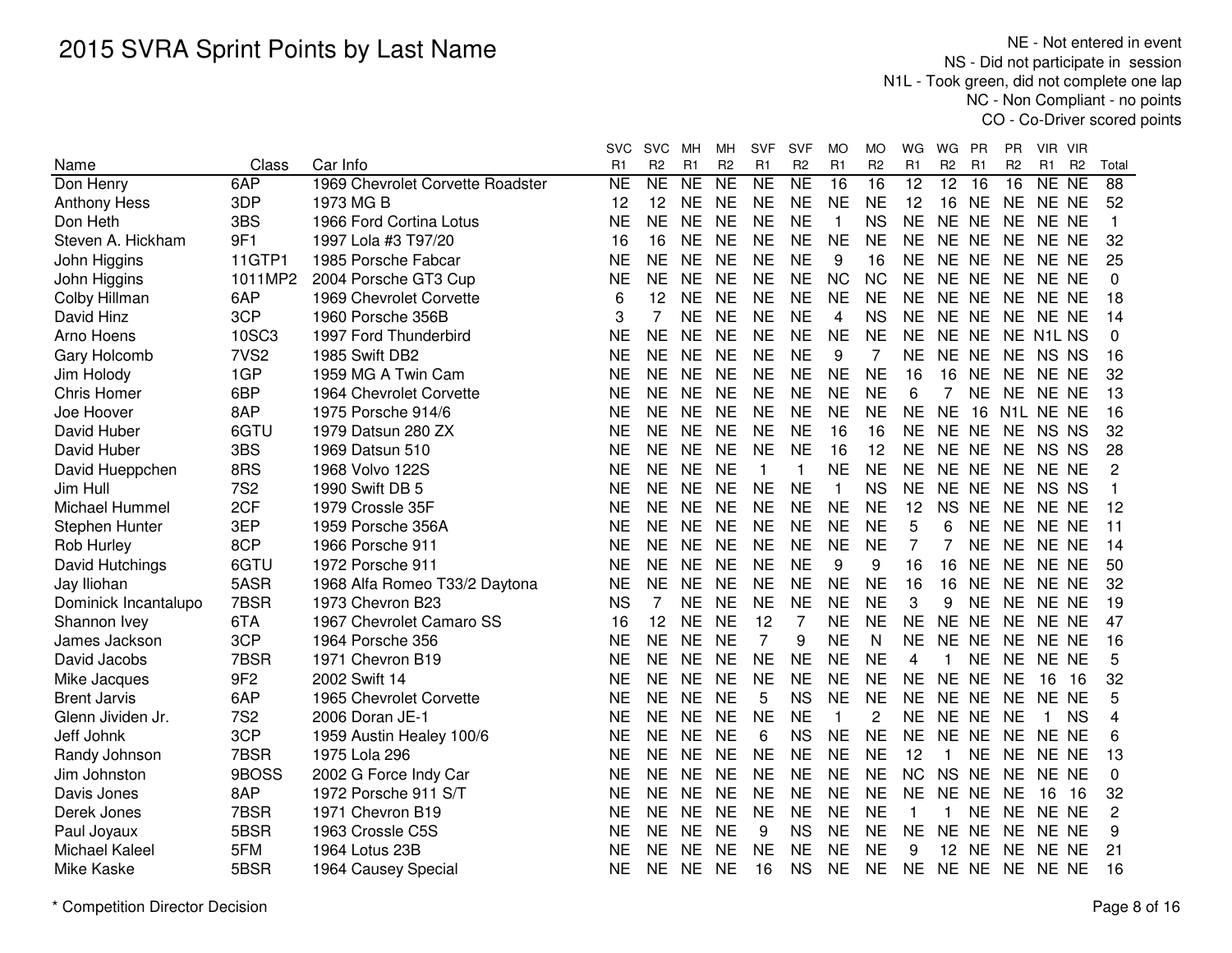NE - Not entered in event NS - Did not participate in session N1L - Took green, did not complete one lap NC - Non Compliant - no pointsCO - Co-Driver scored points

|                            | Class            |                                  | <b>SVC</b><br>R <sub>1</sub> | <b>SVC</b><br>R <sub>2</sub> | MН<br>R <sub>1</sub> | мн<br>R <sub>2</sub> | <b>SVF</b><br>R <sub>1</sub> | <b>SVF</b><br>R <sub>2</sub> | MO<br>R <sub>1</sub> | МO<br>R <sub>2</sub> | WG<br>R <sub>1</sub> | WG<br>R <sub>2</sub>   | PR<br>R <sub>1</sub> | PR<br>R <sub>2</sub> | - VIR<br>VIR.<br>R <sub>1</sub> | R <sub>2</sub> | Total |
|----------------------------|------------------|----------------------------------|------------------------------|------------------------------|----------------------|----------------------|------------------------------|------------------------------|----------------------|----------------------|----------------------|------------------------|----------------------|----------------------|---------------------------------|----------------|-------|
| Name<br><b>Howard Katz</b> | 7BSR             | Car Info<br>1975 Toj 205C        | <b>NE</b>                    | <b>NE</b>                    | <b>NE</b>            | <b>NE</b>            | $\overline{NE}$              | N <sub>E</sub>               | <b>NE</b>            | <b>NE</b>            | 16                   | $\overline{\text{NS}}$ | <b>NE</b>            | <b>NE</b>            | <b>NE</b>                       | <b>NE</b>      | 16    |
| Kyle Kaulback              | 2FF              | 1970 Lotus 61MX                  | <b>NE</b>                    | <b>NE</b>                    | <b>NE</b>            | <b>NE</b>            | <b>NE</b>                    | <b>NE</b>                    | <b>NE</b>            | <b>NE</b>            | 12                   | 12                     | <b>NE</b>            | <b>NE</b>            | NE NE                           |                | 24    |
| Ike Keeler                 | 8BS              | 1969 Datsun 510                  | 16                           | 16                           | <b>NE</b>            | <b>NE</b>            | 16                           | 16                           | 16                   | 16                   | 12                   | 9                      | <b>NE</b>            | <b>NE</b>            | 16                              | <b>NS</b>      | 133   |
| Ike Keeler                 | 10GT1            | 1990 Oldsmobile Cutlass          | 12                           | 12                           | <b>NE</b>            | <b>NE</b>            | 16                           | 16                           | 12                   | <b>NS</b>            | <b>NE</b>            | NE NE                  |                      | <b>NE</b>            | NS NS                           |                | 68    |
| Michael Kehoe              | 6AP              | 1972 Chevrolet Corvette Roadster | ΝE                           | <b>NE</b>                    | <b>NE</b>            | <b>NE</b>            | 7                            | 9                            | <b>NE</b>            | <b>NE</b>            | <b>NE</b>            | <b>NE</b>              | <b>NE</b>            | <b>NE</b>            | NE NE                           |                | 16    |
| <b>Bill Keith</b>          | 6GTO             | 1973 Porsche 911 RSR             | 9                            | 9                            | <b>NE</b>            | <b>NE</b>            | <b>NE</b>                    | <b>NE</b>                    | <b>NE</b>            | <b>NE</b>            | <b>NE</b>            | <b>NE</b>              | <b>NE</b>            | <b>NE</b>            | NE NE                           |                | 18    |
| Rodney Kendall             | <b>7S2</b>       | 1987 Lola T87-90                 | NΕ                           | <b>NE</b>                    | <b>NE</b>            | <b>NE</b>            | <b>NE</b>                    | <b>NE</b>                    | $\mathbf 1$          | 1                    | 3                    | 5                      | <b>NE</b>            | <b>NE</b>            | NS NS                           |                | 10    |
| <b>Brian Kennedy</b>       | 6BP              | 1966 Shelby GT350                | NE                           | <b>NE</b>                    | <b>NE</b>            | <b>NE</b>            | -1                           | 16                           | <b>NE</b>            | <b>NE</b>            | <b>NE</b>            | <b>NE</b>              | 7                    | 7                    | NE NE                           |                | 31    |
| Larry Kessler              | 7BSR             | 1971 Chevron B19                 | ΝE                           | <b>NE</b>                    | <b>NE</b>            | <b>NE</b>            | <b>NE</b>                    | <b>NE</b>                    | <b>NE</b>            | <b>NE</b>            | 2                    | CO                     | <b>NE</b>            | <b>NE</b>            | NE NE                           |                | 2     |
| Gene Kirschner             | 8CP              | 1968 Porsche 911                 | NE                           | <b>NE</b>                    | <b>NE</b>            | <b>NE</b>            | <b>NE</b>                    | <b>NE</b>                    | <b>NE</b>            | <b>NE</b>            | 6                    | 6                      | <b>NE</b>            | <b>NE</b>            | NE NE                           |                | 12    |
| Scott Kissinger            | 8AP              | 1971 Datsun 240Z                 | NE                           | <b>NE</b>                    | <b>NE</b>            | <b>NE</b>            | <b>NE</b>                    | <b>NE</b>                    | 9                    | <b>NS</b>            | <b>NE</b>            | <b>NE</b>              | <b>NE</b>            | <b>NE</b>            | NS NS                           |                | 9     |
| <b>Fred Knoll</b>          | 7VS <sub>2</sub> | 1984 Lola T596                   | <b>NE</b>                    | <b>NE</b>                    | <b>NE</b>            | <b>NE</b>            | <b>NE</b>                    | <b>NE</b>                    | <b>NE</b>            | <b>NE</b>            | 1                    | 7                      | <b>NE</b>            | <b>NE</b>            | NE NE                           |                | 8     |
| <b>Steve Konsin</b>        | 3DP              | 1964 MG B                        | 16                           | 16                           | <b>NE</b>            | <b>NE</b>            | <b>NE</b>                    | <b>NE</b>                    | <b>NE</b>            | <b>NE</b>            | <b>NE</b>            | <b>NE</b>              | <b>NE</b>            | <b>NE</b>            | NE NE                           |                | 32    |
| Stephen Konsin Jr.         | 1FP              | 1961 MG A                        | 7                            | 7                            | <b>NE</b>            | <b>NE</b>            | <b>NE</b>                    | <b>NE</b>                    | <b>NE</b>            | <b>NE</b>            | <b>NE</b>            | NE NE                  |                      | <b>NE</b>            | NE NE                           |                | 14    |
| <b>Bob Koons</b>           | 1FJ1             | 1961 Lotus 20                    | ΝE                           | <b>NE</b>                    | <b>NE</b>            | <b>NE</b>            | <b>NE</b>                    | <b>NE</b>                    | <b>NE</b>            | <b>NE</b>            | 16                   | <b>NS</b>              | <b>NE</b>            | <b>NE</b>            | NE NE                           |                | 16    |
| Peter Krause               | 7HS2             | 1984 Tiga SC84                   | NE                           | <b>NE</b>                    | <b>NE</b>            | <b>NE</b>            | <b>NE</b>                    | <b>NE</b>                    | <b>NE</b>            | <b>NE</b>            | <b>NE</b>            | NE NE                  |                      | <b>NE</b>            | 16                              | 16             | 32    |
| <b>Richard Kurtz</b>       | 6AS              | 1965 Ford Mustang                | <b>NE</b>                    | <b>NE</b>                    | <b>NE</b>            | <b>NE</b>            | <b>NE</b>                    | <b>NE</b>                    | <b>NE</b>            | <b>NE</b>            | <b>NE</b>            | <b>NE</b>              | $\overline{7}$       | <b>NS</b>            | NE NE                           |                | 7     |
| <b>Tomas LaCosta</b>       | 3BS              | 1965 Alfa Romeo GTA              | <b>NE</b>                    | <b>NE</b>                    | <b>NE</b>            | <b>NE</b>            | <b>NE</b>                    | <b>NE</b>                    | <b>NE</b>            | <b>NE</b>            | 7                    | 1                      | <b>NE</b>            | <b>NE</b>            | NE NE                           |                | 8     |
| <b>Tomas LaCosta</b>       | <b>7S2</b>       | 1989 Lola T89/90                 | NE                           | <b>NE</b>                    | <b>NE</b>            | <b>NE</b>            | <b>NE</b>                    | <b>NE</b>                    | <b>NE</b>            | <b>NE</b>            | 4                    | 4                      | <b>NE</b>            | <b>NE</b>            | NE NE                           |                | 8     |
| Paul LaHaye                | <b>7S2</b>       | 1989 Lola T90/90                 | NE                           | <b>NE</b>                    | <b>NE</b>            | <b>NE</b>            | 6                            | 7                            | <b>NE</b>            | <b>NE</b>            | <b>NE</b>            | <b>NE</b>              | <b>NE</b>            | <b>NE</b>            | NE NE                           |                | 13    |
| Vince LaManna              | 7VS <sub>2</sub> | 1980 Tiga SC80                   | NΕ                           | <b>NE</b>                    | <b>NE</b>            | <b>NE</b>            | <b>NE</b>                    | <b>NE</b>                    | 16                   | 16                   | 12                   | 9                      | <b>NE</b>            | <b>NE</b>            | 7                               |                | 61    |
| <b>Clark Lance</b>         | 3CP              | 1964 Lotus Elan                  | NΕ                           | <b>NE</b>                    | <b>NE</b>            | <b>NE</b>            | <b>NE</b>                    | <b>NE</b>                    | <b>NE</b>            | <b>NE</b>            | <b>NE</b>            | <b>NE</b>              | 12                   | 12                   | NE NE                           |                | 24    |
| Simon Lane                 | 5GT              | 1959 Chevrolet Corvette          | ΝE                           | <b>NE</b>                    | <b>NE</b>            | <b>NE</b>            | <b>NE</b>                    | <b>NE</b>                    | <b>NE</b>            | <b>NE</b>            | 16                   | 16                     | <b>NE</b>            | <b>NE</b>            | NS NS                           |                | 32    |
| Phil Lasco                 | 10MP             | 2000 Panoz GTS                   | 16                           | <b>NS</b>                    | <b>NE</b>            | <b>NE</b>            | <b>NE</b>                    | <b>NE</b>                    | <b>NE</b>            | <b>NE</b>            | <b>NE</b>            | NE NE                  |                      | <b>NE</b>            | NS NS                           |                | 16    |
| <b>Kristine Lay</b>        | 3CP              | 1988 Alfa Romeo Spider           | NE                           | <b>NE</b>                    | <b>NE</b>            | <b>NE</b>            | <b>NE</b>                    | <b>NE</b>                    | 7                    | <b>NS</b>            | 6                    |                        | <b>NE</b>            | <b>NE</b>            | NS NS                           |                | 20    |
| <b>Wade Leathers</b>       | <b>7S2</b>       | 1988 Lola T87/90                 | <b>NE</b>                    | <b>NE</b>                    | <b>NE</b>            | <b>NE</b>            | 3                            | 6                            | <b>NE</b>            | <b>NE</b>            | <b>NE</b>            | <b>NE</b>              | <b>NE</b>            | <b>NE</b>            | NE NE                           |                | 9     |
| <b>Curt Leaverton</b>      | <b>7S2</b>       | 2004 Carbir CS2                  | 5                            | 6                            | <b>NE</b>            | <b>NE</b>            | <b>NE</b>                    | <b>NE</b>                    | <b>NE</b>            | <b>NE</b>            | <b>NE</b>            | <b>NE</b>              | <b>NE</b>            | <b>NE</b>            | NE NE                           |                | 11    |
| Dave LeBrun                | 3BS              | 1965 Alfa Romeo GTA              | NE                           | <b>NE</b>                    | <b>NE</b>            | <b>NE</b>            | <b>NE</b>                    | <b>NE</b>                    | <b>NE</b>            | <b>NE</b>            | 9                    | 12                     | <b>NE</b>            | <b>NE</b>            | NE NE                           |                | 21    |
| Steve LeBrun               | 8BS              | 1970 Datsun 510                  | <b>NE</b>                    | <b>NE</b>                    | <b>NE</b>            | <b>NE</b>            | <b>NE</b>                    | <b>NE</b>                    | 3                    | <b>NS</b>            | 4                    | 6                      | <b>NE</b>            | <b>NE</b>            | NE NE                           |                | 13    |
| Dave LeBrun                | 8BS              | 1970 Datson 510                  | <b>NE</b>                    | <b>NE</b>                    | <b>NE</b>            | <b>NE</b>            | <b>NE</b>                    | <b>NE</b>                    | 9                    | <b>NS</b>            | $\mathbf{1}$         | <b>NS</b>              | <b>NE</b>            | <b>NE</b>            | NE NE                           |                | 10    |
| Tom Lehmkuhl               | <b>7S2</b>       | 2002 Carbir CS2                  | <b>NE</b>                    | <b>NE</b>                    | <b>NE</b>            | <b>NE</b>            | 5                            | 9                            | <b>NE</b>            | <b>NE</b>            | <b>NE</b>            | <b>NE</b>              | <b>NE</b>            | <b>NE</b>            | NE NE                           |                | 14    |
| <b>Bob Leitzinger</b>      | 8RS              | 1969 Datsun PL510                | <b>NE</b>                    | <b>NE</b>                    | <b>NE</b>            | <b>NE</b>            | <b>NE</b>                    | <b>NE</b>                    | <b>NE</b>            | <b>NE</b>            | 9                    | 7                      | <b>NE</b>            | <b>NE</b>            | NS NS                           |                | 16    |
| Jim Lenehan                | 7VS <sub>2</sub> | 1982 Swift DB2                   | NE                           | <b>NE</b>                    | <b>NE</b>            | <b>NE</b>            | <b>NE</b>                    | <b>NE</b>                    | 12                   | <b>NS</b>            | $\overline{7}$       | 1                      | <b>NE</b>            | <b>NE</b>            | 9                               | 12             | 41    |
| Jim Lenehan                | 8CP              | 1972 Porsche 914/6               | NE                           | <b>NE</b>                    | NE.                  | <b>NE</b>            | <b>NE</b>                    | <b>NE</b>                    | 9                    | <b>NS</b>            | 12                   | 12                     | <b>NE</b>            | <b>NE</b>            | NS NS                           |                | 33    |
| <b>Philip Lewis</b>        | 9FA5             | 1972 Matich A50                  | NΕ                           | <b>NE</b>                    | NE.                  | <b>NE</b>            | <b>NE</b>                    | <b>NE</b>                    | <b>NE</b>            | <b>NE</b>            | 12                   | 9                      | <b>NE</b>            | <b>NE</b>            | NE NE                           |                | 21    |
| Howard Liebengood          | 7ASR             | 1990 Dodge Shelby Can Am         | NΕ                           | <b>NE</b>                    | <b>NE</b>            | <b>NE</b>            | <b>NE</b>                    | <b>NE</b>                    | <b>NE</b>            | <b>NE</b>            | <b>NE</b>            | <b>NE</b>              | 16                   |                      | NE NE                           |                | 17    |
| Larry Ligas                | 6AP              | 1961 Jaguar XKE                  | 16                           | <b>NS</b>                    | <b>NE</b>            | <b>NE</b>            | <b>NE</b>                    | <b>NE</b>                    | <b>NE</b>            | <b>NE</b>            | <b>NE</b>            | NE NE                  |                      | <b>NE</b>            | NS NS                           |                | 16    |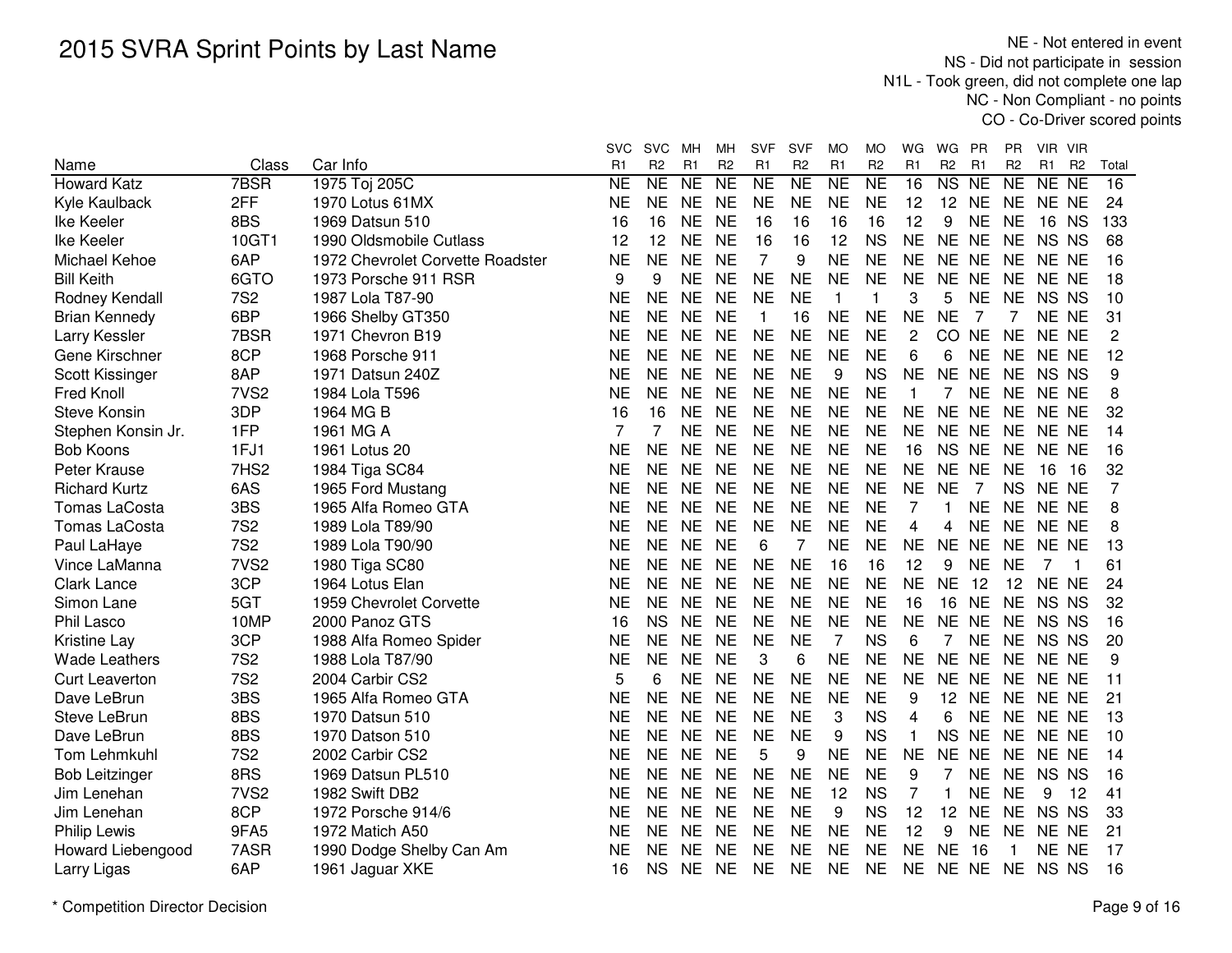NE - Not entered in event NS - Did not participate in session N1L - Took green, did not complete one lap NC - Non Compliant - no pointsCO - Co-Driver scored points

|                          |                  |                                     | svc            | <b>SVC</b>     | MН                     | мн              | SVF            | <b>SVF</b>       | МO             | MO             | WG              | WG             | <b>PR</b>       | ΡR             | VIR VIR        |                 |                 |
|--------------------------|------------------|-------------------------------------|----------------|----------------|------------------------|-----------------|----------------|------------------|----------------|----------------|-----------------|----------------|-----------------|----------------|----------------|-----------------|-----------------|
| Name                     | Class            | Car Info                            | R <sub>1</sub> | R <sub>2</sub> | R <sub>1</sub>         | R <sub>2</sub>  | R1             | R <sub>2</sub>   | R <sub>1</sub> | R <sub>2</sub> | R <sub>1</sub>  | R <sub>2</sub> | R <sub>1</sub>  | R <sub>2</sub> | R <sub>1</sub> | R <sub>2</sub>  | Total           |
| <b>Bob Lima</b>          | 6AP              | 1969 Chevrolet Corvette             | 7              | 1              | $\overline{\text{NE}}$ | $\overline{NE}$ | N <sub>E</sub> | NE               | N <sub>E</sub> | NE             | $\overline{16}$ | 16             | $\overline{NE}$ | <b>NE</b>      | 16             | $\overline{16}$ | $\overline{72}$ |
| <b>Bob Lima</b>          | 2FB              | 1967 Brabham BT21                   | <b>NE</b>      | <b>NE</b>      | <b>NE</b>              | <b>NE</b>       | 5              | <b>NS</b>        | <b>NE</b>      | <b>NE</b>      | <b>NE</b>       | <b>NE</b>      | 16              | 16             | NE NE          |                 | 37              |
| <b>Bob Lima</b>          | 7BSR             | 1978 Lola T298                      | <b>NE</b>      | <b>NE</b>      | <b>NE</b>              | <b>NE</b>       | 12             | N <sub>1</sub> L | <b>NE</b>      | <b>NE</b>      | <b>NE</b>       | <b>NE</b>      | <b>NE</b>       | <b>NE</b>      | NE NE          |                 | 12              |
| <b>Richard Lind</b>      | 6TA              | 1969 Chevrolet Camaro Z28           | 9              | 9              | <b>NE</b>              | <b>NE</b>       | 9              | 9                | <b>NE</b>      | <b>NE</b>      | <b>NE</b>       | NE NE          |                 | <b>NE</b>      | NE NE          |                 | 36              |
| <b>Terry Lippincott</b>  | 6BP              | 1963 Jaguar XKE                     | 16             | 12             | <b>NE</b>              | <b>NE</b>       | <b>NE</b>      | <b>NE</b>        | <b>NE</b>      | <b>NE</b>      | <b>NE</b>       | NE NE          |                 | <b>NE</b>      | NE NE          |                 | 28              |
| Chris Livengood          | <b>7S2</b>       | 2004 Carbir S2                      | <b>NE</b>      | <b>NE</b>      | <b>NE</b>              | <b>NE</b>       | <b>NE</b>      | <b>NE</b>        | 16             | $\mathbf{1}$   | <b>NE</b>       | NE NE          |                 | <b>NE</b>      | NS NS          |                 | 17              |
| Greg Lodde               | 10GT1            | 1968 Chevrolet Corvette             | 5              | <b>NS</b>      | 16                     | 16              | <b>NE</b>      | <b>NE</b>        | <b>NE</b>      | <b>NE</b>      | <b>NE</b>       | NE NE          |                 |                | NE NE NE       |                 | 37              |
| <b>Bob Lovenson</b>      | 7VS <sub>2</sub> | 1986 Swift DB2                      | NΕ             | <b>NE</b>      | <b>NE</b>              | <b>NE</b>       | <b>NE</b>      | <b>NE</b>        | 7              | 9              | <b>NE</b>       | NE NE          |                 | NE             | NS NS          |                 | 16              |
| <b>Jeff Lumbard</b>      | 3DP              | 1961 Austin Healey 3000 MK1         | <b>NE</b>      | <b>NE</b>      | <b>NE</b>              | <b>NE</b>       | 12             | <b>NS</b>        | <b>NE</b>      | <b>NE</b>      | <b>NE</b>       | NE NE          |                 | <b>NE</b>      | NE NE          |                 | 12              |
| <b>Chris MacAllister</b> | 5ASR             | 1966 Ford GT40                      | <b>NE</b>      | <b>NE</b>      | <b>NE</b>              | <b>NE</b>       | <b>NE</b>      | <b>NE</b>        | 16             | 12             | <b>NE</b>       | NE NE          |                 | <b>NE</b>      | NE NE          |                 | 28              |
| <b>Chris MacAllister</b> | 7M               | 1972 JW AE Mirage M6                | <b>NE</b>      | <b>NE</b>      | <b>NE</b>              | <b>NE</b>       | <b>NE</b>      | <b>NE</b>        | 16             | <b>NS</b>      | <b>NE</b>       | NE NE          |                 | <b>NE</b>      | NE NE          |                 | 16              |
| Alex MacAllister         | 9FB              | 1977 Ralt RT1                       | <b>NE</b>      | <b>NE</b>      | <b>NE</b>              | <b>NE</b>       | <b>NE</b>      | <b>NE</b>        | <b>NS</b>      | 16             | <b>NE</b>       | NE NE          |                 | <b>NE</b>      | NE NE          |                 | 16              |
| Ed Magner                | 8RS              | 1994 Oldsmobile Achieva             | <b>NE</b>      | <b>NE</b>      | <b>NE</b>              | <b>NE</b>       | <b>NE</b>      | <b>NE</b>        | <b>NE</b>      | <b>NE</b>      | 4               | <b>NS</b>      | <b>NE</b>       | <b>NE</b>      | NE NE          |                 | 4               |
| <b>Robert Mailand</b>    | 10MP             | 2006 Chevrolet Corvette             | <b>NE</b>      | <b>NE</b>      | <b>NE</b>              | <b>NE</b>       | <b>NE</b>      | <b>NE</b>        | <b>NE</b>      | <b>NE</b>      | 16              | 16             | <b>NE</b>       | <b>NE</b>      | NE NE          |                 | 32              |
| <b>Claude Malette</b>    | 6AS              | 1966 Shelby GT350                   | 16             | 16             | <b>NE</b>              | <b>NE</b>       | <b>NE</b>      | <b>NE</b>        | <b>NE</b>      | <b>NE</b>      | <b>NE</b>       | NE.            | NE              | <b>NE</b>      | NE NE          |                 | 32              |
| <b>Claude Malette</b>    | <b>7S2</b>       | 1990 Lola T90/91                    | 9              | 9              | <b>NE</b>              | <b>NE</b>       | <b>NE</b>      | <b>NE</b>        | <b>NE</b>      | <b>NE</b>      | <b>NE</b>       | NE NE          |                 | <b>NE</b>      | 5              | 7               | 30              |
| <b>Chas Mallard</b>      | 6AP              | 1967 Chevrolet Camaro               | <b>NE</b>      | <b>NE</b>      | <b>NE</b>              | <b>NE</b>       | <b>NE</b>      | <b>NE</b>        | <b>NE</b>      | <b>NE</b>      | <b>NE</b>       | NE NE          |                 | <b>NE</b>      | 12             | 12              | 24              |
| C. Lane Mally            | 3CP              | 1965 Porsche 356 Coupe              | <b>NE</b>      | <b>NE</b>      | <b>NE</b>              | <b>NE</b>       | $\overline{1}$ | <b>NS</b>        | <b>NE</b>      | <b>NE</b>      | <b>NE</b>       | NE NE          |                 | <b>NE</b>      | NE NE          |                 | $\mathbf{1}$    |
| <b>Rick Mancuso</b>      | 5GTR             | 1963 Chevrolet Corvette Grand Sport | <b>NE</b>      | <b>NE</b>      | <b>NE</b>              | <b>NE</b>       | 12             | <b>NS</b>        | <b>NE</b>      | <b>NE</b>      | <b>NE</b>       | NE NE          |                 | <b>NE</b>      | NE NE          |                 | 12              |
| Frank Marcum             | 5GTR             | 1966 Ford GT 40 MKII                | <b>NE</b>      | <b>NE</b>      | <b>NE</b>              | <b>NE</b>       | <b>NE</b>      | <b>NE</b>        | 16             | 16             | <b>NE</b>       | NE NE          |                 | <b>NE</b>      | NE NS          |                 | 32              |
| <b>Thomas Martin</b>     | 86GTO            | 1989 BMW M3                         | <b>NE</b>      | <b>NE</b>      | <b>NE</b>              | <b>NE</b>       | <b>NE</b>      | <b>NE</b>        | <b>NS</b>      | <b>NC</b>      | <b>NE</b>       | NE NE          |                 | <b>NE</b>      | NE NE          |                 | 0               |
| Thomas Martin III        | 11MP2            | 2006 Porsche GT3 Cup                | NE             | <b>NE</b>      | <b>NE</b>              | <b>NE</b>       | <b>NE</b>      | <b>NE</b>        | 16             | <b>NS</b>      | <b>NE</b>       | NE NE          |                 | <b>NE</b>      | NE NE          |                 | 16              |
| Peter McCarthy           | 1FP              | 1962 Austin Healey Ashley/Sprite    | NE             | <b>NE</b>      | <b>NE</b>              | <b>NE</b>       | <b>NE</b>      | <b>NE</b>        | <b>NE</b>      | <b>NE</b>      | <b>NE</b>       | <b>NE</b>      | 16              | 16             | NE NE          |                 | 32              |
| Dan McChesney            | 8AP              | 1973 Porsche 911 RS                 | <b>NE</b>      | <b>NE</b>      | <b>NE</b>              | <b>NE</b>       | <b>NE</b>      | <b>NE</b>        | <b>NE</b>      | <b>NE</b>      | 9               | $\overline{7}$ | <b>NE</b>       | <b>NE</b>      | NE NE          |                 | 16              |
| Mac McCombs              | 6AS              | 1965 Ford Mustang GT350             | 12             | 12             | <b>NE</b>              | <b>NE</b>       | <b>NE</b>      | <b>NE</b>        | <b>NE</b>      | <b>NE</b>      | <b>NE</b>       | NE NE          |                 | <b>NE</b>      | NS NS          |                 | 24              |
| John McCormick           | 6BPR             | 1985 Ford Cobra IV                  | 16             | 16             | <b>NE</b>              | <b>NE</b>       | <b>NE</b>      | <b>NE</b>        | <b>NE</b>      | <b>NE</b>      | <b>NE</b>       | NE NE          |                 | <b>NE</b>      | NE NE          |                 | 32              |
| Jeff McKain              | 6BP              | 1966 Ford Mustang                   | <b>NE</b>      | <b>NE</b>      | <b>NE</b>              | <b>NE</b>       | <b>NE</b>      | <b>NE</b>        | <b>NE</b>      | <b>NE</b>      | <b>NE</b>       | <b>NE</b>      | <b>NE</b>       | <b>NE</b>      | 12 NS          |                 | 12              |
| Ken McKinnon             | 10GT2            | 1972 Porsche 911 RSR                | 16             | 16             | <b>NE</b>              | <b>NE</b>       | <b>NE</b>      | <b>NE</b>        | <b>NE</b>      | <b>NE</b>      | <b>NE</b>       | <b>NE</b>      | <b>NE</b>       | <b>NE</b>      | NE NE          |                 | 32              |
| Peter McLaughlin         | 7BSR             | 1979 Cicale/Ralt RT1 CanAm          | 12             | 16             | <b>NE</b>              | <b>NE</b>       | <b>NE</b>      | <b>NE</b>        | <b>NE</b>      | <b>NE</b>      | 5               | <b>NS</b>      | <b>NE</b>       | <b>NE</b>      | NE NE          |                 | 33              |
| Peter McLaughlin         | 7VS <sub>2</sub> | 1985 Swift DB2                      | NE             | <b>NE</b>      | <b>NE</b>              | <b>NE</b>       | <b>NE</b>      | <b>NE</b>        | <b>NE</b>      | <b>NE</b>      | 6               | <b>NS</b>      | <b>NE</b>       | <b>NE</b>      | NE NE          |                 | 6               |
| Peter McLaughlin         | <b>7S2</b>       | 1988 Lola T88/90                    | <b>NE</b>      | <b>NE</b>      | <b>NE</b>              | <b>NE</b>       | $\mathbf{1}$   | <b>NS</b>        | <b>NE</b>      | <b>NE</b>      | <b>NE</b>       | <b>NE</b>      | <b>NE</b>       | <b>NE</b>      | NE NE          |                 | 1               |
| Sandra McNeil            | 5FM              | 1963 Lotus 23B                      | <b>NE</b>      | <b>NE</b>      | <b>NE</b>              | <b>NE</b>       | <b>NE</b>      | <b>NE</b>        | <b>NS</b>      | 12             | <b>NE</b>       | <b>NE</b>      | <b>NE</b>       | <b>NE</b>      | NE NE          |                 | 12              |
| Harry McPherson          | 5GTR             | 1968 Ford GT40 MK1                  | 9              | 9              | <b>NE</b>              | <b>NE</b>       | $\mathbf{1}$   | 12               | <b>NE</b>      | <b>NE</b>      | <b>NE</b>       | <b>NE</b>      | <b>NE</b>       | <b>NE</b>      | NS NS          |                 | 31              |
| Francesco Melandri       | 10AP             | 1995 Porsche 993                    | <b>NE</b>      | <b>NE</b>      | <b>NE</b>              | <b>NE</b>       | <b>NE</b>      | <b>NE</b>        | <b>NE</b>      | <b>NE</b>      | 16              | 16             | <b>NE</b>       | <b>NE</b>      | NE NE          |                 | 32              |
| Francesco Melandri       | 11MP1            | 1996 Porsche 993 TT                 | <b>NE</b>      | <b>NE</b>      | <b>NE</b>              | <b>NE</b>       | <b>NE</b>      | <b>NE</b>        | <b>NE</b>      | <b>NE</b>      | 9               | 16             | <b>NE</b>       | <b>NE</b>      | NE NE          |                 | 25              |
| Ken Mennella             | 5GTR             | 1963 Chevrolet Corvette GSRep       | 16             | 12             | <b>NE</b>              | <b>NE</b>       | <b>NE</b>      | <b>NE</b>        | <b>NE</b>      | <b>NE</b>      | 16              | 16             | 16              | 16             | 16             | <b>NS</b>       | 108             |
| George Mikhail           | 8DP              | 1972 Alfa Romeo Spider              | ΝE             | <b>NE</b>      | <b>NE</b>              | <b>NE</b>       | 16             | 16               | <b>NE</b>      | <b>NE</b>      | <b>NC</b>       | <b>NC</b>      | <b>NE</b>       | <b>NE</b>      | NE NE          |                 | 32              |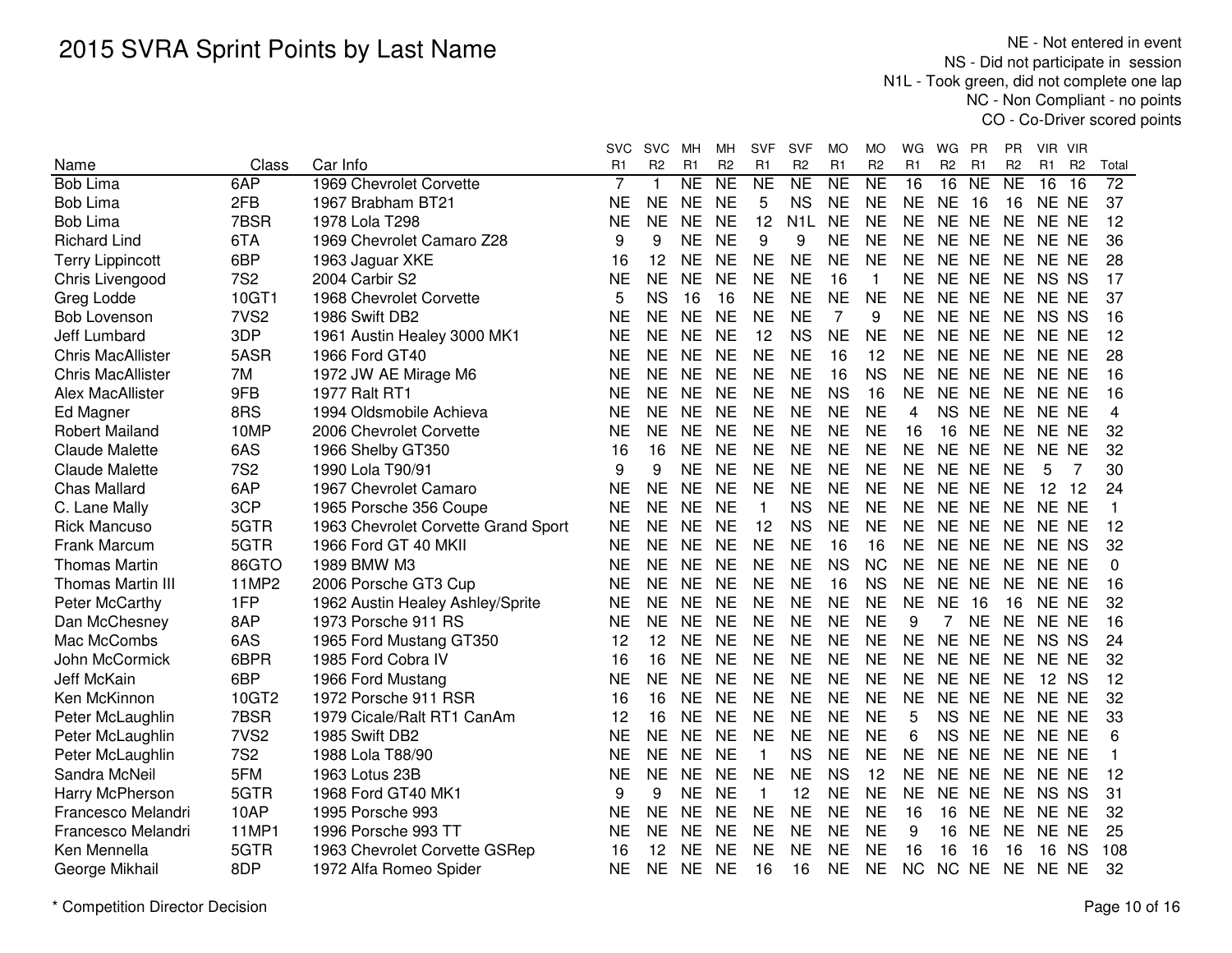NE - Not entered in event NS - Did not participate in session N1L - Took green, did not complete one lap NC - Non Compliant - no pointsCO - Co-Driver scored points

|                         |                  |                                  | <b>SVC</b>     | svc                 | MН             | мн              | <b>SVF</b>     | <b>SVF</b>      | MO             | MO                  | WG             | WG             | PR             | <b>PR</b>      | - VIR<br>VIR.                    |                 |
|-------------------------|------------------|----------------------------------|----------------|---------------------|----------------|-----------------|----------------|-----------------|----------------|---------------------|----------------|----------------|----------------|----------------|----------------------------------|-----------------|
| Name                    | Class            | Car Info                         | R <sub>1</sub> | R <sub>2</sub>      | R <sub>1</sub> | R <sub>2</sub>  | R <sub>1</sub> | R <sub>2</sub>  | R <sub>1</sub> | R <sub>2</sub>      | R <sub>1</sub> | R <sub>2</sub> | R <sub>1</sub> | R <sub>2</sub> | R <sub>1</sub><br>R <sub>2</sub> | Total           |
| <b>Jeff Miller</b>      | 7BSR             | 1977 Lola T496                   | <b>NE</b>      | $\overline{\sf NE}$ | <b>NE</b>      | $\overline{NE}$ | 16             | $\overline{16}$ | <b>NE</b>      | $\overline{\sf NE}$ | N <sub>E</sub> | NE NE          |                | NE             | NE<br>$\overline{NE}$            | $\overline{32}$ |
| <b>Trevor Miller</b>    | 2FVS             | 1991 Womer EV3                   | <b>NE</b>      | <b>NE</b>           | <b>NE</b>      | <b>NE</b>       | NE             | <b>NE</b>       | <b>NE</b>      | <b>NE</b>           | 12             | 12             | NE.            | <b>NE</b>      | NE NE                            | 24              |
| <b>Tom Miller</b>       | 8RS              | 1989 BMW 325                     | <b>NE</b>      | <b>NE</b>           | <b>NE</b>      | <b>NE</b>       | <b>NE</b>      | <b>NE</b>       | 5              | <b>NS</b>           | <b>NE</b>      | NE NE          |                | <b>NE</b>      | NE NE                            | 5               |
| <b>Mickey Mills</b>     | <b>11MP2</b>     | 2004 BMW M3                      | 16             | $\mathbf{1}$        | <b>NE</b>      | <b>NE</b>       | <b>NE</b>      | <b>NE</b>       | <b>NE</b>      | <b>NE</b>           | <b>NE</b>      | NE NE          |                | <b>NE</b>      | NE NE                            | 17              |
| John Mirro              | <b>7S2</b>       | 1992 Pratt&Miller RM2            | <b>NE</b>      | <b>NE</b>           | <b>NE</b>      | <b>NE</b>       | <b>NE</b>      | <b>NE</b>       | <b>NE</b>      | <b>NE</b>           | 7              | 2              | <b>NE</b>      | <b>NE</b>      | NE NE                            | 9               |
| Jeff Mitchell           | 8BS              | 1974 BMW 2002                    | <b>NE</b>      | <b>NE</b>           | <b>NE</b>      | <b>NE</b>       | <b>NE</b>      | <b>NE</b>       | 12             | 12                  | <b>NE</b>      | NE NE          |                | <b>NE</b>      | 12 NS                            | 36              |
| J.R. Mitchell           | 2FJ <sub>2</sub> | 1960 Lotus 18                    | NE             | <b>NE</b>           | <b>NE</b>      | <b>NE</b>       | <b>NE</b>      | <b>NE</b>       | <b>NE</b>      | <b>NE</b>           | <b>NE</b>      | <b>NE</b>      | 16             | <b>NS</b>      | NE NE                            | 16              |
| <b>Robert Mocas</b>     | 8BS              | 1967 Alfa Romeo GTV              | 7              | 7                   | <b>NE</b>      | <b>NE</b>       | 16             | 12              | 7              | 9                   | $\overline{c}$ | 5              | 16             | $\mathbf 1$    | 7 NS                             | 89              |
| <b>Charles Monk</b>     | 9F1              | 1997 Lola T97/20                 | <b>NE</b>      | <b>NE</b>           | <b>NE</b>      | <b>NE</b>       | <b>NE</b>      | <b>NE</b>       | 12             | 12                  | <b>NE</b>      | NE NE          |                | <b>NE</b>      | NE NE                            | 24              |
| John Monson             | 7BSR             | 1971 Chevron B19                 | NE             | <b>NE</b>           | <b>NE</b>      | <b>NE</b>       | <b>NE</b>      | <b>NE</b>       | <b>NE</b>      | <b>NE</b>           | CO             | 7              | NE             | NE             | NE NE                            | 7               |
| <b>Rick Mooney</b>      | 6AP              | 1968 Chevrolet Corvette Roadster | <b>NE</b>      | <b>NE</b>           | <b>NE</b>      | <b>NE</b>       | 12             | 12              | <b>NE</b>      | <b>NE</b>           | <b>NE</b>      | NE NE          |                | <b>NE</b>      | NE NE                            | 24              |
| <b>Gary Moore</b>       | 6AS              | 1965 Ford Mustang GT350          | <b>NE</b>      | <b>NE</b>           | <b>NE</b>      | <b>NE</b>       | <b>NE</b>      | <b>NE</b>       | <b>NE</b>      | <b>NE</b>           | <b>NE</b>      | <b>NE</b>      | -16            | 16             | NE NE                            | 32              |
| James Moore             | 2CF              | 1980 Lola T540                   | <b>NE</b>      | <b>NE</b>           | <b>NE</b>      | <b>NE</b>       | 12             | 12              | <b>NE</b>      | <b>NE</b>           | <b>NE</b>      | NE NE          |                | <b>NE</b>      | NS NS                            | 24              |
| <b>Mike Moothart</b>    | 2CF              | 1971 Crossle 20F                 | <b>NE</b>      | <b>NE</b>           | <b>NE</b>      | <b>NE</b>       | <b>NE</b>      | <b>NE</b>       | 12             | 16                  | <b>NE</b>      | NE NE          |                | <b>NE</b>      | NE NE                            | 28              |
| Frank Morelli           | 4AP              | 1961 Chevrolet Corvette          | <b>NE</b>      | <b>NE</b>           | <b>NE</b>      | <b>NE</b>       | <b>NE</b>      | <b>NE</b>       | $\mathbf{1}$   | 12                  | 16             | NS NE          |                |                | NE NE NE                         | 29              |
| Dave Morgan             | 1CS              | 1968 Austin Mini Cooper S        | <b>NE</b>      | <b>NE</b>           | <b>NE</b>      | <b>NE</b>       | <b>NE</b>      | <b>NE</b>       | <b>NE</b>      | <b>NE</b>           | 16             | 16             | <b>NE</b>      |                | NE NE NE                         | 32              |
| <b>Michael Moss</b>     | 11GTP1           | 1969 Lola T-163                  | 12             | 16                  | <b>NE</b>      | <b>NE</b>       | <b>NE</b>      | <b>NE</b>       | <b>NE</b>      | <b>NE</b>           | <b>NE</b>      | NE NE          |                | <b>NE</b>      | NE NE                            | 28              |
| Jacek Mucha             | 11GTP1           | 2006 Swift JMS 016 CP            | 16             | 12                  | 16             | 16              | 16             | 16              | 16             | $\mathbf{1}$        | 16             | 16             | 16             | 16             | 16<br>16                         | 205             |
| Jacek Mucha             | 9F1              | 2006 Swift 16                    | 12             | 12                  | 16             | 16              | 12             | 16              | 9              | 9                   | $\mathbf{1}$   | <b>NS</b>      | 16             | 16             | 16<br>16                         | 167             |
| Ray Mulacek             | 6AP              | 1966 Chevrolet Corvette          | <b>NE</b>      | <b>NE</b>           | <b>NE</b>      | <b>NE</b>       | 9              | $\mathbf{1}$    | <b>NE</b>      | <b>NE</b>           | <b>NE</b>      | NE NE          |                | <b>NE</b>      | NE NE                            | 10              |
| <b>Phil Mulacek</b>     | 46BP             | 1964 AC Cobra                    | <b>NC</b>      | <b>NC</b>           | <b>NE</b>      | <b>NE</b>       | <b>NE</b>      | <b>NE</b>       | <b>NE</b>      | <b>NE</b>           | <b>NE</b>      | NE NE          |                | <b>NE</b>      | NE NE                            | $\mathbf{0}$    |
| <b>Cliff Murray</b>     | 3CP              | 1955 Porsche 356                 | $\overline{c}$ | <b>NS</b>           | <b>NE</b>      | <b>NE</b>       | <b>NE</b>      | <b>NE</b>       | 12             | <b>NS</b>           | <b>NE</b>      | NE NE          |                | <b>NE</b>      | NE NE                            | 14              |
| Dawn Myers              | 3EP              | 1961 MG A                        | 12             | 16                  | <b>NE</b>      | <b>NE</b>       | 16             | 16              | 12             | 12                  | <b>NE</b>      | NE NE          |                | <b>NE</b>      | NE NE                            | 84              |
| <b>Richard Navin</b>    | 3DP              | 1968 MG B                        | <b>NE</b>      | <b>NE</b>           | <b>NE</b>      | <b>NE</b>       | <b>NE</b>      | <b>NE</b>       | <b>NE</b>      | <b>NE</b>           |                | N1L NS NE      |                | <b>NE</b>      | NE NE                            | $\mathbf{0}$    |
| <b>Richard Naze</b>     | 3CP              | 1969 Datsun 2000                 | <b>NE</b>      | <b>NE</b>           | <b>NE</b>      | <b>NE</b>       | <b>NE</b>      | <b>NE</b>       | <b>NE</b>      | <b>NE</b>           | <b>NE</b>      | <b>NE</b>      | -1             | $\overline{7}$ | NE NE                            | 8               |
| <b>David Neidell</b>    | 10SC1            | 1977 Oldsmobile Cutlass          | 16             | 16                  | <b>NE</b>      | <b>NE</b>       | <b>NE</b>      | <b>NE</b>       | <b>NE</b>      | <b>NE</b>           | <b>NE</b>      | NE NE          |                | <b>NE</b>      | NS NS                            | 32              |
| David Neidell           | 6BP              | 1968 Chevrolet Corvette Roadster | 12             | 16                  | <b>NE</b>      | <b>NE</b>       | <b>NE</b>      | <b>NE</b>       | <b>NE</b>      | <b>NE</b>           | <b>NE</b>      | NE NE          |                | <b>NE</b>      | NE NE                            | 28              |
| David Neidell           | 4CM              | 1959 Kellison J-5                | <b>NE</b>      | <b>NE</b>           | <b>NE</b>      | <b>NE</b>       | <b>NE</b>      | <b>NE</b>       | <b>NE</b>      | <b>NE</b>           | NE             | NE NE          |                | NE             | 16 NS                            | 16              |
| <b>Scott Nettleship</b> | 2CF              | 1981 Crossle 45F                 | <b>NE</b>      | <b>NE</b>           | <b>NE</b>      | <b>NE</b>       | <b>NE</b>      | <b>NE</b>       | <b>NE</b>      | <b>NE</b>           | <b>NE</b>      | NE NE          |                | <b>NE</b>      | 12 NS                            | 12              |
| <b>Bernard Nevoral</b>  | 8AP              | 1962 Lotus 7 MK II               | <b>NE</b>      | <b>NE</b>           | <b>NE</b>      | <b>NE</b>       | 12             | 16              | <b>NE</b>      | <b>NE</b>           | <b>NE</b>      | NE NE          |                | <b>NE</b>      | NE NE                            | 28              |
| <b>Barb Nevoral</b>     | 8BS              | 1967 Alfa Romeo GTV              | <b>NE</b>      | <b>NE</b>           | <b>NE</b>      | <b>NE</b>       | 12             | 9               | <b>NE</b>      | <b>NE</b>           | <b>NE</b>      | NE NE          |                | <b>NE</b>      | NE NE                            | 21              |
| <b>Robert Newman</b>    | 8AP              | 1970 Porsche 911S                | 9              | <b>NS</b>           | <b>NE</b>      | <b>NE</b>       | <b>NE</b>      | <b>NE</b>       | <b>NE</b>      | <b>NE</b>           | <b>NE</b>      | NE NE          |                | <b>NE</b>      | NE NE                            | 9               |
| David Nicholas          | 1FP              | 1960 MG A                        | 16             | 16                  | <b>NE</b>      | <b>NE</b>       | 16             | 16              | <b>NE</b>      | <b>NE</b>           | <b>NE</b>      | NE NE          |                | <b>NE</b>      | 16<br><b>NS</b>                  | 80              |
| Allen Nicholas          | 9FB              | 1978 March 78B                   | <b>NE</b>      | <b>NE</b>           | <b>NE</b>      | <b>NE</b>       | <b>NE</b>      | <b>NE</b>       | 16             | 12                  | <b>NE</b>      | NE NE          |                |                | NE NE NE                         | 28              |
| <b>Hal Nichols</b>      | 8BS              | 1971 Alfa Romeo GTV              | 5              | <b>NS</b>           | <b>NE</b>      | <b>NE</b>       | <b>NE</b>      | <b>NE</b>       | $\overline{c}$ | <b>NS</b>           | $\mathbf{1}$   | 1.             | <b>NE</b>      | <b>NE</b>      | NE NE                            | 9               |
| Peter Nielsen           | 1F               | 1965 Autodynamics MK III         | <b>NE</b>      | <b>NE</b>           | <b>NE</b>      | <b>NE</b>       | <b>NE</b>      | <b>NE</b>       | <b>NE</b>      | <b>NE</b>           | 16             | 16             | <b>NE</b>      | <b>NE</b>      | NE NE                            | 32              |
| David Nikolas           | 11GTP1           | 1988 Fabcar GTP                  | <b>NE</b>      | <b>NE</b>           | <b>NE</b>      | <b>NE</b>       | <b>NE</b>      | <b>NE</b>       | 12             | <b>NS</b>           | <b>NE</b>      | NE NE          |                |                | NE NE NE                         | 12              |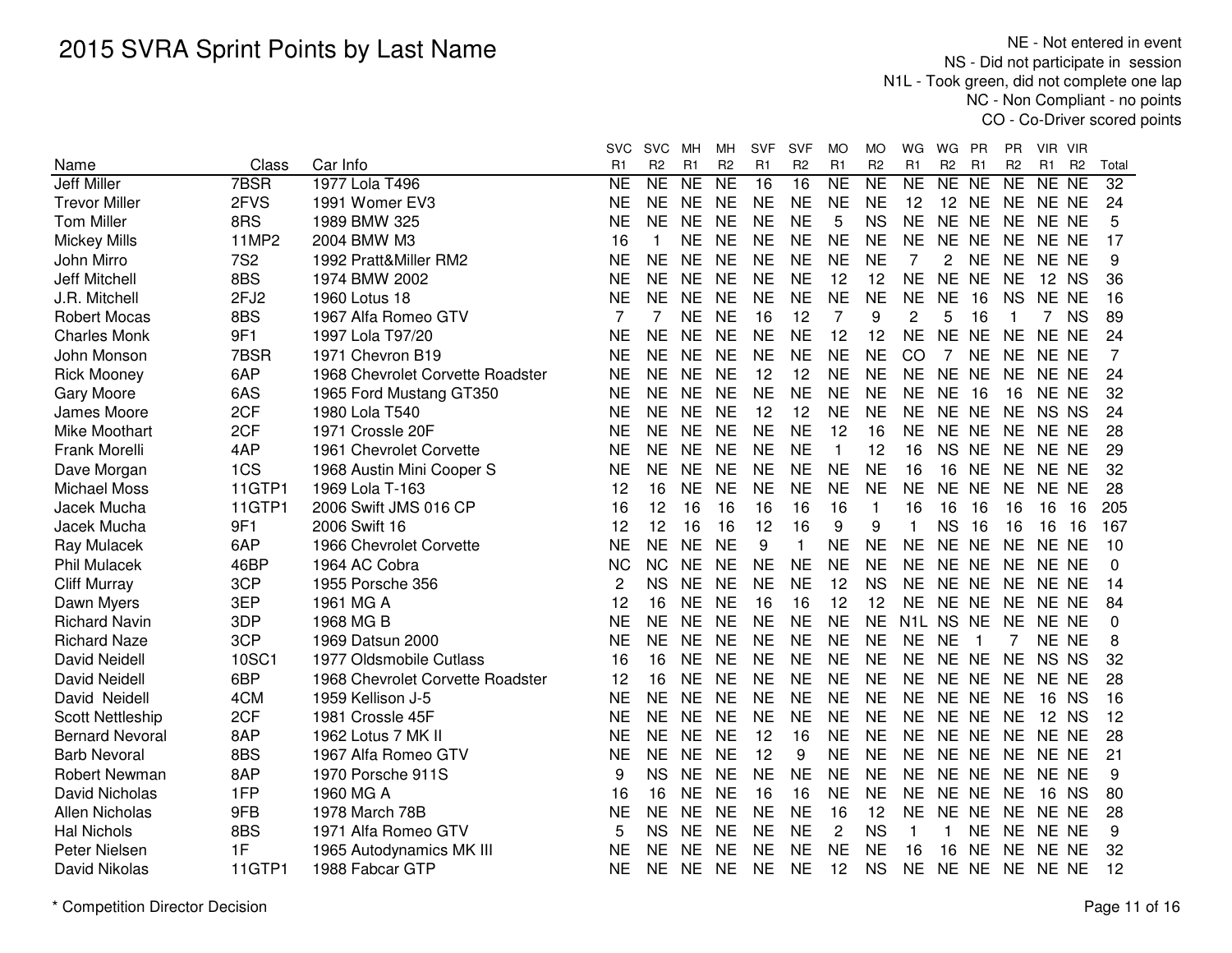NE - Not entered in event NS - Did not participate in session N1L - Took green, did not complete one lap NC - Non Compliant - no pointsCO - Co-Driver scored points

|                        |                  |                                  | svc            | <b>SVC</b>             | мн             | MН              | <b>SVF</b>     | <b>SVF</b>       | MO                     | MО                  | WG               | WG<br>PR                         | PR             | VIR VIR        |                |             |
|------------------------|------------------|----------------------------------|----------------|------------------------|----------------|-----------------|----------------|------------------|------------------------|---------------------|------------------|----------------------------------|----------------|----------------|----------------|-------------|
| Name                   | Class            | Car Info                         | R <sub>1</sub> | R <sub>2</sub>         | R <sub>1</sub> | R <sub>2</sub>  | R <sub>1</sub> | R <sub>2</sub>   | R <sub>1</sub>         | R <sub>2</sub>      | R1               | R <sub>2</sub><br>R <sub>1</sub> | R <sub>2</sub> | R <sub>1</sub> | R <sub>2</sub> | Total       |
| Donald Norby           | 6AP              | 1961 Jaguar XKE Coupe            | 9              | $\overline{\text{NS}}$ | <b>NE</b>      | $\overline{NE}$ | <b>NE</b>      | $\overline{NE}$  | $\overline{\text{NE}}$ | $\overline{\sf NE}$ | <b>NE</b>        | NE NE                            | N <sub>E</sub> | NE NE          |                | 9           |
| Allen Noveck           | 610BP            | 1992 Porsche 964 Cup             | NE             | <b>NE</b>              | <b>NE</b>      | <b>NE</b>       | <b>NE</b>      | <b>NE</b>        | <b>NE</b>              | <b>NE</b>           | <b>NC</b>        | NS NE                            | <b>NE</b>      | NE NE          |                | 0           |
| Goran Nyberg           | 3EP              | 1965 Volvo P1800S                | 16             | <b>NS</b>              | <b>NE</b>      | <b>NE</b>       | <b>NE</b>      | <b>NE</b>        | <b>NE</b>              | <b>NE</b>           | <b>NE</b>        | NE NE                            | <b>NE</b>      | NS NS          |                | 16          |
| Dale Oesterle          | 3EP              | 1962 Triumph Spitfire            | <b>NE</b>      | <b>NE</b>              | <b>NE</b>      | <b>NE</b>       | <b>NE</b>      | <b>NE</b>        | 6                      | <b>NS</b>           | <b>NE</b>        | NE NE                            | <b>NE</b>      | NE NE          |                | 6           |
| Craig Olson            | 11TA2            | 1999 Ford Mustang                | <b>NE</b>      | <b>NE</b>              | <b>NE</b>      | <b>NE</b>       | 16             | 12               | <b>NE</b>              | <b>NE</b>           | <b>NE</b>        | NE NE                            | <b>NE</b>      | NE NE          |                | 28          |
| Michael Origer         | 6BP              | 1969 Chevrolet Corvette          | <b>NE</b>      | <b>NE</b>              | <b>NE</b>      | <b>NE</b>       | <b>NE</b>      | <b>NE</b>        | <b>NE</b>              | <b>NE</b>           | <b>NE</b>        | NE NE                            | <b>NE</b>      | 16             | 16             | 32          |
| <b>Michael Oritt</b>   | 4FM              | 1959 Elva MK IV                  | 16             | 16                     | <b>NE</b>      | <b>NE</b>       | <b>NE</b>      | <b>NE</b>        | <b>NE</b>              | <b>NE</b>           | <b>NE</b>        | NE NE                            | <b>NE</b>      | NE NE          |                | 32          |
| Jonathan Ornstein      | 10GT1            | 1991 Oldsmobile Cutlass          | 6              | $\overline{7}$         | <b>NE</b>      | <b>NE</b>       | <b>NE</b>      | <b>NE</b>        | <b>NE</b>              | <b>NE</b>           | <b>NE</b>        | NE NE                            | <b>NE</b>      | NE NE          |                | 13          |
| Jonathan Ornstein      | 8BS              | 1970 Datsun 510                  | 3              | <b>NS</b>              | <b>NE</b>      | <b>NE</b>       | <b>NE</b>      | <b>NE</b>        | <b>NE</b>              | <b>NE</b>           | <b>NE</b>        | NE NE                            | <b>NE</b>      | NE NE          |                | 3           |
| John Orzechowski       | 10SC3            | 2000 Chevrolet Monte Carlo       | <b>NE</b>      | <b>NE</b>              | <b>NE</b>      | <b>NE</b>       | <b>NE</b>      | <b>NE</b>        | <b>NE</b>              | <b>NE</b>           | 9                | NS NE                            | <b>NE</b>      | NE NE          |                | 9           |
| <b>Ronald Pace</b>     | 7BSR             | 1979 Lola T492/496               | <b>NE</b>      | <b>NE</b>              | <b>NE</b>      | <b>NE</b>       | $\overline{7}$ | 9                | <b>NE</b>              | <b>NE</b>           | <b>NE</b>        | NE NE                            | <b>NE</b>      | NE NE          |                | 16          |
| Pete Padley            | 7VS <sub>2</sub> | 1986 Apache VS2                  | 12             | <b>NS</b>              | <b>NE</b>      | <b>NE</b>       | <b>NE</b>      | <b>NE</b>        | <b>NE</b>              | <b>NE</b>           | <b>NE</b>        | NE NE                            | <b>NE</b>      | NE NE          |                | 12          |
| <b>Wil Painter</b>     | 3BS              | 1966 Alfa Romeo GTV              | 12             | 12                     | <b>NE</b>      | <b>NE</b>       | 16             | 16               | 4                      | 16                  | 6                | 9<br>16                          | 16             | 16 16          |                | 155         |
| <b>Stephen Papalas</b> | 10SC3            | 1993 Chevrolet Lumina            | 12             | 12                     | <b>NE</b>      | <b>NE</b>       | <b>NE</b>      | <b>NE</b>        | <b>NE</b>              | <b>NE</b>           | <b>NE</b>        | NE NE                            | <b>NE</b>      | NE NE          |                | 24          |
| <b>Tyler Pappas</b>    | 2CF              | 1981 Van Dieman FF               | <b>NE</b>      | <b>NE</b>              | <b>NE</b>      | <b>NE</b>       | <b>NE</b>      | <b>NE</b>        | 16                     | <b>NS</b>           | <b>NE</b>        | NE NE                            | <b>NE</b>      | NE NE          |                | 16          |
| <b>Tony Parella</b>    | 4BP              | 1958 Chevrolet Corvette Roadster | <b>NE</b>      | <b>NE</b>              | CO             | 16              | <b>NE</b>      | <b>NE</b>        | <b>NE</b>              | <b>NE</b>           | <b>NE</b>        | NE NE                            | <b>NE</b>      | NS NS          |                | 16          |
| <b>Tony Parella</b>    | 6BP              | 1972 Chevrolet Corvette          | <b>NE</b>      | <b>NE</b>              | <b>NS</b>      | 16              | <b>NE</b>      | <b>NE</b>        | <b>NE</b>              | <b>NE</b>           | <b>NE</b>        | NE NE                            | <b>NE</b>      | NS NS          |                | 16          |
| <b>Hervey Parke</b>    | 8BP              | 1965 Ginetta G4                  | 12             | 12                     | <b>NE</b>      | <b>NE</b>       | <b>NE</b>      | <b>NE</b>        | <b>NE</b>              | <b>NE</b>           | <b>NE</b>        | NE NE                            | <b>NE</b>      | NS NS          |                | 24          |
| <b>Bruce Parker</b>    | 8AP              | 1970 Porsche 914/6               | NE             | <b>NE</b>              | <b>NE</b>      | <b>NE</b>       | <b>NE</b>      | <b>NE</b>        | <b>NE</b>              | <b>NE</b>           | 6                | 5<br><b>NE</b>                   | <b>NE</b>      | NE NE          |                | 11          |
| <b>Michael Patton</b>  | 3DP              | 1965 MG B                        | <b>NE</b>      | <b>NE</b>              | <b>NE</b>      | <b>NE</b>       | <b>NE</b>      | <b>NE</b>        | <b>NE</b>              | <b>NE</b>           | N <sub>1</sub> L | <b>NS</b><br><b>NE</b>           | <b>NE</b>      | NE NE          |                | $\mathbf 0$ |
| Robert Pawlowski       | 10SC3            | 1997 Chevrolet Monte Carlo       | <b>NE</b>      | <b>NE</b>              | <b>NE</b>      | <b>NE</b>       | <b>NE</b>      | <b>NE</b>        | <b>NE</b>              | <b>NE</b>           | 16               | 12<br><b>NE</b>                  | <b>NE</b>      | NE NE          |                | 28          |
| Henry Payne IV         | <b>7S2</b>       | 1989 Lola T89/90                 | <b>NE</b>      | <b>NE</b>              | <b>NE</b>      | <b>NE</b>       | <b>NE</b>      | <b>NE</b>        | 3                      | 6                   | <b>NE</b>        | NE NE                            | <b>NE</b>      | NE NE          |                | 9           |
| Henry Payne V          | <b>7S2</b>       | 1988 Lola T88/90                 | <b>NE</b>      | <b>NE</b>              | <b>NE</b>      | <b>NE</b>       | <b>NE</b>      | <b>NE</b>        | 1                      | 4                   | <b>NE</b>        | NE NE                            | <b>NE</b>      | NE NE          |                | 5           |
| <b>Ben Peotter</b>     | 11TA2            | 1993 Ford Mustang Cobra          | NE             | <b>NE</b>              | <b>NE</b>      | <b>NE</b>       | -1             | <b>NS</b>        | <b>NE</b>              | <b>NE</b>           | <b>NE</b>        | NE NE                            | <b>NE</b>      | NE NE          |                | 1           |
| <b>Ben Peotter</b>     | 610TA            | 1970 Ford Mustang                | <b>NE</b>      | <b>NE</b>              | <b>NE</b>      | <b>NE</b>       | <b>NC</b>      | <b>NS</b>        | <b>NE</b>              | <b>NE</b>           | <b>NE</b>        | NE NE                            | <b>NE</b>      | NE NE          |                | 0           |
| Jim Perry              | 3DP              | 1962 Volvo P1800                 | NE             | <b>NE</b>              | <b>NE</b>      | <b>NE</b>       | 16             | 16               | <b>NE</b>              | <b>NE</b>           | <b>NE</b>        | NE NE                            | <b>NE</b>      | NE NE          |                | 32          |
| Jim Peruto             | 8RS              | 1985 Mercedes 190 E              | <b>NE</b>      | <b>NE</b>              | <b>NE</b>      | <b>NE</b>       | <b>NE</b>      | <b>NE</b>        | <b>NE</b>              | <b>NE</b>           | 5                | 12                               | <b>NS</b>      | NE NE          |                | 18          |
| <b>Rick Pfrang</b>     | 11TA2            | 1990 Chevrolet GT1 Camaro        | NE             | <b>NE</b>              | <b>NE</b>      | <b>NE</b>       | 12             | 16               | <b>NE</b>              | <b>NE</b>           | <b>NE</b>        | NE NE                            | <b>NE</b>      | NE NE          |                | 28          |
| <b>Travis Pfrang</b>   | 6AP              | 1969 Chevrolet Corvette Roadster | <b>NE</b>      | <b>NE</b>              | <b>NE</b>      | <b>NE</b>       | 6              | 7                | <b>NE</b>              | <b>NE</b>           | <b>NE</b>        | NE NE                            | <b>NE</b>      | NE NE          |                | 13          |
| <b>Gunner Pfrang</b>   | 11TA2            | 1994 Chevrolet Camaro            | <b>NE</b>      | <b>NE</b>              | <b>NE</b>      | <b>NE</b>       | $\mathbf{1}$   | N <sub>1</sub> L | <b>NE</b>              | <b>NE</b>           | <b>NE</b>        | NE NE                            | <b>NE</b>      | NE NE          |                | 1           |
| Steven Piantieri       | 3EP              | 1960 Alfa Romeo Giulia Spyder    | 7              | 12                     | <b>NE</b>      | <b>NE</b>       | <b>NE</b>      | <b>NE</b>        | <b>NE</b>              | <b>NE</b>           | <b>NE</b>        | NE NE                            | <b>NE</b>      | NE NE          |                | 19          |
| <b>Eric Pickering</b>  | 8BS              | 1971 Datsun 510                  | <b>NE</b>      | <b>NE</b>              | <b>NE</b>      | <b>NE</b>       | <b>NE</b>      | <b>NE</b>        | 1                      | <b>NS</b>           | <b>NE</b>        | NE NE                            | <b>NE</b>      | NE NE          |                | 1           |
| <b>Chuck Pitt</b>      | 3CP              | 1959 Porsche 356A Coupe          | 4              | 9                      | <b>NE</b>      | <b>NE</b>       | <b>NE</b>      | <b>NE</b>        | <b>NE</b>              | <b>NE</b>           | <b>NE</b>        | NE NE                            | <b>NE</b>      | NE NE          |                | 13          |
| <b>Anthony Polito</b>  | 6BP              | 1966 Shelby Mustang              | <b>NE</b>      | <b>NE</b>              | <b>NE</b>      | <b>NE</b>       | <b>NE</b>      | <b>NE</b>        | <b>NE</b>              | <b>NE</b>           | 9                | <b>NS</b><br><b>NE</b>           | <b>NE</b>      | NE NE          |                | 9           |
| <b>Russell Poole</b>   | 8CP              | 1970 Porsche 914/6               | 16             | 16                     | <b>NE</b>      | <b>NE</b>       | 16             | 16               | 6                      | 12                  | 9                | 9<br>12                          | 12             | 12 NS          |                | 136         |
| Michael Popp           | 2FF              | 1972 Merlyn MK20                 | NΕ             | <b>NE</b>              | <b>NE</b>      | <b>NE</b>       | 12             | 12               | NE                     | <b>NE</b>           | <b>NE</b>        | <b>NE</b><br><b>NE</b>           | <b>NE</b>      | NE NE          |                | 24          |
| David Porter           | 11GTP3           | 2007 Pescarolo 01 Judd           | 12             | 16                     | <b>NE</b>      | <b>NE</b>       | <b>NE</b>      | <b>NE</b>        | <b>NE</b>              | <b>NE</b>           | 16               | 16<br><b>NE</b>                  | <b>NE</b>      | NE NE          |                | 60          |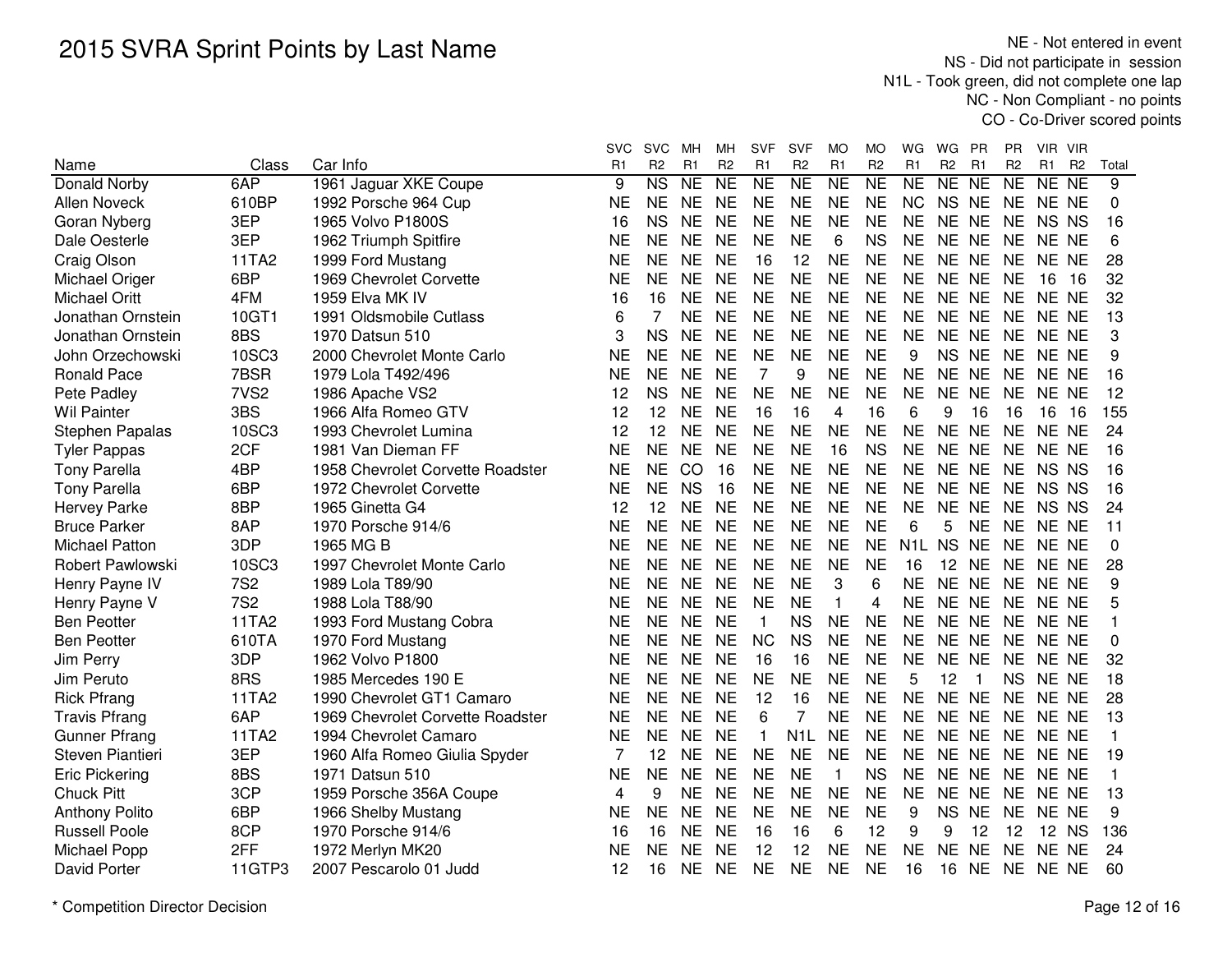NE - Not entered in event NS - Did not participate in session N1L - Took green, did not complete one lap NC - Non Compliant - no pointsCO - Co-Driver scored points

|                        |                  |                                  | svc                 | <b>SVC</b>     | мн             | мн             | <b>SVF</b>     | SVF            | MO               | МO             | WG               | WG.            | PR             | PR.            | VIR VIR        |                |                 |
|------------------------|------------------|----------------------------------|---------------------|----------------|----------------|----------------|----------------|----------------|------------------|----------------|------------------|----------------|----------------|----------------|----------------|----------------|-----------------|
| Name                   | Class            | Car Info                         | R <sub>1</sub>      | R <sub>2</sub> | R <sub>1</sub> | R <sub>2</sub> | R <sub>1</sub> | R <sub>2</sub> | R <sub>1</sub>   | R <sub>2</sub> | R <sub>1</sub>   | R <sub>2</sub> | R <sub>1</sub> | R <sub>2</sub> | R <sub>1</sub> | R <sub>2</sub> | Total           |
| <b>David Porter</b>    | 2FF              | 1971 Lotus 69 FF                 | $\overline{\sf NE}$ | NE             | <b>NE</b>      | <b>NE</b>      | <b>NE</b>      | NE             | N <sub>E</sub>   | NE             | 16               | 16             | <b>NE</b>      | <b>NE</b>      | NE NE          |                | $\overline{32}$ |
| Dan Powell             | 3CP              | 1961 Austin Healey 3000          | <b>NE</b>           | <b>NE</b>      | <b>NE</b>      | <b>NE</b>      | 3              | <b>NS</b>      | <b>NE</b>        | <b>NE</b>      | <b>NE</b>        | NE NE          |                | <b>NE</b>      | NE NE          |                | 3               |
| Mike Pranka            | 8BS              | 1972 Alfa Romeo GTV              | <b>NE</b>           | <b>NE</b>      | <b>NE</b>      | <b>NE</b>      | <b>NE</b>      | <b>NE</b>      | <b>NE</b>        | <b>NE</b>      | 5                | $\mathbf{1}$   | <b>NE</b>      | <b>NE</b>      | NE NE          |                | 6               |
| Seymour Prescott       | 10SC3            | 2000 Dodge Charger               | <b>NE</b>           | <b>NE</b>      | <b>NE</b>      | <b>NE</b>      | <b>NE</b>      | <b>NE</b>      | <b>NE</b>        | <b>NE</b>      | 12               | 16             | <b>NE</b>      | <b>NE</b>      | NE NE          |                | 28              |
| <b>Ben Prewitt</b>     | 3DP              | 1964 Austin Healey 3000          | <b>NE</b>           | <b>NE</b>      | <b>NE</b>      | <b>NE</b>      | <b>NE</b>      | <b>NE</b>      | 9                | <b>NS</b>      | <b>NE</b>        | NE NE          |                | <b>NE</b>      | NE NE          |                | 9               |
| <b>Marvin Primack</b>  | 2FJ2             | 1960 Lotus 18                    | <b>NE</b>           | <b>NE</b>      | <b>NE</b>      | <b>NE</b>      | 16             | 16             | <b>NE</b>        | <b>NE</b>      | <b>NE</b>        | NE NE          |                | <b>NE</b>      | NE NE          |                | 32              |
| Joseph Puma            | 1FP              | 1967 MG Midget                   | NE                  | <b>NE</b>      | <b>NE</b>      | <b>NE</b>      | <b>NE</b>      | <b>NE</b>      | <b>NE</b>        | <b>NE</b>      | 9                | 9              | <b>NE</b>      | <b>NE</b>      | NE NE          |                | 18              |
| John Putnam II         | 8BP              | 1983 Mazda RX7                   | NE                  | <b>NE</b>      | <b>NE</b>      | <b>NE</b>      | <b>NE</b>      | <b>NE</b>      | 12               | <b>NS</b>      | <b>NE</b>        | NE NE          |                | <b>NE</b>      | NE NE          |                | 12              |
| <b>Casey Putsch</b>    | 10GT1            | 1988 Corvette GT1                | NE                  | <b>NE</b>      | <b>NE</b>      | <b>NE</b>      | <b>NE</b>      | <b>NE</b>      | 16               | 16             | <b>NE</b>        | NE NE          |                | <b>NE</b>      | NE NE          |                | 32              |
| Joel Quadracci         | 2FB              | 1969 Brabham BT29                | NE                  | <b>NE</b>      | <b>NE</b>      | <b>NE</b>      | 16             | 16             | <b>NE</b>        | <b>NE</b>      | <b>NE</b>        | NE NE          |                | <b>NE</b>      | NE NE          |                | 32              |
| Joel Quadracci         | 9F1              | 1997 Lola T97/20                 | <b>NE</b>           | <b>NE</b>      | <b>NE</b>      | <b>NE</b>      | 16             | <b>NS</b>      | <b>NE</b>        | <b>NE</b>      | <b>NE</b>        | NE NE          |                | <b>NE</b>      | NE NE          |                | 16              |
| John Quadracci         | 7VS <sub>2</sub> | 1985 Swift DB2                   | <b>NE</b>           | <b>NE</b>      | <b>NE</b>      | <b>NE</b>      | 12             | <b>NS</b>      | <b>NE</b>        | <b>NE</b>      | <b>NE</b>        | NE NE          |                | <b>NE</b>      | NE NE          |                | 12              |
| Joel Quadracci         | <b>7S2</b>       | 1990 Swift DB-5                  | <b>NE</b>           | <b>NE</b>      | <b>NE</b>      | <b>NE</b>      | 2              | <b>NS</b>      | <b>NE</b>        | <b>NE</b>      | <b>NE</b>        | NE NE          |                | <b>NE</b>      | NE NE          |                | 2               |
| Doug Radix             | 1FP              | 1955 Mercedes 190 SL             | <b>NE</b>           | <b>NE</b>      | <b>NE</b>      | <b>NE</b>      | 12             | 12             | <b>NE</b>        | <b>NE</b>      | <b>NE</b>        | NE NE          |                | <b>NE</b>      | NE NE          |                | 24              |
| Tom Ragonetti          | 4FM              | 1956 Alfa Romeo Special          | <b>NE</b>           | <b>NE</b>      | <b>NE</b>      | <b>NE</b>      | <b>NE</b>      | <b>NE</b>      | 16               | <b>NS</b>      | 16               | 16             | <b>NE</b>      | <b>NE</b>      | NS NS          |                | 48              |
| Peter Ragonetti        | 3BS              | 1966 Alfa Romeo Giulia Sprint    | <b>NE</b>           | <b>NE</b>      | <b>NE</b>      | <b>NE</b>      | <b>NE</b>      | <b>NE</b>      | 12               | <b>NS</b>      | N <sub>1</sub> L | 7              | <b>NE</b>      | <b>NE</b>      | NS NS          |                | 19              |
| Ron Ramsey             | 6BP              | 1965 Chevrolet Corvette Roadster | <b>NE</b>           | <b>NE</b>      | <b>NE</b>      | <b>NE</b>      | <b>NE</b>      | <b>NE</b>      | <b>NE</b>        | <b>NE</b>      | 5                | <b>NS</b>      | <b>NE</b>      | <b>NE</b>      | NE NE          |                | 5               |
| <b>Steve Rauh</b>      | 8BS              | 1972 Alfa Romeo GTV              | <b>NE</b>           | <b>NE</b>      | <b>NE</b>      | <b>NE</b>      | <b>NE</b>      | <b>NE</b>      | <b>NE</b>        | <b>NE</b>      | 1                | 1              | <b>NE</b>      | <b>NE</b>      | NE NE          |                | $\overline{c}$  |
| <b>Frank Rauscher</b>  | 6AP              | 1988 Porsche 911 Carerra         | <b>NE</b>           | <b>NE</b>      | <b>NE</b>      | <b>NE</b>      | <b>NE</b>      | <b>NE</b>      | <b>NE</b>        | <b>NE</b>      | 7                | 7              | <b>NE</b>      | <b>NE</b>      | NE NE          |                | 14              |
| <b>Brian Rechtiene</b> | 8AP              | 1974 Porsche 914/6               | <b>NE</b>           | <b>NE</b>      | <b>NE</b>      | <b>NE</b>      | <b>NE</b>      | <b>NE</b>      | 4                | <b>NS</b>      | <b>NE</b>        | NE NE          |                | <b>NE</b>      | NE NE          |                | 4               |
| Craig Reed             | 10MP             | 2001 Ferrari 360 Challenge       | <b>NE</b>           | <b>NE</b>      | <b>NE</b>      | <b>NE</b>      | <b>NE</b>      | <b>NE</b>      | N <sub>1</sub> L | <b>NS</b>      | <b>NE</b>        | NE NE          |                | <b>NE</b>      | NE NE          |                | 0               |
| Rib Regna              | 10GT1            | 1980 Chevrolet Corvette          | NE                  | <b>NE</b>      | <b>NE</b>      | <b>NE</b>      | <b>NE</b>      | <b>NE</b>      | <b>NE</b>        | <b>NE</b>      | 12               | 12             | 12             | 12             | NE NE          |                | 48              |
| Philippe Reyns         | 7BSR             | 1971 Lola T212                   | <b>NE</b>           | <b>NE</b>      | <b>NE</b>      | <b>NE</b>      | <b>NE</b>      | <b>NE</b>      | 12               | <b>NS</b>      | <b>NE</b>        | NE NE          |                | <b>NE</b>      | NE NE          |                | 12              |
| Paul Ricco             | 3DP              | 1962 Triumph TR4                 | NE                  | <b>NE</b>      | <b>NE</b>      | <b>NE</b>      | 7              | 12             | <b>NE</b>        | <b>NE</b>      | <b>NE</b>        | NE NE          |                | <b>NE</b>      | NE NE          |                | 19              |
| <b>Curt Richards</b>   | 8RS              | 1991 BMW 318                     | NE                  | <b>NE</b>      | <b>NE</b>      | <b>NE</b>      | <b>NE</b>      | <b>NE</b>      | 12               | <b>NS</b>      | <b>NE</b>        | NE NE          |                | <b>NE</b>      | NE NE          |                | 12              |
| Sean Riley             | 8RS              | 1989 BMW 325i                    | <b>NE</b>           | <b>NE</b>      | <b>NE</b>      | <b>NE</b>      | <b>NE</b>      | <b>NE</b>      | 6                | <b>NS</b>      | <b>NE</b>        | NE NE          |                | <b>NE</b>      | NE NE          |                | 6               |
| Joseph Riolo           | 8AP              | 1972 Datsun 240Z                 | <b>NE</b>           | <b>NE</b>      | <b>NE</b>      | <b>NE</b>      | <b>NE</b>      | <b>NE</b>      | <b>NE</b>        | <b>NE</b>      | 16               | 12 NE          |                | <b>NE</b>      | NE NE          |                | 28              |
| Alan Robbins           | 8AP              | 1970 Datsun 240Z                 | <b>NE</b>           | <b>NE</b>      | <b>NE</b>      | <b>NE</b>      | <b>NE</b>      | <b>NE</b>      | <b>NE</b>        | <b>NE</b>      | 7                | 6              | 12             | 16             | NE NE          |                | 41              |
| <b>Tim Roberts</b>     | 7ASR             | 2007 Lola B07/90                 | 12                  | <b>NS</b>      | <b>NE</b>      | <b>NE</b>      | 12             | <b>NS</b>      | <b>NE</b>        | <b>NE</b>      | <b>NE</b>        | NE NE          |                | <b>NE</b>      | NE NE          |                | 24              |
| Andrea Robertson       | <b>11MP1</b>     | 2006 Ford Doran GT               | <b>NE</b>           | <b>NE</b>      | <b>NE</b>      | <b>NE</b>      | <b>NE</b>      | <b>NE</b>      | 16               | 16             | <b>NE</b>        | NE NE          |                | <b>NE</b>      | NE NE          |                | 32              |
| David Robertson        | 11MP1            | 2006 Ford Doran GT               | <b>NE</b>           | <b>NE</b>      | <b>NE</b>      | <b>NE</b>      | <b>NE</b>      | <b>NE</b>      | 12               | 12             | <b>NE</b>        | NE NE          |                | <b>NE</b>      | NE NE          |                | 24              |
| J.J. Rodman Jr.        | 1PW              | 1939 Ford Sprintcar              | <b>NE</b>           | <b>NE</b>      | <b>NE</b>      | <b>NE</b>      | <b>NE</b>      | <b>NE</b>      | $\mathbf{1}$     | 16             | <b>NE</b>        | NE NE          |                | <b>NE</b>      | NE NE          |                | 17              |
| Daniel Rosenthal       | 3CP              | 1966 Sunbeam Tiger               | <b>NE</b>           | <b>NE</b>      | <b>NE</b>      | <b>NE</b>      | <b>NE</b>      | <b>NE</b>      | 6                | <b>NS</b>      | <b>NE</b>        | NE NE          |                | <b>NE</b>      | NE NE          |                | 6               |
| Craig Ross             | 6TA              | 1970 Ford Boss 302               | 7                   | <b>NS</b>      | <b>NE</b>      | <b>NE</b>      | <b>NE</b>      | <b>NE</b>      | <b>NE</b>        | <b>NE</b>      | <b>NE</b>        | NE NE          |                | <b>NE</b>      | NE NE          |                | 7               |
| Larry Rossi            | 7VS <sub>2</sub> | 1985 Lola T598                   | <b>NE</b>           | <b>NE</b>      | <b>NE</b>      | <b>NE</b>      | <b>NE</b>      | <b>NE</b>      | <b>NE</b>        | <b>NE</b>      | <b>NE</b>        | NE NE          |                |                | NE N1L NS      |                | 0               |
| Jeffrey Rotella        | 10MP             | 2009 Chevrolet Corvette          | <b>NE</b>           | <b>NE</b>      | <b>NE</b>      | <b>NE</b>      | <b>NE</b>      | <b>NE</b>      | <b>NE</b>        | <b>NE</b>      | 12               | <b>NS</b>      | <b>NE</b>      | <b>NE</b>      | NE NE          |                | 12              |
| <b>Tim Rubright</b>    | 10SC3            | 1997 Ford Thunderbird            | 16                  | 16             | NE.            | <b>NE</b>      | <b>NE</b>      | <b>NE</b>      | <b>NE</b>        | <b>NE</b>      | <b>NE</b>        | NE NE          |                | <b>NE</b>      | NE NE          |                | 32              |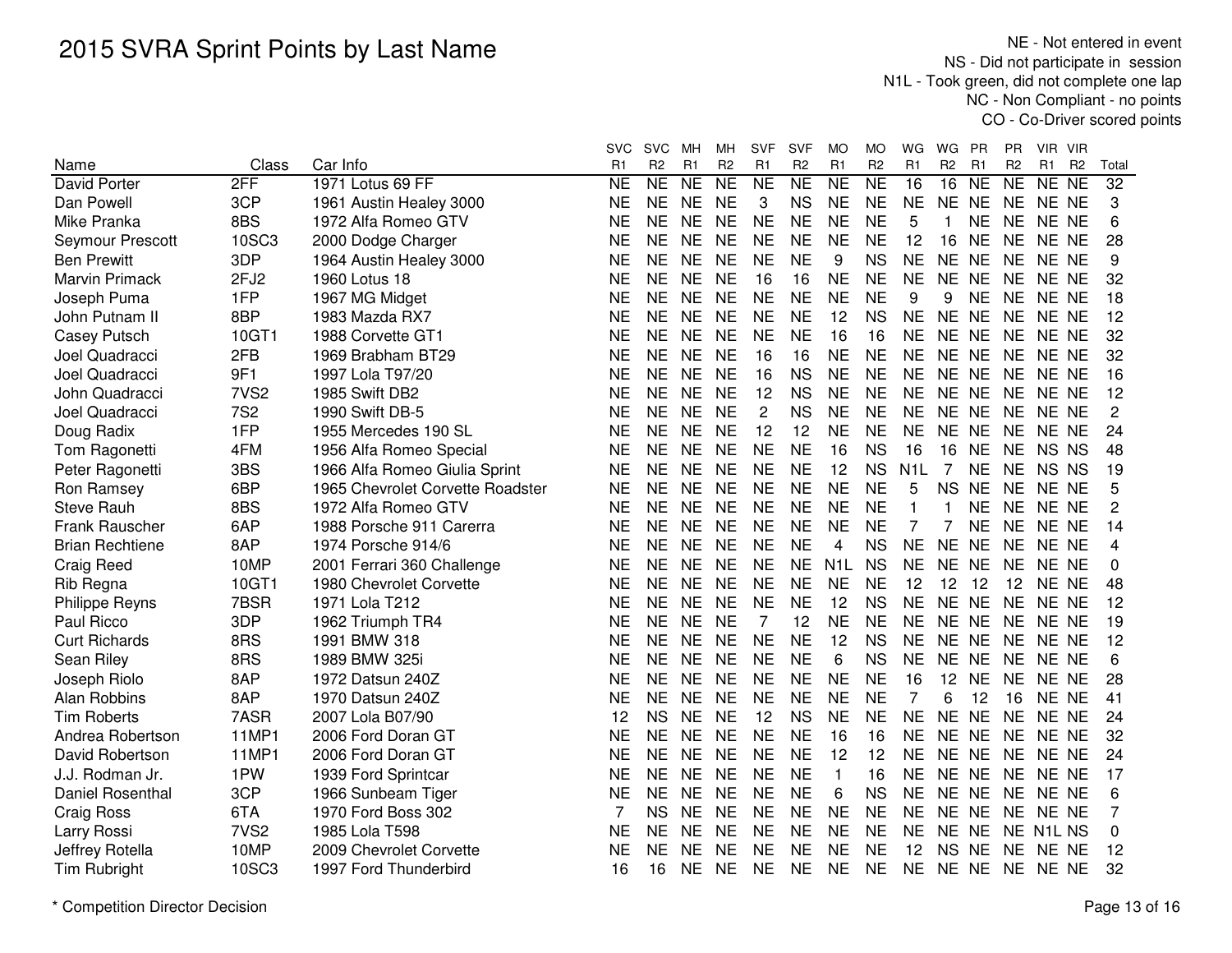NE - Not entered in event NS - Did not participate in session N1L - Took green, did not complete one lap NC - Non Compliant - no pointsCO - Co-Driver scored points

|                           |                  |                                  | svc            | <b>SVC</b>     | мн             | MН              | <b>SVF</b>     | <b>SVF</b>      | МO             | MO               | WG             | WG              | <b>PR</b>      | PR.            | VIR VIR        |                |          |
|---------------------------|------------------|----------------------------------|----------------|----------------|----------------|-----------------|----------------|-----------------|----------------|------------------|----------------|-----------------|----------------|----------------|----------------|----------------|----------|
| Name                      | Class            | Car Info                         | R <sub>1</sub> | R <sub>2</sub> | R <sub>1</sub> | R <sub>2</sub>  | R <sub>1</sub> | R <sub>2</sub>  | R <sub>1</sub> | R <sub>2</sub>   | R <sub>1</sub> | R <sub>2</sub>  | R <sub>1</sub> | R <sub>2</sub> | R <sub>1</sub> | R <sub>2</sub> | Total    |
| Randy Rupp                | 10SC3            | 2002 Ford Taurus                 | <b>NE</b>      | NE             | <b>NE</b>      | $\overline{NE}$ | <b>NS</b>      | $\overline{12}$ | <b>NE</b>      | N <sub>E</sub>   | <b>NE</b>      | NE NE           |                | <b>NE</b>      | NE NE          |                | 12       |
| <b>Edmond Russ</b>        | 3CP              | 1958 Porsche Speedster           | <b>NE</b>      | <b>NE</b>      | <b>NE</b>      | <b>NE</b>       | 5              | $\overline{7}$  | <b>NE</b>      | <b>NE</b>        | <b>NE</b>      | NE NE           |                | <b>NE</b>      | NE NE          |                | 12       |
| <b>Eric Russell</b>       | 1FP              | 1961 MG A                        | <b>NE</b>      | <b>NE</b>      | <b>NE</b>      | <b>NE</b>       | <b>NE</b>      | <b>NE</b>       | <b>NE</b>      | <b>NE</b>        | <b>NE</b>      | NE NE           |                | <b>NE</b>      | <b>NS 16</b>   |                | 16       |
| <b>David Russell</b>      | 11MP1            | 2010 Aston Martin Vantage GT4    | <b>NC</b>      | <b>NS</b>      | <b>NE</b>      | <b>NE</b>       | <b>NE</b>      | <b>NE</b>       | <b>NE</b>      | <b>NE</b>        | <b>NE</b>      | NE NE           |                | <b>NE</b>      | NE NE          |                | $\Omega$ |
| Richard Rzepkowski        | 1FP              | 1971 MG Midget                   | <b>NE</b>      | <b>NE</b>      | <b>NE</b>      | <b>NE</b>       | <b>NE</b>      | <b>NE</b>       | <b>NE</b>      | <b>NE</b>        | 16             | 16              | <b>NE</b>      | <b>NE</b>      | NE NE          |                | 32       |
| <b>Charles Safley</b>     | 3CP              | 1972 Alfa Romeo Spider           | NE             | <b>NE</b>      | <b>NE</b>      | <b>NE</b>       | <b>NE</b>      | <b>NE</b>       | 9              | <b>NS</b>        | <b>NE</b>      | NE NE           |                | <b>NE</b>      | NE NE          |                | 9        |
| <b>Andrew Salter</b>      | 6GTU             | 1970 Porsche 911S RSR            | NΕ             | <b>NE</b>      | <b>NE</b>      | <b>NE</b>       | <b>NE</b>      | <b>NE</b>       | 12             | 12               | <b>NE</b>      | NE NE           |                | <b>NE</b>      | NS NS          |                | 24       |
| <b>Timothy Sands</b>      | 7VS <sub>2</sub> | 1986 Swift DB2                   | <b>NE</b>      | <b>NE</b>      | <b>NE</b>      | <b>NE</b>       | 16             | <b>NS</b>       | <b>NE</b>      | <b>NE</b>        | <b>NE</b>      | NE NE           |                | <b>NE</b>      | NE NE          |                | 16       |
| Aaron Schirano            | 3CP              | 1973 Triumph TR6                 | <b>NE</b>      | <b>NE</b>      | <b>NE</b>      | <b>NE</b>       | <b>NE</b>      | <b>NE</b>       | <b>NE</b>      | <b>NE</b>        | $\overline{7}$ | 6               | <b>NE</b>      | <b>NE</b>      | NE NE          |                | 13       |
| <b>J.Richard Schnabel</b> | 3DP              | 1974 Fiat 124 Spider             | <b>NE</b>      | <b>NE</b>      | <b>NE</b>      | <b>NE</b>       | <b>NE</b>      | <b>NE</b>       | <b>NE</b>      | <b>NE</b>        | <b>NE</b>      | NE NE           |                | <b>NE</b>      | 12 12          |                | 24       |
| <b>Brian C Schommer</b>   | 8CP              | 1992 Datsun 240Z                 | <b>NE</b>      | <b>NE</b>      | <b>NE</b>      | <b>NE</b>       | <b>NE</b>      | <b>NE</b>       | 7              | N <sub>1</sub> L | <b>NE</b>      | NE NE           |                | <b>NE</b>      | NE NE          |                | 7        |
| John Schrecker            | 3CP              | 1964 Porsche 356                 | <b>NE</b>      | <b>NE</b>      | <b>NE</b>      | <b>NE</b>       | <b>NE</b>      | <b>NE</b>       | 3              | <b>NS</b>        | <b>NE</b>      | NE NE           |                | <b>NE</b>      | NE NE          |                | 3        |
| Lawrence Schumacher       | 11MP2            | 2008 Porsche Cup GT3 Cup         | 1              | 16             | <b>NE</b>      | <b>NE</b>       | <b>NE</b>      | <b>NE</b>       | 12             | <b>NS</b>        | <b>NE</b>      | NE NE           |                | <b>NE</b>      | NE NE          |                | 29       |
| <b>Bill Schwacke</b>      | 4BP              | 1955 Chevrolet Corvette          | <b>NE</b>      | <b>NE</b>      | <b>NE</b>      | <b>NE</b>       | <b>NE</b>      | <b>NE</b>       | <b>NE</b>      | <b>NE</b>        | <b>NE</b>      | <b>NE</b>       | 16             | 16             | NE NE          |                | 32       |
| Clair Schwendeman         | 6AP              | 1968 Chevrolet Corvette Roadster | 12             | 16             | <b>NE</b>      | <b>NE</b>       | 16             | 16              | <b>NE</b>      | <b>NE</b>        | <b>NE</b>      | NE NE           |                | <b>NE</b>      | NE NE          |                | 60       |
| <b>Charles Schwimer</b>   | 4CM              | 1965 Maserati TIPO 151           | <b>NE</b>      | <b>NE</b>      | <b>NE</b>      | <b>NE</b>       | <b>NE</b>      | <b>NE</b>       | <b>NE</b>      | <b>NE</b>        | 16             | 16              | <b>NE</b>      | <b>NE</b>      | NE NE          |                | 32       |
| Nathan Scigliano          | 7VS <sub>2</sub> | 1987 Swift DB2                   | 16             | 16             | <b>NE</b>      | <b>NE</b>       | <b>NE</b>      | <b>NE</b>       | <b>NE</b>      | <b>NE</b>        | <b>NE</b>      | NE NE           |                | <b>NE</b>      | 16             | 16             | 64       |
| <b>Jim Scott</b>          | 610BP            | 1973 Porsche 911 RSR             | <b>NE</b>      | <b>NE</b>      | <b>NE</b>      | <b>NE</b>       | <b>NE</b>      | <b>NE</b>       | <b>NE</b>      | <b>NE</b>        | <b>NC</b>      | <b>NS</b>       | <b>NE</b>      | <b>NE</b>      | NE NE          |                | $\Omega$ |
| <b>Steve Scullen</b>      | 11GTP3           | 2009 Oreca FLM09                 | <b>NE</b>      | <b>NE</b>      | <b>NE</b>      | <b>NE</b>       | 12             | <b>NS</b>       | <b>NE</b>      | <b>NE</b>        | 6              | NS NE           |                | <b>NE</b>      | NS NS          |                | 18       |
| <b>Steve Scullen</b>      | 9F1              | 1997 Lola T97/20                 | <b>NE</b>      | <b>NE</b>      | <b>NE</b>      | <b>NE</b>       | 5              | <b>NS</b>       | <b>NE</b>      | <b>NE</b>        | 7              | NS NE           |                | <b>NE</b>      | NS NS          |                | 12       |
| Gregory Seferian          | 3BS              | 1972 Alfa Romeo Berlina          | 16             | 16             | <b>NE</b>      | <b>NE</b>       | <b>NE</b>      | NE              | <b>NE</b>      | <b>NE</b>        | <b>NE</b>      | NE NE           |                | <b>NE</b>      | NE NE          |                | 32       |
| Gregory Seferian          | 8RS              | 1982 Alfa Romeo GTV6             | <b>NE</b>      | <b>NE</b>      | <b>NE</b>      | <b>NE</b>       | <b>NE</b>      | <b>NE</b>       | 9              | <b>NS</b>        | <b>NE</b>      | NE NE           |                | <b>NE</b>      | NE NE          |                | 9        |
| <b>Fritz Seidel</b>       | <b>7S2</b>       | 2002 Carbir CS2                  | 12             | 16             | <b>NE</b>      | <b>NE</b>       | 16             | 16              | <b>NE</b>      | <b>NE</b>        | <b>NE</b>      | NE NE           |                | <b>NE</b>      | NE NE          |                | 60       |
| <b>Fritz Seidel</b>       | 6GTO             | 1973 Porsche 911 IROC-RSR        | 16             | 16             | <b>NE</b>      | <b>NE</b>       | <b>NE</b>      | <b>NE</b>       | <b>NE</b>      | <b>NE</b>        | <b>NE</b>      | NE NE           |                | <b>NE</b>      | NE NE          |                | 32       |
| Joey Selmants             | <b>7S2</b>       | 1987 Swift DB2                   | 16             | 12             | <b>NE</b>      | <b>NE</b>       | <b>NE</b>      | <b>NE</b>       | 12             | 16               | <b>NE</b>      | NE NE           |                | <b>NE</b>      | NS NS          |                | 56       |
| <b>David Seuss</b>        | 11MP2            | 2004 Porsche 996 GT3 Cup         | <b>NE</b>      | <b>NE</b>      | <b>NE</b>      | <b>NE</b>       | <b>NE</b>      | <b>NE</b>       | <b>NE</b>      | <b>NE</b>        | 16             | 16              | <b>NE</b>      | <b>NE</b>      | NE NE          |                | 32       |
| Ed Sevadjian              | 4BP              | 1958 Chevrolet Corvette Roadster | <b>NE</b>      | <b>NE</b>      | 1              | CO              | <b>NE</b>      | <b>NE</b>       | <b>NE</b>      | <b>NE</b>        | <b>NE</b>      | NE NE           |                | <b>NE</b>      | NE NE          |                | 1        |
| <b>Bob Shafer</b>         | 8AP              | 1969 Porsche 911                 | 12             | 16             | <b>NE</b>      | <b>NE</b>       | <b>NE</b>      | <b>NE</b>       | <b>NE</b>      | <b>NE</b>        | <b>NE</b>      | NE NE           |                | <b>NE</b>      | NE NE          |                | 28       |
| Jim Shanel                | 7VS <sub>2</sub> | 1987 Lola T87/90                 | <b>NE</b>      | <b>NE</b>      | <b>NE</b>      | <b>NE</b>       | $\overline{4}$ | <b>NS</b>       | <b>NE</b>      | <b>NE</b>        | <b>NE</b>      | NE NE           |                | <b>NE</b>      | NE NE          |                | 4        |
| Marc Sharinn              | 6BP              | 1965 Shelby GT350                | <b>NE</b>      | <b>NE</b>      | <b>NE</b>      | <b>NE</b>       | <b>NE</b>      | <b>NE</b>       | <b>NE</b>      | <b>NE</b>        | <b>NE</b>      | <b>NE</b>       | 16             | 12             | NE NE          |                | 28       |
| <b>Tom Shelton</b>        | 6BP              | 1966 Shelby GT350                | <b>NE</b>      | <b>NE</b>      | <b>NE</b>      | <b>NE</b>       | <b>NE</b>      | <b>NE</b>       | 9              | 16               | <b>NE</b>      | NE NE           |                | <b>NE</b>      | NE NE          |                | 25       |
| <b>Robert Sherwood</b>    | <b>7S2</b>       | 2002 Carbir CS2                  | <b>NE</b>      | <b>NE</b>      | <b>NE</b>      | <b>NE</b>       | <b>NE</b>      | <b>NE</b>       | 9              | 9                | <b>NE</b>      | NE NE           |                | <b>NE</b>      | 7              | 4              | 29       |
| Mark Sherwood             | 9F <sub>2</sub>  | 1995 Ralt RT41                   | <b>NE</b>      | <b>NE</b>      | <b>NE</b>      | <b>NE</b>       | <b>NE</b>      | <b>NE</b>       | <b>NE</b>      | <b>NE</b>        | 12             | 12 <sup>7</sup> | <b>NE</b>      | <b>NE</b>      | NE NE          |                | 24       |
| <b>Ben Sinnott</b>        | <b>7S2</b>       | 1991 Lola T9190                  | <b>NE</b>      | <b>NE</b>      | <b>NE</b>      | <b>NE</b>       | <b>NE</b>      | <b>NE</b>       | $\mathbf{1}$   | <b>NS</b>        | <b>NE</b>      | NE NE           |                | <b>NE</b>      | 12 12          |                | 25       |
| <b>Vic Skirmants</b>      | 3CP              | 1961 Porsche 356B                | 12             | <b>NS</b>      | <b>NE</b>      | <b>NE</b>       | <b>NE</b>      | <b>NE</b>       | <b>NE</b>      | <b>NE</b>        | NE             | NE NE           |                | NE.            | NE NE          |                | 12       |
| <b>Anthony Sleath</b>     | <b>7S2</b>       | 2004 Carbir CS2                  | NE             | <b>NE</b>      | <b>NE</b>      | <b>NE</b>       | 9              | <b>NE</b>       | $\mathbf{1}$   | <b>NS</b>        | <b>NE</b>      | NE NE           |                | <b>NE</b>      | NE NE          |                | 10       |
| <b>Todd Sloan</b>         | <b>7S2</b>       | 1989 Lola T89/90                 | <b>NE</b>      | <b>NE</b>      | <b>NE</b>      | <b>NE</b>       | <b>NE</b>      | <b>NE</b>       | $\mathbf 1$    | 3                | <b>NE</b>      | NE NE           |                |                | NE NS NS       |                | 4        |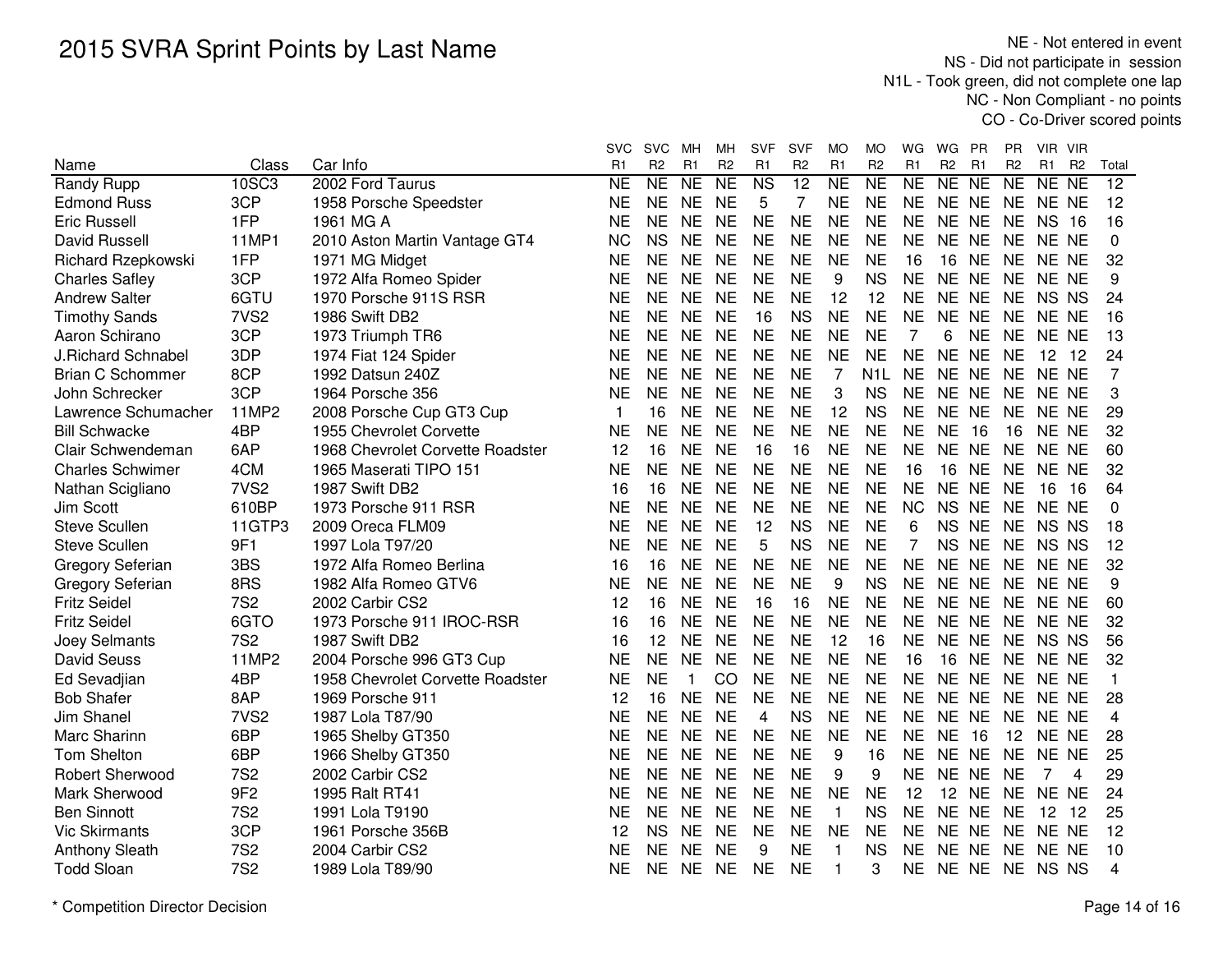NE - Not entered in event NS - Did not participate in session N1L - Took green, did not complete one lap NC - Non Compliant - no pointsCO - Co-Driver scored points

|                          |              |                                  | svc            | <b>SVC</b>     | MН             | MН                  | SVF            | <b>SVF</b>     | MO               | МO             | WG             | WG             | - PR           | PR             | VIR VIR  |                        |              |
|--------------------------|--------------|----------------------------------|----------------|----------------|----------------|---------------------|----------------|----------------|------------------|----------------|----------------|----------------|----------------|----------------|----------|------------------------|--------------|
| Name                     | Class        | Car Info                         | R <sub>1</sub> | R <sub>2</sub> | R <sub>1</sub> | R <sub>2</sub>      | R <sub>1</sub> | R <sub>2</sub> | R <sub>1</sub>   | R <sub>2</sub> | R <sub>1</sub> | R <sub>2</sub> | R <sub>1</sub> | R <sub>2</sub> | R1       | R <sub>2</sub>         | Total        |
| Michael Snowdon          | 9FA          | 1971 GRD 272F2                   | <b>NE</b>      | NE             | <b>NE</b>      | $\overline{\sf NE}$ | <b>NE</b>      | <b>NE</b>      | $\overline{NE}$  | NE             | N <sub>E</sub> | NE NE          |                | N <sub>E</sub> | 16       | $\overline{\text{NS}}$ | 16           |
| <b>Greg Sproles</b>      | 6BP          | 1965 Ford Mustang                | <b>NE</b>      | <b>NE</b>      | <b>NE</b>      | <b>NE</b>           | <b>NE</b>      | <b>NE</b>      | 12               | <b>NS</b>      | <b>NE</b>      | NE NE          |                | <b>NE</b>      | NS NS    |                        | 12           |
| <b>Rich Stadther</b>     | 2FF          | 1970 Dulon LD 9                  | <b>NE</b>      | <b>NE</b>      | <b>NE</b>      | <b>NE</b>           | 7              | 9              | <b>NE</b>        | <b>NE</b>      | <b>NE</b>      | <b>NE</b>      | <b>NE</b>      | <b>NE</b>      | NE NE    |                        | 16           |
| Erich Stahlman           | 8RS          | 1982 Alfa Romeo GTV6             | <b>NE</b>      | <b>NE</b>      | <b>NE</b>      | <b>NE</b>           | <b>NE</b>      | <b>NE</b>      | <b>NE</b>        | <b>NE</b>      | 6              | <b>NS</b>      | <b>NE</b>      | <b>NE</b>      | NE NE    |                        | 6            |
| <b>Terry Stahly</b>      | 8BS          | 1972 Alfa Romeo GTV              | <b>NE</b>      | <b>NE</b>      | <b>NE</b>      | <b>NE</b>           | <b>NE</b>      | <b>NE</b>      | 4                | <b>NS</b>      | 7              | 7              | <b>NE</b>      | <b>NE</b>      | NE NE    |                        | 18           |
| <b>Patrick Starr</b>     | 3DP          | 1958 Morgan Plus 4               | <b>NE</b>      | <b>NE</b>      | <b>NE</b>      | <b>NE</b>           | 9              | <b>NS</b>      | <b>NE</b>        | <b>NE</b>      | <b>NE</b>      | NE NE          |                | <b>NE</b>      | NE NE    |                        | 9            |
| Paul Stinson             | 8CP          | 1963 Lotus Super 7               | <b>NE</b>      | <b>NE</b>      | <b>NE</b>      | <b>NE</b>           | <b>NE</b>      | <b>NE</b>      | 16               | <b>NS</b>      | <b>NE</b>      | NE NE          |                | <b>NE</b>      | NS NS    |                        | 16           |
| Pete Stolz               | 6GTO         | 1973 Porsche 911 RSR             | NE             | <b>NE</b>      | <b>NE</b>      | <b>NE</b>           | $\mathbf{1}$   | 12             | <b>NE</b>        | <b>NE</b>      | <b>NE</b>      | NE NE          |                |                | NE NE NE |                        | 13           |
| <b>Ray Stone</b>         | 3EP          | 1959 Austin Healey Bugeye Sprite | NΕ             | <b>NE</b>      | <b>NE</b>      | <b>NE</b>           | <b>NE</b>      | <b>NE</b>      | <b>NE</b>        | <b>NE</b>      | <b>NE</b>      | NE NE          |                | <b>NE</b>      | 9        | 9                      | 18           |
| <b>Richard Strahota</b>  | 6GTO         | 1973 Porsche 911                 | <b>NE</b>      | <b>NE</b>      | <b>NE</b>      | <b>NE</b>           | <b>NE</b>      | <b>NE</b>      | <b>NE</b>        | <b>NE</b>      | 12             | NS NE          |                | <b>NE</b>      | NE NE    |                        | 12           |
| Jerry Streckert          | 10APR        | 1965 Shelby Cobra                | <b>NE</b>      | <b>NE</b>      | <b>NE</b>      | <b>NE</b>           | <b>NE</b>      | <b>NE</b>      | <b>NE</b>        | <b>NE</b>      | <b>NE</b>      | <b>NE</b>      | - 16           | 16             | NE NE    |                        | 32           |
| Jerry Streckert          | 9F1          | 2004 Van Diemen Formula SCCA     | <b>NE</b>      | <b>NE</b>      | <b>NE</b>      | <b>NE</b>           | <b>NE</b>      | <b>NE</b>      | <b>NE</b>        | <b>NE</b>      | <b>NE</b>      | <b>NE 12</b>   |                | 12             | NE NE    |                        | 24           |
| <b>Todd Stuckart</b>     | 4BM          | 1959 Demar Devin                 | <b>NE</b>      | <b>NE</b>      | <b>NE</b>      | <b>NE</b>           | 16             | <b>NS</b>      | <b>NE</b>        | <b>NE</b>      | <b>NE</b>      | NE NE          |                | <b>NE</b>      | NE NE    |                        | 16           |
| Paul Swanson             | 3CP          | 1958 Porsche Speedster           | 16             | 16             | <b>NE</b>      | <b>NE</b>           | <b>NE</b>      | <b>NE</b>      | <b>NE</b>        | <b>NE</b>      | <b>NE</b>      | NE NE          |                | <b>NE</b>      | NE NE    |                        | 32           |
| <b>Ed Swart</b>          | 7BSR         | 1971 Chevron B19                 | <b>NE</b>      | <b>NE</b>      | <b>NE</b>      | <b>NE</b>           | <b>NE</b>      | <b>NE</b>      | <b>NE</b>        | <b>NE</b>      | 7              | 12 NE          |                | <b>NE</b>      | NE NE    |                        | 19           |
| Lee Talbot               | 8AP          | 1967 Ginetta G4                  | <b>NE</b>      | <b>NE</b>      | <b>NE</b>      | <b>NE</b>           | <b>NE</b>      | <b>NE</b>      | 3                | <b>NS</b>      | <b>NE</b>      | NE NE          |                |                | NE NS NS |                        | 3            |
| Joe Tauro                | 9BOSS        | 2007 Indy Lites Dallara          | NE             | <b>NE</b>      | <b>NE</b>      | <b>NE</b>           | <b>NE</b>      | <b>NE</b>      | <b>NE</b>        | <b>NE</b>      | <b>NE</b>      | NE NE          |                | <b>NE</b>      | NC NC    |                        | 0            |
| David Thomas             | 1HP          | 1962 Austin Healey Sprite        | <b>NE</b>      | <b>NE</b>      | <b>NE</b>      | <b>NE</b>           | <b>NE</b>      | <b>NE</b>      | <b>NE</b>        | <b>NE</b>      | <b>NE</b>      | NE NE          |                | <b>NE</b>      | 16       | 16                     | 32           |
| Ralph Thomas             | 5BSR         | 1978 Mallock Mk 17               | 9              | 9              | <b>NE</b>      | <b>NE</b>           | <b>NE</b>      | <b>NE</b>      | <b>NE</b>        | <b>NE</b>      | <b>NE</b>      | NE NE          |                | <b>NE</b>      | NE NE    |                        | 18           |
| <b>Willy Todd</b>        | 10SC3        | 2008 Ford Fusion                 | <b>NE</b>      | <b>NE</b>      | <b>NE</b>      | <b>NE</b>           | 16             | 16             | <b>NE</b>        | <b>NE</b>      | <b>NE</b>      | NE NE          |                | <b>NE</b>      | NE NE    |                        | 32           |
| Alan Tosler              | 8CP          | 1965 Lotus Elan                  | <b>NE</b>      | <b>NE</b>      | <b>NE</b>      | <b>NE</b>           | <b>NE</b>      | <b>NE</b>      | $\mathbf{1}$     | <b>NS</b>      | <b>NE</b>      | NE NE          |                | <b>NE</b>      | NS NS    |                        | $\mathbf{1}$ |
| <b>Todd Treffert</b>     | 6GTO         | 1974 Porsche 911                 | 12             | 12             | <b>NE</b>      | <b>NE</b>           | 16             | 16             | 16               | 16             | <b>NE</b>      | NE NE          |                | <b>NE</b>      | 16       | 16                     | 120          |
| <b>Bill Treffert</b>     | 4AP          | 1960 Chevrolet Corvette          | 16             | 16             | <b>NE</b>      | <b>NE</b>           | 16             | 16             | N <sub>1</sub> L | 16             | <b>NE</b>      | NE NE          |                | <b>NE</b>      | NE NE    |                        | 80           |
| Glen Trimper             | 3EP          | 1971 Opel GT                     | <b>NE</b>      | <b>NE</b>      | <b>NE</b>      | <b>NE</b>           | <b>NE</b>      | <b>NE</b>      | <b>NE</b>        | <b>NE</b>      | 4              | 1              | 16             | 16             | NE NE    |                        | 37           |
| Michael Unger            | 8CP          | 1972 Datsun 240Z                 | NE             | <b>NE</b>      | <b>NE</b>      | <b>NE</b>           | <b>NE</b>      | <b>NE</b>      | <b>NE</b>        | <b>NE</b>      | <b>NE</b>      | NE NE          |                | <b>NE</b>      | 16       | 16                     | 32           |
| Peter Uzdavinis          | 1FP          | 1964 MG Midget                   | <b>NE</b>      | <b>NE</b>      | <b>NE</b>      | <b>NE</b>           | <b>NE</b>      | <b>NE</b>      | <b>NE</b>        | <b>NE</b>      | 7              | 1              | NE.            | NE.            | NE NE    |                        | 8            |
| Vince Vaccaro            | 8BS          | 1972 Alfa Romeo GTV              | 6              | 6              | <b>NE</b>      | <b>NE</b>           | <b>NE</b>      | <b>NE</b>      | 5                | <b>NS</b>      | 3              | 4              | <b>NE</b>      | <b>NE</b>      | NS NS    |                        | 24           |
| Thomas V.H. Vail Jr      | 13EP         | 1960 Alfa Romeo Giulia Sprint    | <b>NE</b>      | <b>NE</b>      | <b>NE</b>      | <b>NE</b>           | <b>NE</b>      | <b>NE</b>      | <b>NC</b>        | <b>NC</b>      | <b>NC</b>      | <b>NS</b>      | <b>NE</b>      | <b>NE</b>      | NE NE    |                        | $\mathbf{0}$ |
| <b>Richard Valentine</b> | <b>11MP1</b> | 2005 Pontiac GTOR                | <b>NE</b>      | <b>NE</b>      | <b>NE</b>      | <b>NE</b>           | <b>NE</b>      | <b>NE</b>      | <b>NE</b>        | <b>NE</b>      | 12             | <b>NS</b>      | <b>NE</b>      | <b>NE</b>      | NE NE    |                        | 12           |
| Chip Van Sant            | 3EP          | 1962 Alfa Romeo Giulia Sprint    | <b>NE</b>      | <b>NE</b>      | <b>NE</b>      | <b>NE</b>           | <b>NE</b>      | <b>NE</b>      | <b>NE</b>        | <b>NE</b>      | 6              |                | <b>NE</b>      | <b>NE</b>      | NE NE    |                        | 13           |
| Chip Vance               | <b>7S2</b>   | 1987 Lola T87/90                 | <b>NE</b>      | <b>NE</b>      | <b>NE</b>      | <b>NE</b>           | <b>NE</b>      | <b>NE</b>      | $\overline{7}$   | $\mathbf{1}$   | 9              | 12             | <b>NE</b>      | <b>NE</b>      | NS NS    |                        | 29           |
| James Vannordstrand      | 1F           | 1968 Zink C4                     | NΕ             | <b>NE</b>      | <b>NE</b>      | <b>NE</b>           | <b>NE</b>      | <b>NE</b>      | <b>NE</b>        | <b>NE</b>      | 12             | 12             | 16             | 16             | NE NE    |                        | 56           |
| Mitch Vannordstrand      | <b>10SC3</b> | 1999 Ford Winston Cup            | <b>NE</b>      | <b>NE</b>      | <b>NE</b>      | <b>NE</b>           | <b>NE</b>      | <b>NE</b>      | <b>NE</b>        | <b>NE</b>      | 6              | <b>NS</b>      | <b>NE</b>      | <b>NE</b>      | NE NE    |                        | 6            |
| Jim Victor               | 2FB          | 1970 Chevron B17                 | <b>NE</b>      | <b>NE</b>      | <b>NE</b>      | <b>NE</b>           | 9              | <b>NS</b>      | <b>NE</b>        | <b>NE</b>      | <b>NE</b>      | <b>NE</b>      | <b>NE</b>      | <b>NE</b>      | NE NE    |                        | 9            |
| Alain Vinson             | 46BP         | 1964 AC 289                      | <b>NC</b>      | <b>NC</b>      | <b>NE</b>      | <b>NE</b>           | <b>NE</b>      | <b>NE</b>      | <b>NE</b>        | <b>NE</b>      | <b>NE</b>      | <b>NE</b>      | <b>NE</b>      | <b>NE</b>      | NE NE    |                        | 0            |
| <b>Curt Vogt</b>         | 6TA          | 1970 Ford Mustang BOSS           | <b>NE</b>      | <b>NE</b>      | <b>NE</b>      | <b>NE</b>           | <b>NE</b>      | <b>NE</b>      | <b>NE</b>        | <b>NE</b>      | 16             | 16             | 12             | 12             | 16       | 16                     | 88           |
| <b>Curt Vogt</b>         | 6MP          | 1998 Ford Mustang Cobra          | 12             | $\mathbf 1$    | <b>NE</b>      | <b>NE</b>           | <b>NE</b>      | <b>NE</b>      | <b>NE</b>        | <b>NE</b>      | <b>NE</b>      | <b>NE</b>      | <b>NE</b>      | <b>NE</b>      | NE NE    |                        | 13           |